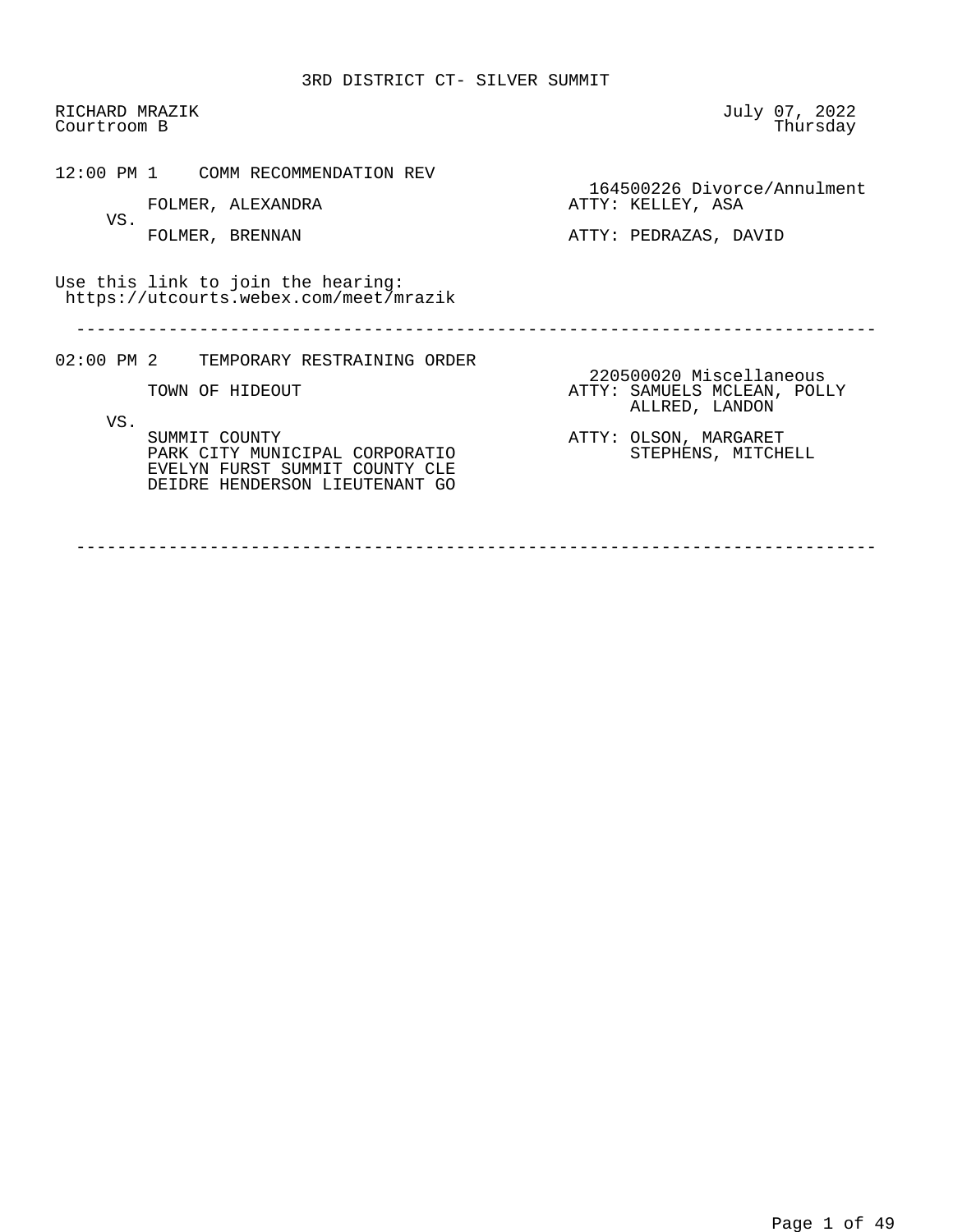RICHARD MRAZIK July 08, 2022<br>Courtroom B Friday Courtroom B

 10:00 AM 1 IN PERSON EVIDENTIARY HEARING 124500038 Paternity<br>ATTY: RADCLIFF, IVAN VS.<br>HASSELBROOK, JENNIFER ATTY: PETERMAN, JOSHUA BROWN, J SCOTT<br>ATTY: GAL: GUARDIAN AD LITEM<br>
INT: OFFICE OF RECOVERY SERVICES ATTY: STONEMAN, BENJAMIN INT: OFFICE OF RECOVERY SERVICES ATTY:<br>ORS - DUPLICATE ENTRY ORS - DUPLICATE ENTRY ------------------------------------------------------------------------------ 01:00 PM 2 PRELIMINARY HEARING PAR 221500138 State Felony ATTY: HILL, JOSEPH VS. CASTRO, MARIA MOLINA ATTY: MACK, DAVID P OTN: 62760640 DOB: 11/11/1988 F2 - CHILD ABUSE - INFLICT SERIOUS PHYSICAL INJURY INTENTIONALLY - 04/03/22 MA - CHILD ABUSE INVOLVE PHYSICAL INJURY - 04/03/22 SHERIFF #: LEA #: 22-05507 ------------------------------------------------------------------------------ 3 ORDER TO SHOW CAUSE PAR 201500020 Other Misdemeanor<br>
PAR 201500020 Other Misdemeanor<br>
ATTY: HILL, JOSEPH ATTY: HILL, JOSEPH VS. LEON, MATTHEW JAIME **ATTY: MACK, DAVID P**  OTN: 55269096 DOB: 04/11/2001  $MA - ASSAULT$  - 01/08/20 CITATION #: SHERIFF #: LEA #: 20-00488 ------------------------------------------------------------------------------ 4 RESTITUTION EVIDENTIARY S22 211500299 State Felony ATTY: CASSELL, PATRICIA VS. LOHR, CHRISTOPHER PAUL **ATTY: MACK, DAVID P**  OTN: 62756523 DOB: 03/19/1984  $F3 - AGGRAVATED ASSAULT$  - 11/22/21 SHERIFF #: LEA #: 21-L28420 ------------------------------------------------------------------------------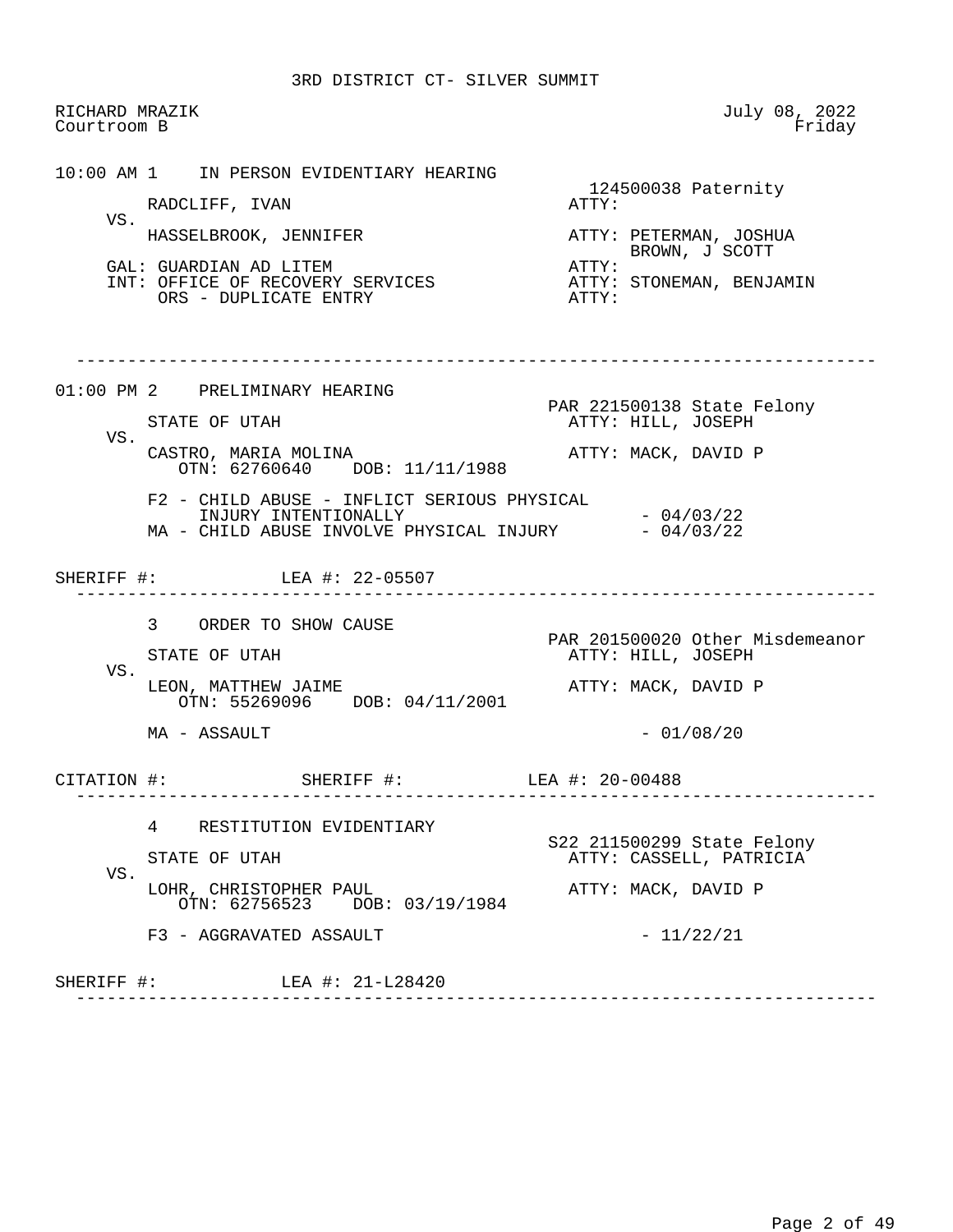| RICHARD MRAZIK<br>Courtroom B |                                                                                                            | July 08, 2022<br>Friday                                                           |
|-------------------------------|------------------------------------------------------------------------------------------------------------|-----------------------------------------------------------------------------------|
| VS.                           | 01:00 PM 5 SCHEDULING CONFERENCE 3<br>STATE OF UTAH<br>RELLAMAS, SUMMER K<br>OTN: 62757869 DOB: 01/12/1978 | S22 221500007 Other Misdemeanor<br>ATTY: CASSELL, PATRICIA<br>ATTY: MACK, DAVID P |
|                               | MA - ASSAULT AGAINST A POLICE OFFICER/MILITARY<br>SERVICE MEMBER                                           | $-01/04/22$                                                                       |
|                               | CITATION #: SHERIFF #: LEA #: 22-L00222                                                                    |                                                                                   |
| VS.                           | ნ —<br>SCHEDULING CONFERENCE 3<br>STATE OF UTAH<br>RELLAMAS, SUMMER K<br>OTN: 62758883 DOB: 01/12/1978     | S22 221500008 Other Misdemeanor<br>ATTY: CASSELL, PATRICIA<br>ATTY: MACK, DAVID P |
|                               | MA - BURGLARY OF A VEHICLE                                                                                 | $-01/07/22$                                                                       |
| CITATION #:                   |                                                                                                            |                                                                                   |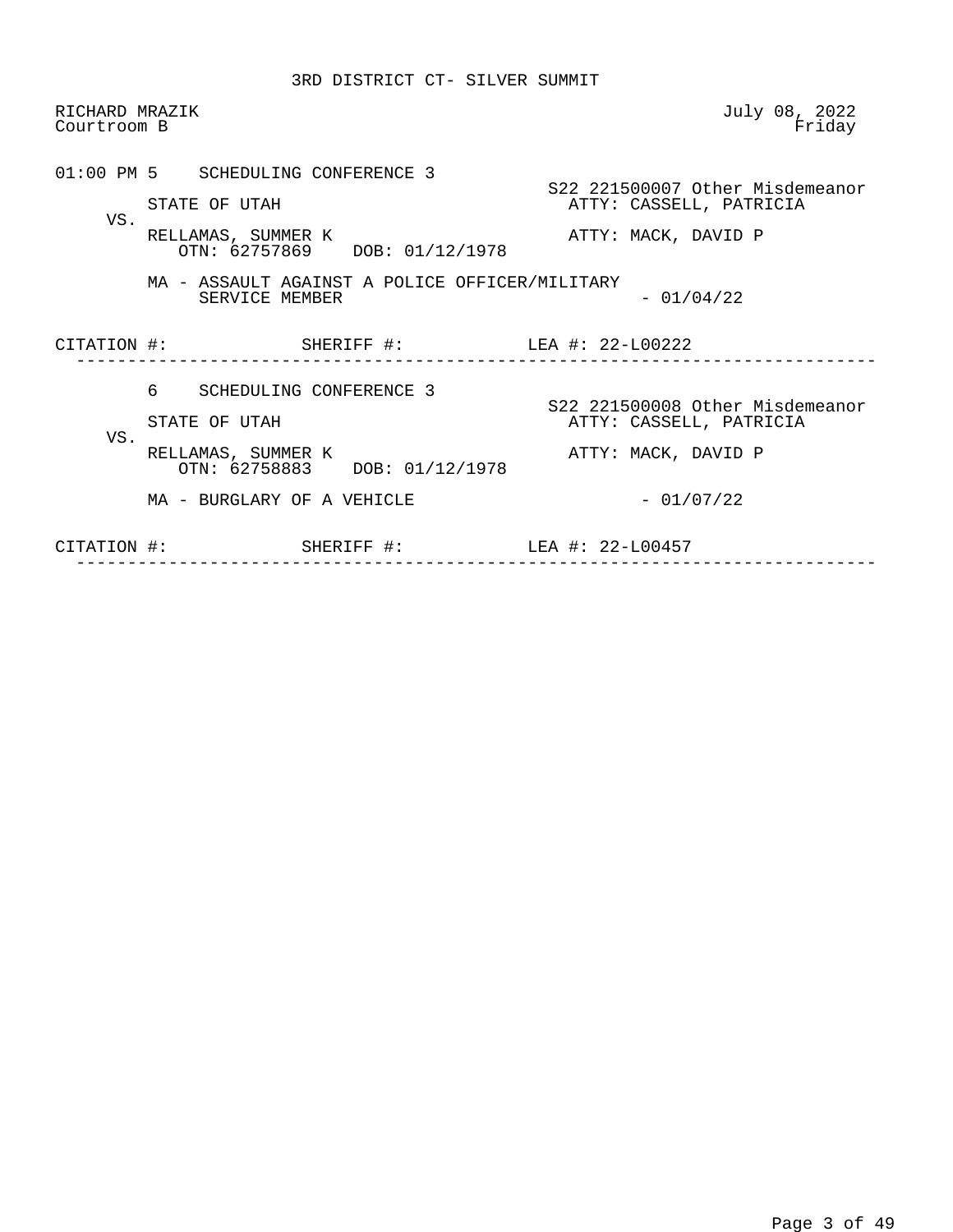| Courtroom B | RICHARD MRAZIK                                     |                                                                                  | July 11, 2022<br>Monday                                                |
|-------------|----------------------------------------------------|----------------------------------------------------------------------------------|------------------------------------------------------------------------|
|             | 08:59 AM 1 INITIAL APPEARANCE                      |                                                                                  | U30 221500153 State Felony                                             |
| VS.         | STATE OF UTAH                                      | MOULDS, JONATHAN DANIEL                                                          | ATTY: TELLES, IVY<br>ATTY:                                             |
|             | RESTRICTED PERSON                                  | OTN: 62760483 DOB: 12/03/1981<br>F3 - PURCH, TRANS, POSSESS, USE OF A FIREARM BY | $-04/01/22$                                                            |
|             | SHERIFF #: LEA #: 072200413<br>___________________ | > WARRANT ISSUED <                                                               |                                                                        |
|             | 2 INITIAL APPEARANCE                               |                                                                                  | KAM 225500013 Misdemeanor DUI                                          |
| VS.         | STATE OF UTAH                                      |                                                                                  | ATTY: TELLES, IVY                                                      |
|             |                                                    | SANT, CHRISTOPHER CONNER<br>OTN: 62754494 DOB: 06/24/1998                        | ATTY: SCHATZ, JASON                                                    |
|             | UNDER 18 YEARS OLD                                 | MA - DUI AT AGE 21 OR OLDER WITH PASSENGER                                       | $-09/16/21$<br>MB - USE OR POSSESSION OF DRUG PARAPHERNALIA - 09/16/21 |
|             |                                                    | CITATION #: SHERIFF #: LEA #: 21-K00953                                          |                                                                        |
|             |                                                    |                                                                                  |                                                                        |
|             | 3 INITIAL APPEARANCE<br>STATE OF UTAH              |                                                                                  | PAR 221500047 Other Misdemeanor<br>ATTY: HILL, JOSEPH                  |
| VS.         | TICHEY, CLINTON WAYNE                              | OTN: 62757463 DOB: 09/16/1989                                                    | $\mathtt{ATTY}$ :                                                      |
|             |                                                    | MA - VIOLATION OF PROTECTIVE ORDER                                               | $-12/21/21$                                                            |
|             |                                                    | CITATION $\#$ : SHERIFF $\#$ : LEA $\#$ : 21-21190<br>> WARRANT ISSUED <         |                                                                        |
|             | $4\degree$<br>INITIAL APPEARANCE                   |                                                                                  |                                                                        |
|             | STATE OF UTAH                                      |                                                                                  | ATTY: HILL, JOSEPH                                                     |
| VS.         | TICHEY, CLINTON WAYNE<br>$\text{OTN}$ :            | DOB: 09/16/1989                                                                  | ATTY:                                                                  |
|             |                                                    | MA - VIOLATION OF PROTECTIVE ORDER                                               | PAR 221500057 Other Misdemeanor<br>$-02/15/22$                         |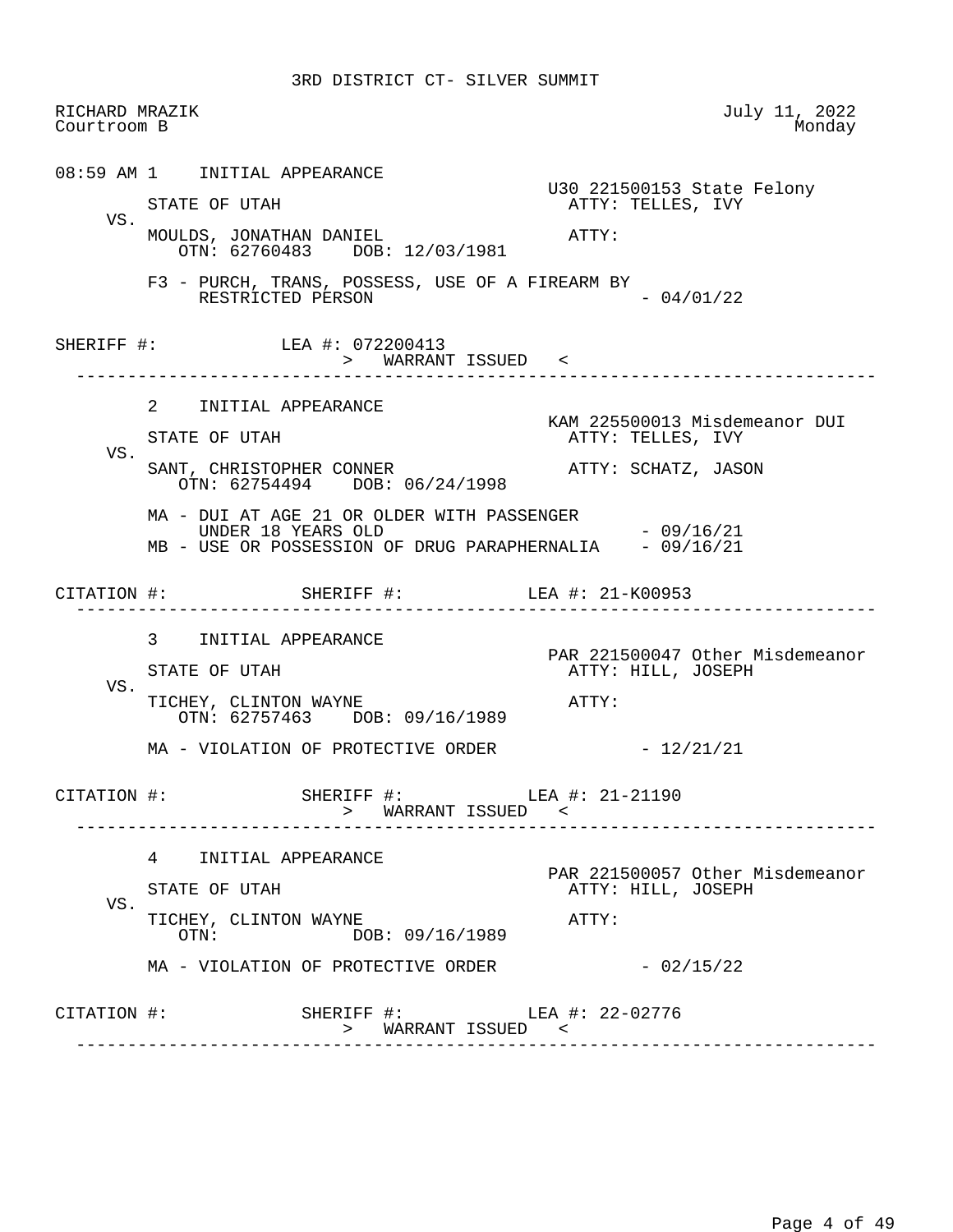RICHARD MRAZIK July 11, 2022<br>Courtroom B Monday Courtroom B 08:59 AM 5 INITIAL APPEARANCE PAR 221500170 State Felony<br>
PAR 221500170 State Felony<br>
ATTY: HILL, JOSEPH ATTY: HILL, JOSEPH VS. WRONA, JOSEPH EDWARD **ATTY: HILL, JOSEPH** OTN: DOB: 01/10/1963<br>CORP DOB: 01/10/1963 DOB: 01/10/1963  $F1 - RAPE$  - 03/20/22 SHERIFF #: LEA #: 22-04655 > NO OTN NUMBER < ------------------------------------------------------------------------------ 09:00 AM 6 CHANGE OF PLEA 2 PAR 221500105 State Felony ATTY: TELLES, IVY VS. DELNORT, NICOLE P ATTY: SKORDAS, GREGORY OTN: 62759576 DOB: 06/02/1967 F3 - DRIVING UNDER THE INFLUENCE OF ALCOHOL/DRUGS - 03/04/22<br>ALCOHOL RESTRICTED DRIVERS - 03/04/22 MB - ALCOHOL RESTRICTED DRIVERS MB - DRIVE ON SUSP / REVOKED / DENIED W/ PRIOR  $CONVICTION$  - 03/04/22 SHERIFF #: LEA #: 22-03851 ------------------------------------------------------------------------------ 7 SCHEDULING CONFERENCE 1 S22 221500161 State Felony ATTY: CASSELL, PATRICIA VS. FAIR, TAJAA RENEE ATTY: OTN: 6271770 DOB: 11/15/1997 F2 - MARIJUANA POSSESSION 100 LBS OR GREATER - 05/18/22 SHERIFF #: LEA #: 22-L14948 ------------------------------------------------------------------------------ 8 CHANGE OF PLEA S22 211500317 State Felony ATTY: HILL, JOSEPH VS. GARCIA, JERRY DANIEL **ATTY: STONE, EDWARD**  OTN: 62758842 DOB: 01/23/1966  $F2 - BURGLARY - 10/30/18$ SHERIFF #: LEA #: 21-L29241 ------------------------------------------------------------------------------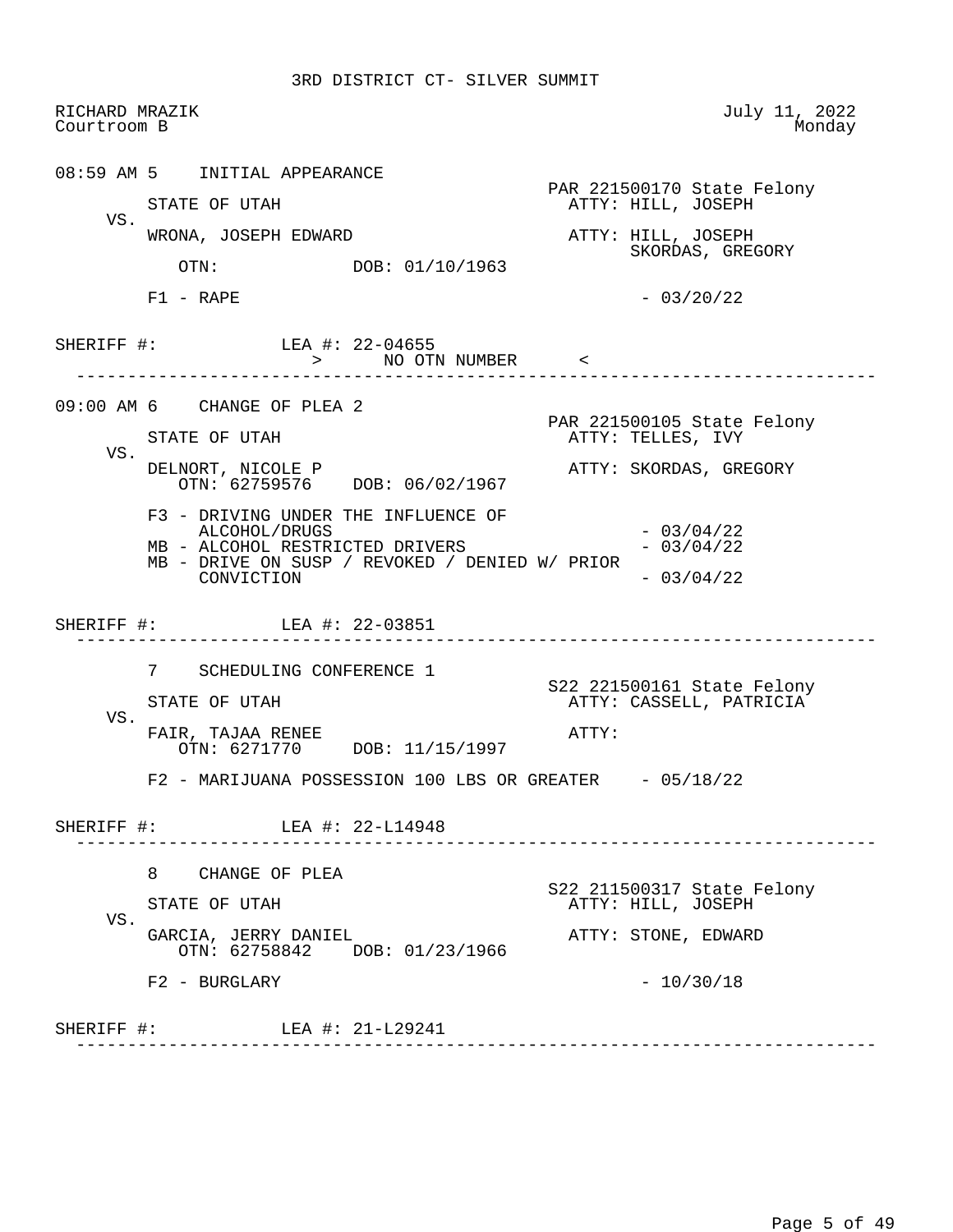| RICHARD MRAZIK<br>Courtroom B |                                                                                          | July 11, 2022<br>Monday                               |
|-------------------------------|------------------------------------------------------------------------------------------|-------------------------------------------------------|
|                               | 09:00 AM 9 ORDER TO SHOW CAUSE                                                           | S22 201500284 State Felony                            |
| VS.                           | STATE OF UTAH                                                                            | ATTY: CASSELL, PATRICIA                               |
|                               | GRAMBAU, ELIZABETH LYNNE<br>OTN: 55276497 DOB: 01/12/1984                                | ATTY: CUNNINGHAM, SCOTT                               |
|                               | F3 - DRIVING UNDER THE INFLUENCE OF<br>ALCOHOL/DRUGS                                     | $-11/07/20$                                           |
|                               | SHERIFF #: LEA #: 20-L27998                                                              |                                                       |
|                               | 10 SCHEDULING CONFERENCE 1                                                               |                                                       |
| VS.                           | STATE OF UTAH                                                                            | S22 221500150 Other Misdemeanor<br>ATTY: HILL, JOSEPH |
|                               | GRENKO, KARL LEON<br>OTN: 62762620 DOB: 07/07/1966                                       | ATTY: RICHARDS, KEVIN                                 |
|                               | MA - UNLAWFUL INSTALLATION OF A TRACKING DEVICE - 11/15/21                               |                                                       |
|                               |                                                                                          |                                                       |
|                               | 11 REVIEW HEARING                                                                        |                                                       |
|                               | STATE OF UTAH                                                                            | S22 181500254 State Felony<br>ATTY: CASSELL, PATRICIA |
| VS.                           | LUERAS, ANDREW ROBERT III<br>OTN: 55253660 DOB: 01/20/1998                               | ATTY: BARRETT, JOSEPH                                 |
|                               | F2 - ATTEMPTED AGGRAVATED ROBBERY                                                        | $-07/01/18$                                           |
|                               | SHERIFF #: LEA #: 18-L12118<br>PROSECUTING AGENCY NUMBER: 18108475                       |                                                       |
|                               | SCHEDULING CONFERENCE 7<br>12                                                            |                                                       |
|                               | STATE OF UTAH                                                                            | PAR 211500316 State Felony<br>ATTY: TELLES, IVY       |
| VS.                           | MONIZ, BRIAN CHRISTOPHER<br>OTN: 62756986 DOB: 05/08/1986                                | ATTY: MICHAEL, RAKAY                                  |
|                               | F2 - ROBBERY<br>F3 - UNLAWFUL CONTROL OF VEHICLE OVER 24 HRS - 12/07/21<br>F3 - BURGLARY | $-12/07/21$<br>$-12/07/21$<br>$-12/07/21$             |
|                               | F3 - BURGLARY<br>MA - THEFT                                                              | $-12/07/21$                                           |
|                               | MA - POSSESSION OF A CONTROLLED SUBSTANCE<br>SCHEDULE I/II/ANALOG                        | $-12/07/21$                                           |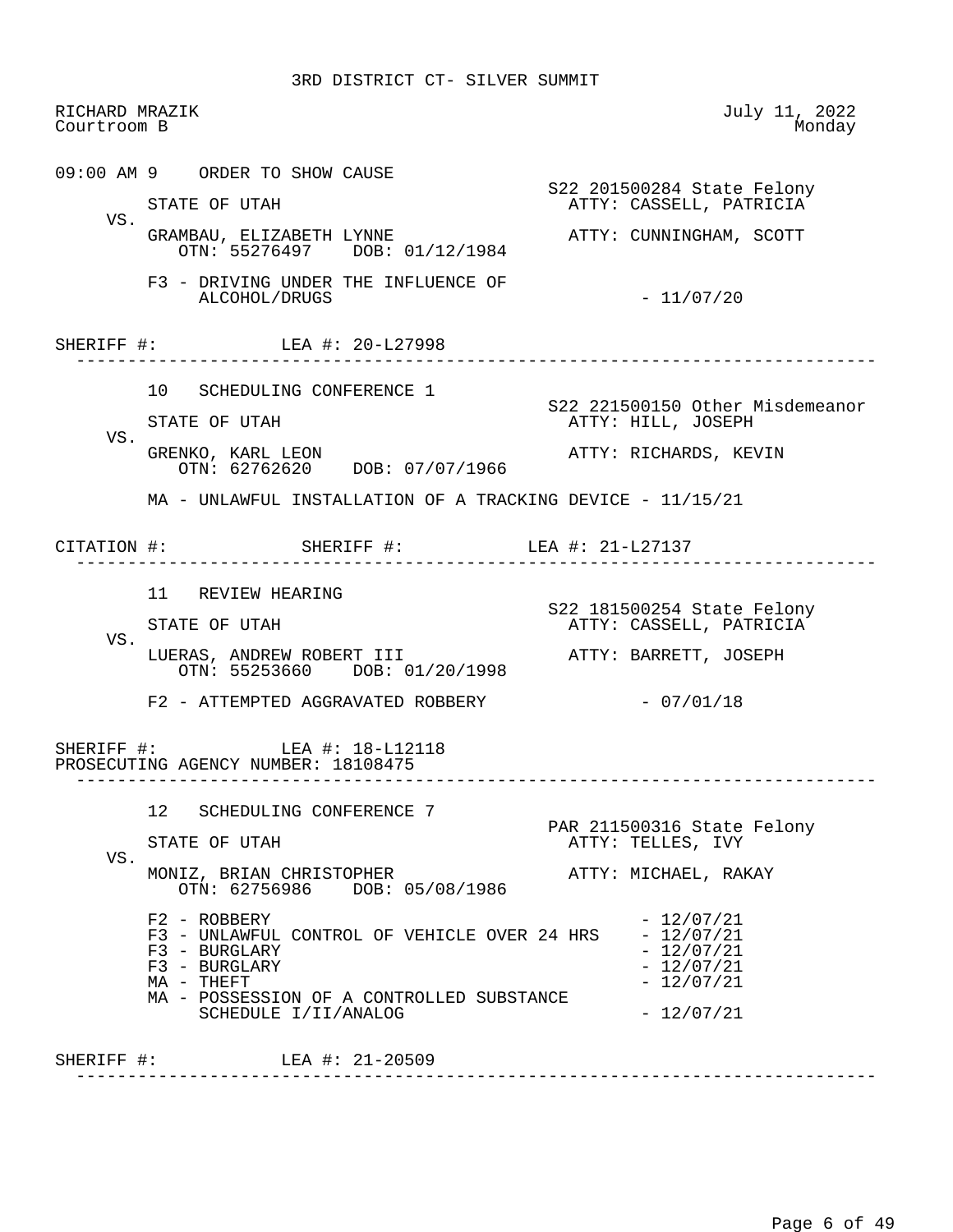RICHARD MRAZIK July 11, 2022<br>Courtroom B Monday Courtroom B 09:00 AM 13 SCHEDULING CONFERENCE 7 PAR 211500318 State Felony<br>
PAR 211500318 State Felony<br>
ATTY: TELLES, IVY ATTY: TELLES, IVY VS. MONIZ, BRIAN CHRISTOPHER ATTY: MICHAEL, RAKAY OTN: 62757018 DOB: 05/08/1986 F1 - DISARMING A POLICE OFFICER - FIREARM - 12/08/21<br>MB - INTERFERENCE WITH ARRESTING OFFICER - 12/08/21 MB - INTERFERENCE WITH ARRESTING OFFICER MB - POSSESSION OF CONTROLLED SUBSTANCE MARIJUANA/SPICE  $- 12/08/21$ MB - USE OR POSSESSION OF DRUG PARAPHERNALIA - 12/08/21 SHERIFF #: LEA #: 20-20556 ------------------------------------------------------------------------------ 14 SCHEDULING CONFERENCE 1 A22 221500175 State Felony<br>ATTY: HILL, JOSEPH RITE OF UTAH ATTY: HILL, JOSEPH VS. MOORE, JOURDON RYAN ATTY: CHLARSON, CRAIG WINGAD, JENNIE BLACKLEY, BEAU OTN: 62762604 DOB: 04/15/1987  $F3 - STALKING - 06/14/22$  $MA - VIOLATION OF A PROTECTIVE ORDER - 06/14/22$ MB - ELECTRONIC COMMUNICATION HARASSMENT - 06/14/22 ------------------------------------------------------------------------------ 15 SCHEDULING CONFERENCE S22 221500145 Other Misdemeanor ATTY: CASSELL, PATRICIA VS. SHAFER, BRANDI LEE ATTY: OTN: 62762414 DOB: 07/13/1981  $MA - RETAIL THEFT (SHOPLIFTING)$  - 02/21/22 CITATION #: SHERIFF #: LEA #: 22-L05224 ------------------------------------------------------------------------------ 16 SCHEDULING CONFERENCE 2 ATG 221500082 State Felony<br>ATTY: WYATT, SPENCER STATE OF UTAH ATTORNEY GENERAL WHITMER, KATRINA VS. SIBLEY, MATTHEW DUANE **ATTY: GRAYSON, STEVEN**  RAMOS, ALEXANDER LANGFORD, MICHAEL AKA SIBLEY, MATTHEW OTN: 62760855 DOB: 09/28/1972  $F3 - CRIMINAL$  NONSUPPORT  $-01/13/15$ ------------------------------------------------------------------------------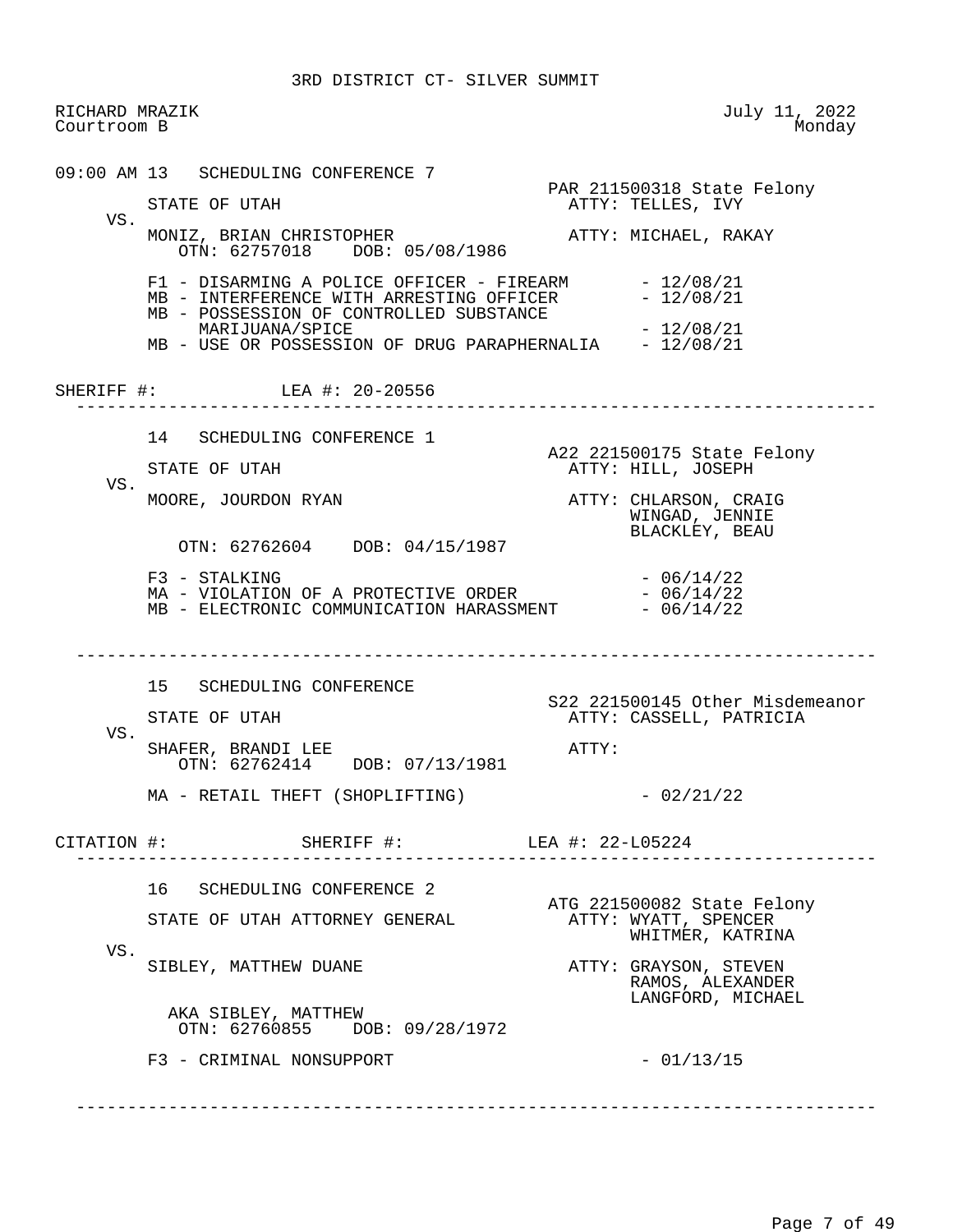| RICHARD MRAZIK<br>Courtroom B |                                                                                                                                                                                                                                                                                                                                                                                                  | July 11, 2022<br>Monday                                                                                                                                                                                                                           |
|-------------------------------|--------------------------------------------------------------------------------------------------------------------------------------------------------------------------------------------------------------------------------------------------------------------------------------------------------------------------------------------------------------------------------------------------|---------------------------------------------------------------------------------------------------------------------------------------------------------------------------------------------------------------------------------------------------|
| VS.                           | 09:00 AM 17 SCHEDULING CONFERENCE 1<br>STATE OF UTAH<br>SMITH, KYLE JOSEPH<br>OTN: 62751382 DOB: 10/27/1984<br>$F1$ - OPERATION OF A CLANDESTINE LABORATORY $-04/29/22$<br>SHERIFF #: LEA #: 22-L11911                                                                                                                                                                                           | S22 221500148 State Felony<br>ATTY: CASSELL, PATRICIA<br>ATTY: GEARY GLENN, PATRICIA                                                                                                                                                              |
| VS.                           | 18 SCHEDULING CONFERENCE 3<br>STATE OF UTAH<br>TURSI, ANTHONY CARLO<br>OTN: 62758818 DOB: 06/04/1987<br>F2 - FORCIBLE SEXUAL ABUSE<br>F3 - AGGRAVATED ASSAULT<br>F3 - CRIMINAL MISCHIEF - INTENTIONAL DAMAGE,<br>DEFACE, DESTROY PROP<br>MB - ASSAULT<br>MB - ASSAULT<br>MB - ASSAULT<br>MB - CRIMINAL MISCHIEF - INTENTIONAL DAMAGE,<br>DEFACE, DESTROY PROP<br>CASE INVOLVES DOMESTIC VIOLENCE | ------------------------<br>PAR 221500049 State Felony<br>ATTY: HILL, JOSEPH<br>CONYERS, KATHERINE<br>ATTY: HUFF, BRENT<br>$-02/07/22$<br>$-02/07/22$<br>$-02/07/22$<br>$-02/07/22$<br>$-02/07/22$<br>$-02/07/22$<br>$-02/07/22$<br>$\sim$ $\sim$ |
|                               | SHERIFF #: LEA #: 22-02308                                                                                                                                                                                                                                                                                                                                                                       |                                                                                                                                                                                                                                                   |
| VS.                           | 10:00 AM 19 PRETRIAL CONFERENCE<br>STATE OF UTAH<br>BASURTO-AGUIRRE, DANIEL J<br>OTN: 62756085 DOB: 05/05/1979<br>F3 - AGGRAVATED ASSAULT                                                                                                                                                                                                                                                        | KAM 211500295 State Felony<br>ATTY: CASSELL, PATRICIA<br>ATTY: SHAPIRO, DAVID<br>- 11/14/21                                                                                                                                                       |
|                               | SHERIFF #: LEA #: 21-K01086                                                                                                                                                                                                                                                                                                                                                                      |                                                                                                                                                                                                                                                   |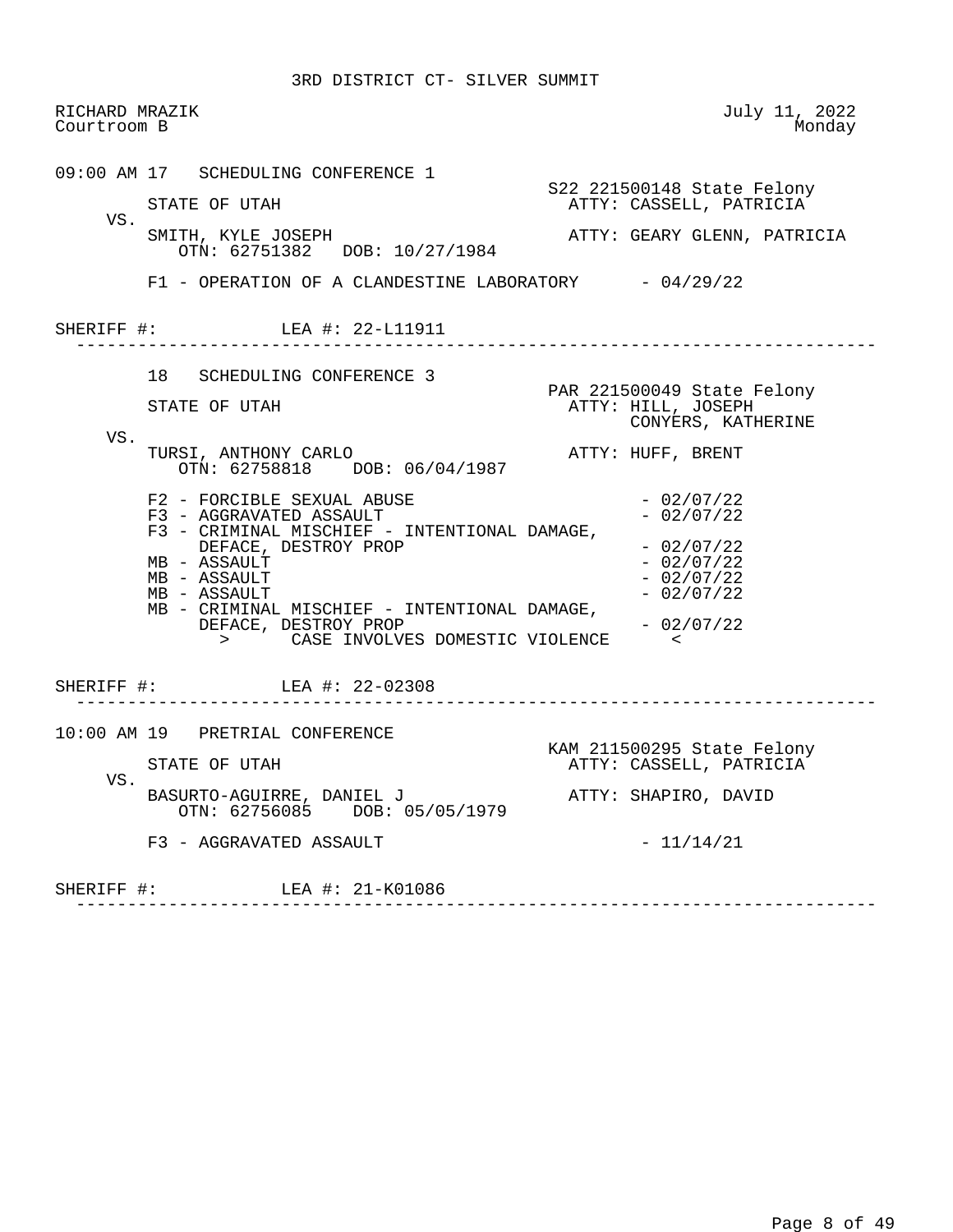RICHARD MRAZIK July 11, 2022<br>Courtroom B Monday Courtroom B 10:00 AM 20 ORDER TO SHOW CAUSE 2 STATE OF UTAH STATE SERIES ARE STATE OF UTAH STATE STATE OF UTAH ATTY: TELLES, IVY VS.<br>BEGAY, HERMAN ATTY: MACK, DAVID P OTN: 62752670 DOB: 03/17/1972  $F3$  - ATTEMPTED THEFT  $-$  07/28/21 SHERIFF #: LEA #: 21-L18139 > WARRANT ISSUED < ------------------------------------------------------------------------------ 21 PRETRIAL CONFERENCE 2 PAR 201500069 Other Misdemeanor<br>ATTY: CASSELL, PATRICIA ATTY: CASSELL, PATRICIA VS. CABRERA, LUIS FERMIN ATTY: MACK, DAVID P OTN: 55278543 DOB: 08/22/1989 MA - CRIMINAL MISCHIEF - INTENTIONAL DAMAGE, DEFACE, DESTROY PROP  $-11/25/19$  CITATION #: SHERIFF #: LEA #: 19-17347 ------------------------------------------------------------------------------ 22 RESTITUTION HEARING PAR 211500034 State Felony ATTY: MOFFAT, MARK HILL, JOSEPH VS. CASTRO-ROSAS, JUAN CARLOS ATTY: BARON, JOSHUA OTN: 55278576 DOB: 09/30/1990 F1 - ATTEMPTED AGGRAVATED SEXUAL ABUSE OF A CHILD - 01/01/15<br>TAMPERING WITH A WITNESS - - 01/01/15 F3 - TAMPERING WITH A WITNESS SHERIFF #: LEA #: 21-02927 ------------------------------------------------------------------------------ 23 RESTITUTION HEARING PAR 211500035 State Felony<br>
PAR 211500035 State Felony<br>
ATTY: TAYLOR, LANA ATTY: TAYLOR, LANA HILL, JOSEPH VS. CASTRO-ROSAS, JUAN CARLOS ATTY: BARON, JOSHUA OTN: 55278550 DOB: 09/30/1990 F1 - ATTEMPTED AGGRAVATED SEXUAL ABUSE OF A CHILD  $-01/01/15$  F1 - ATTEMPTED AGGRAVATED SEXUAL ABUSE OF A CHILD - 01/01/15 SHERIFF #: LEA #: 21-02999 ------------------------------------------------------------------------------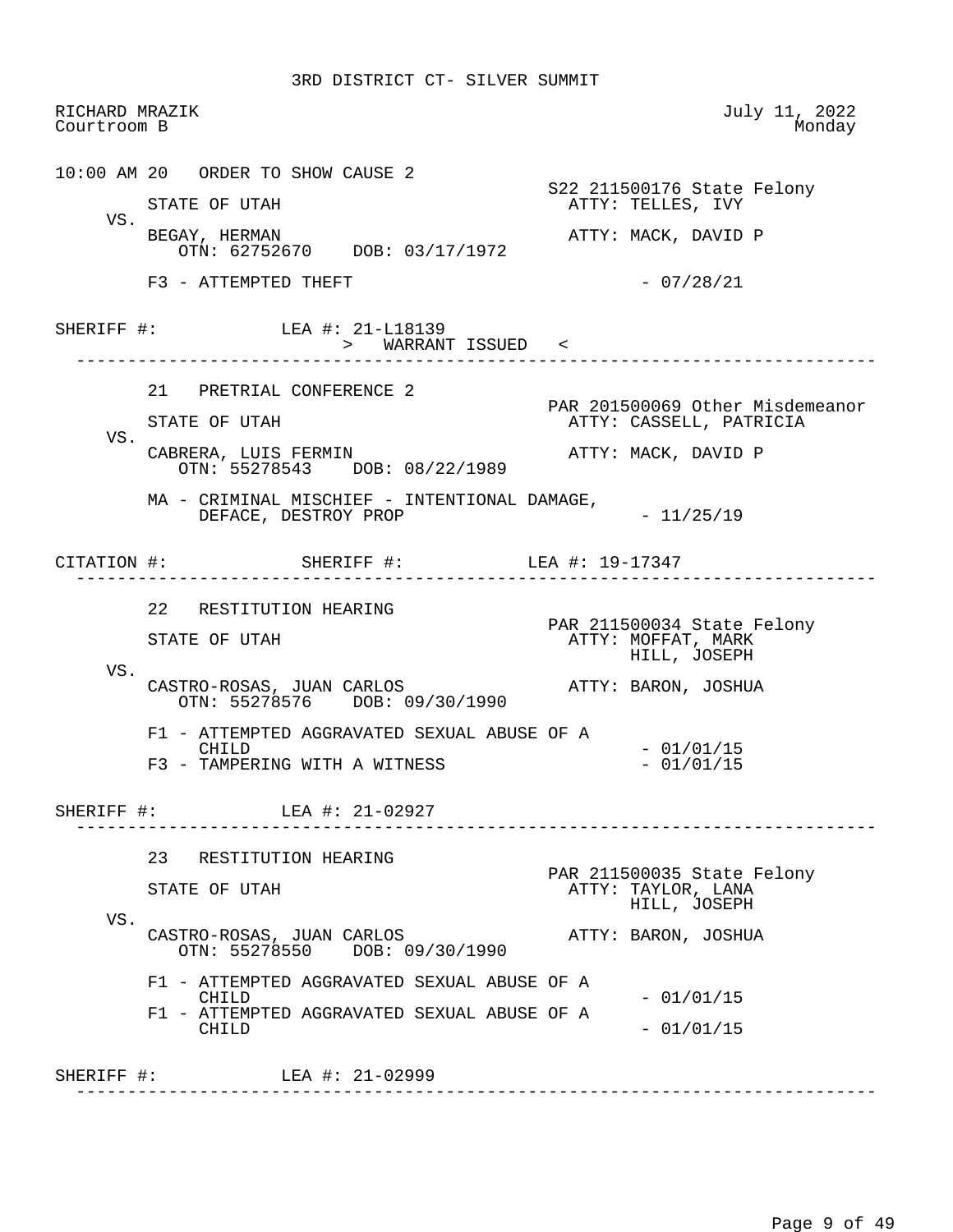| RICHARD MRAZIK<br>Courtroom B |                                                                                         | July 11, 2022<br>Monday                          |
|-------------------------------|-----------------------------------------------------------------------------------------|--------------------------------------------------|
|                               | 10:00 AM 24 RESTITUTION HEARING                                                         |                                                  |
| VS.                           | STATE OF UTAH                                                                           | PAR 211500245 State Felony<br>ATTY: HILL, JOSEPH |
|                               | CASTRO-ROSAS, JUAN CARLOS<br>OTN: 62755434 DOB: 09/30/1990                              | ATTY: BARON, JOSHUA                              |
|                               | F2 - SEX ABUSE OF A CHILD                                                               | $-09/13/17$                                      |
|                               | SHERIFF #: LEA #: 21-16263                                                              |                                                  |
|                               | 25 ORDER TO SHOW CAUSE                                                                  |                                                  |
|                               | STATE OF UTAH                                                                           | U30 211500031 State Felony<br>ATTY: TELLES, IVY  |
| VS.                           | COY, ANDREA RAE<br>OTN: 55278493 DOB: 05/23/1974                                        | ATTY: MACK, DAVID P                              |
|                               | F3 - FAILURE TO RESPOND TO OFFICERS SIGNAL TO<br>STOP                                   | $-02/07/21$                                      |
|                               | MB - DRIVING WITH MEASURABLE CONTROLLED<br><b>SUBSTANCE</b>                             | $-02/07/21$                                      |
|                               | SHERIFF #: LEA #: 072100166                                                             | _______________________________                  |
|                               | 26 ORDER TO SHOW CAUSE                                                                  | U30 191500223 Other Misdemeanor                  |
|                               | STATE OF UTAH                                                                           | ATTY: CASSELL, PATRICIA                          |
| VS.                           | DECASA-VARGAS, GERMAN XICOHTENCATL ATTY: MACK, DAVID P<br>OTN: 55262877 DOB: 01/05/1997 |                                                  |
|                               | MA - POSSESSION OR USE OF A CONTROLLED<br>SUBSTANCE                                     | $-07/24/19$                                      |
|                               | CITATION #: SHERIFF #: LEA #: 071900991<br>PROSECUTING AGENCY NUMBER: 19109939          |                                                  |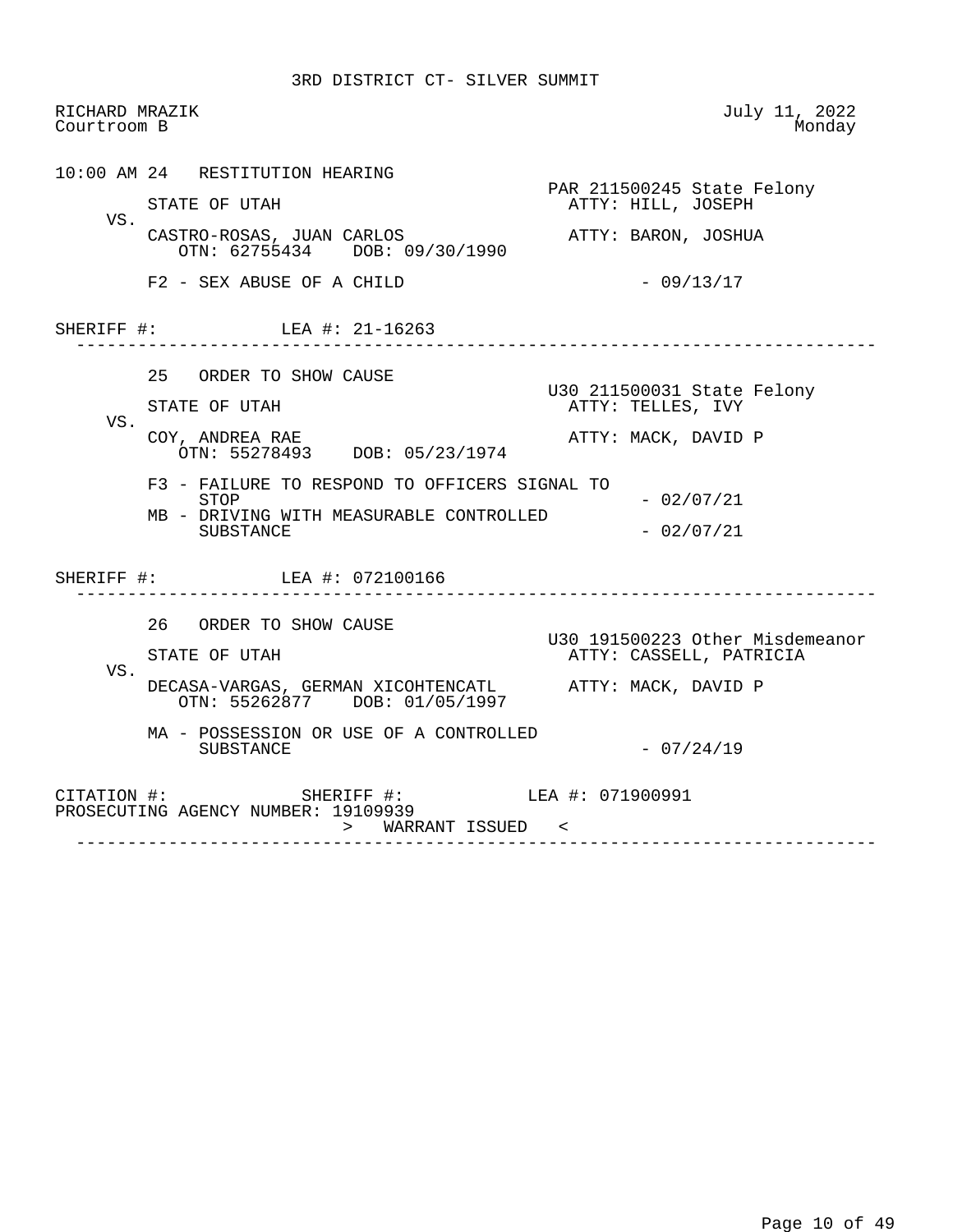RICHARD MRAZIK July 11, 2022<br>Courtroom B Monday Courtroom B 10:00 AM 27 SCHEDULING CONFERENCE 3 PAR 221500116 State Felony<br>
PAR 221500116 State Felony<br>
ATTY: CASSELL, PATRICIA ATTY: CASSELL, PATRICIA VS. FISHER, ISAAC ADAM **ATTY: SHAPIRO, DAVID**  OTN: 62760236 DOB: 01/28/1995  $F3 - THEFT$ <br> $F3 - THEFT$  - 03/25/22  $- 03/25/22$ <br> $- 03/25/22$  $MA - BURGLARY OF A VEHICLE$  - 03/25/22<br>  $MA - BURGLARY OF A VEHICLE$  - 03/25/22  $MA - BURGLARY OF A VEHICLE -  $03/25/22$$  $MA - BURGLARY OF A VEHICLE -  $03/25/22$$  $MA - BURGLARY OF A VEHICLE -  $03/25/22$$ MA - FAIL TO STOP AT COMMAND OF LAW ENFORCEME - 03/25/22 MA - FALSE PERSONAL INFO W/INTENT TO BE ANOTHER  $\text{ACTUAL}$  PERSON  $-03/25/22$ SHERIFF #: LEA #: 22-04853 ------------------------------------------------------------------------------ 28 RESTITUTION HEARING PAR 221500136 State Felony ATTY: CASSELL, PATRICIA VS.<br>GRANDE-ATEMPA, JESUS ATTY: SHAPIRO, DAVID OTN: 62760962 DOB: 12/24/1988  $MA - ATTEMPTED RIOT$  - 04/18/22 SHERIFF #: LEA #: 22-06157 ------------------------------------------------------------------------------ 29 CHANGE OF PLEA PAR 221500137 State Felony ATTY: CASSELL, PATRICIA VS. GRANDE-ATEMPA, RICARDO ATTY: MACK, DAVID P OTN: 62760954 DOB: 10/02/1993  $F3 - RIOT$  - 04/18/22 SHERIFF #: LEA #: 22-06157 ------------------------------------------------------------------------------ 30 SCHEDULING CONFERENCE 5 STATE OF UTAH STATE SERVICES A SAMPLE STATE OF UTAH ATTY: TELLES, IVY VS.<br>GRESSMEN, TYREL ATTY: SHAPIRO, DAVID OTN: 62758792 DOB: 09/30/1982  $F2 - THEFT$ <br> $F2 - THEFT$  - 02/03/22<br> $-$  02/03/22  $F2 - THEFT$ <br> $F2 - THEFT$  - 02/03/22<br> $F2 - THEFT$  - 02/03/22  $F2 - THEFT$ SHERIFF #: LEA #: 22-L03339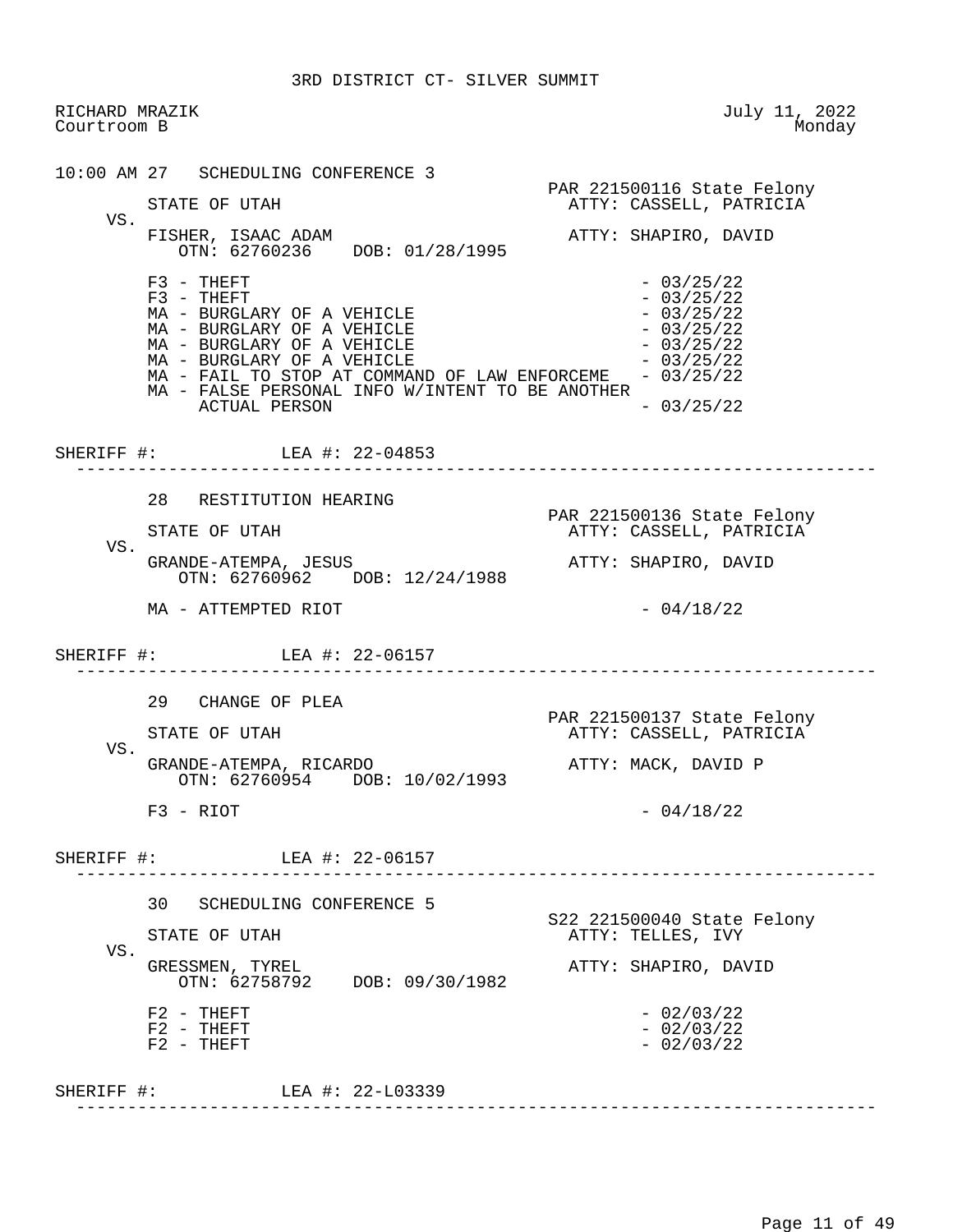RICHARD MRAZIK July 11, 2022<br>Courtroom B Monday Courtroom B 10:00 AM 31 SCHEDULING CONFERENCE 7 KAM 221500077 State Felony ATTY: TELLES, IVY VS. GRESSMEN, TYREL ATTY: SHAPIRO, DAVID DOB: 09/30/1982 F3 - PURCH, TRANS, POSSESS, USE OF A FIREARM BY RESTRICTED PERSON - 03/02/22 MA - POSSESSION OR USE OF A CONTROLLED  $SUBSTATE$   $- 03/02/22$  MB - POSSESSION OF CONTROLLED SUBSTANCE MARIJUANA/SPICE  $- 03/02/22$ MB - USE OR POSSESSION OF DRUG PARAPHERNALIA - 03/02/22 MB - THEFT BY RECEIVING STOLEN PROPERTY - 03/02/22 MB - MANUFACTURE/POSSESS BURGLARY TOOLS - 03/02/22  $F3$  - ENDANGERMENT OF CHILD OR ELDER ADULT  $-03/02/22$ IN - NO DRIVER LICENSE IN POSSESSION DRIVING A<br>MOTOR VEHICLE - 03/02/22 MOTOR VEHICLE - 03/02/22 IN - FAILURE TO DISPLAY LICENSE PLATE SHERIFF #: LEA #: 22-K00185 > NO OTN NUMBER < ------------------------------------------------------------------------------ 32 PRETRIAL CONFERENCE 2 ATG 211500054 State Felony<br>ATTY: BELL, DARYL STATE OF UTAH ATTORNEY GENERAL VS.<br>HAGEN, TRUTHANNE ATTY: MACK, DAVID P OTN: 62751417 DOB: 09/26/1967 F2 - FALSE OR FRAUDULENT INSURANCE CLAIM - 08/06/20 PROSECUTING AGENCY NUMBER: 2020-00334-C ------------------------------------------------------------------------------ 33 SCHEDULING CONFERENCE 6 A22 221500044 State Felony<br>ATTY: TELLES, IVY ATTY: TELLES, IVY VS. HALL-CHRISTENSEN, JAN ATTY: MACK, DAVID P OTN: 62758784 DOB: 11/08/1963  $F2 - BURGLARY$ <br> $F2 - BURGLARY - 02/01/22$  $F2 - BURGLARY$ <br> $F2 - BURGLARY - 02/05/22$  $F2 - BURGLARY$ <br>
MB - THEFT<br>  $- 02/01/22$  $MB - THEFT$  - 02/01/22<br>  $MB - THEFT$  - 02/05/22  $MB - THEFT$ <br>  $MC - THEFT$  - 02/05/22<br>  $MC - THEFT$  - 02/05/22  $MC - THEFT$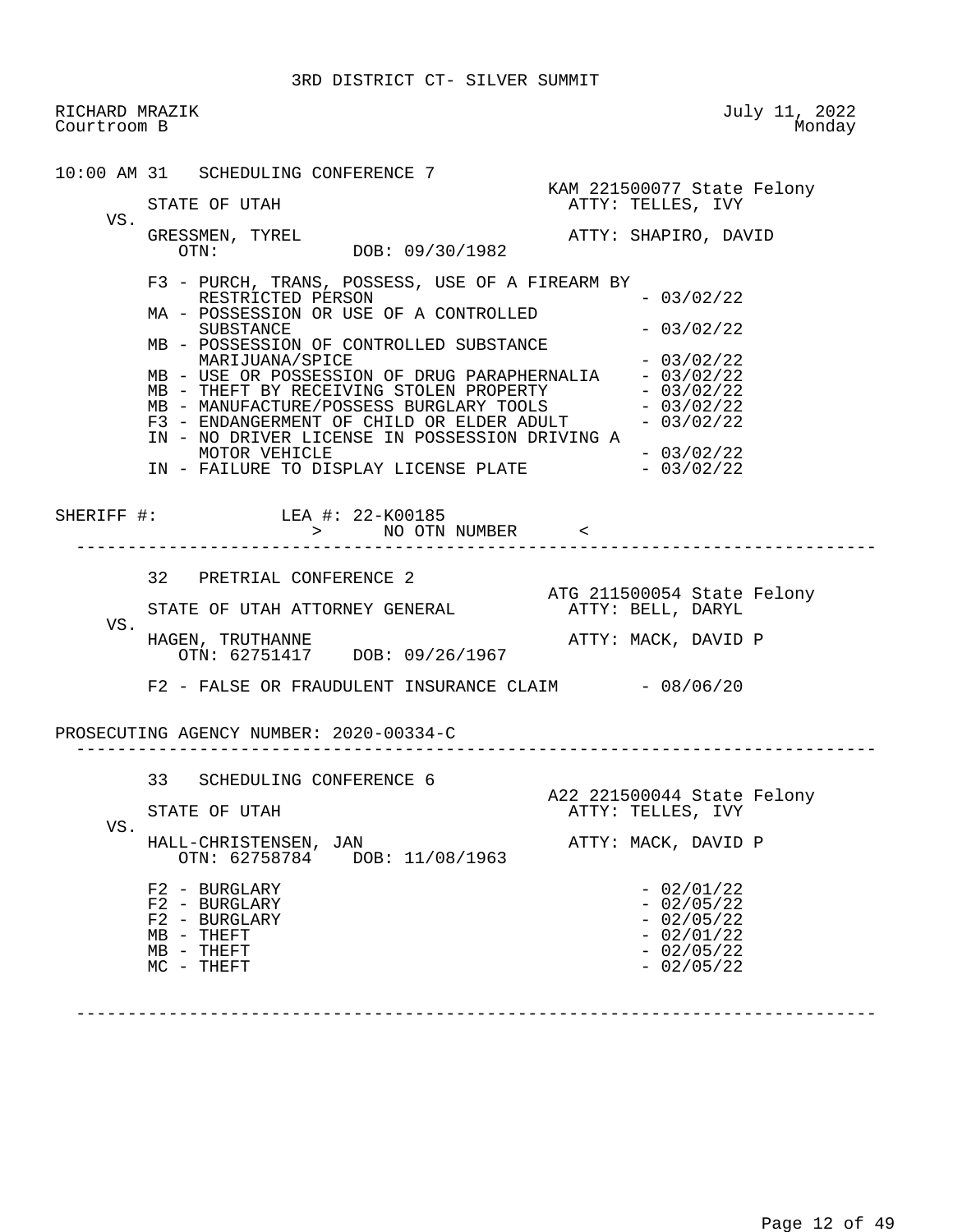| Courtroom B | RICHARD MRAZIK |                                                                                                                |       | July 11, 2022<br>Monday                                    |
|-------------|----------------|----------------------------------------------------------------------------------------------------------------|-------|------------------------------------------------------------|
|             |                | 10:00 AM 34 INITIAL APPEARANCE                                                                                 |       | S22 221500018 Other Misdemeanor                            |
|             |                | STATE OF UTAH                                                                                                  |       | ATTY: TELLES, IVY                                          |
| VS.         |                | HOGLAND, NICOLE AAMREE<br>OTN: 62755509 DOB: 10/17/1989                                                        | ATTY: |                                                            |
|             |                | MA - POSSESSION OR USE OF A CONTROLLED<br>SUBSTANCE                                                            |       | $-10/23/21$                                                |
|             |                | CITATION #: SHERIFF #: LEA #: 21-L25866<br>____________________                                                |       |                                                            |
|             |                | 35 SCHEDULING CONFERENCE 1                                                                                     |       |                                                            |
|             |                | STATE OF UTAH                                                                                                  |       | U30 221500178 Other Misdemeanor<br>ATTY: CASSELL, PATRICIA |
| VS.         |                | HOWARTH, DAVID LEROY<br>OTN: 62762802 DOB: 08/19/1986                                                          |       | ATTY: MACK, DAVID P                                        |
|             |                | MA - POSSESSION OF A CONTROLLED SUBSTANCE<br>SCHEDULE I/II/ANALOG<br>MA - POSSESSION OF A CONTROLLED SUBSTANCE |       | $-06/21/22$                                                |
|             |                | SCHEDULE I/II/ANALOG                                                                                           |       | $-06/21/22$                                                |
|             |                | MA - MANUFACTURE/DELIVER DRUG PARAPHERNALIA - 06/21/22                                                         |       |                                                            |
|             |                | CITATION #: SHERIFF #: LEA #: 072200761<br>_____________________                                               |       |                                                            |
|             |                |                                                                                                                |       |                                                            |
|             |                | 36 SCHEDULING CONFERENCE 2<br>STATE OF UTAH                                                                    |       | S22 211500116 State Felony<br>ATTY: TELLES, IVY            |
| VS.         |                | LEMKE, RYAN LEE<br>OTN: DOB: 08/02/1976                                                                        |       | ATTY: SHAPIRO, DAVID                                       |
|             |                | $F2 - THEFT$                                                                                                   |       | $-05/08/21$                                                |
| SHERIFF #:  |                | LEA #: 21-L10520<br>> NO OTN NUMBER <                                                                          |       |                                                            |
|             |                | 37 SCHEDULING CONFERENCE 1                                                                                     |       |                                                            |
|             |                | STATE OF UTAH                                                                                                  |       | S22 221500162 State Felony<br>ATTY: CASSELL, PATRICIA      |
| VS.         |                | MCKENZIE, KRISTEN ASHLEY<br>OTN: 62761762 DOB: 06/16/1998                                                      |       | ATTY: SHAPIRO, DAVID                                       |
|             |                | $F2$ - MARIJUANA POSSESSION 100 LBS OR GREATER $-05/18/22$                                                     |       |                                                            |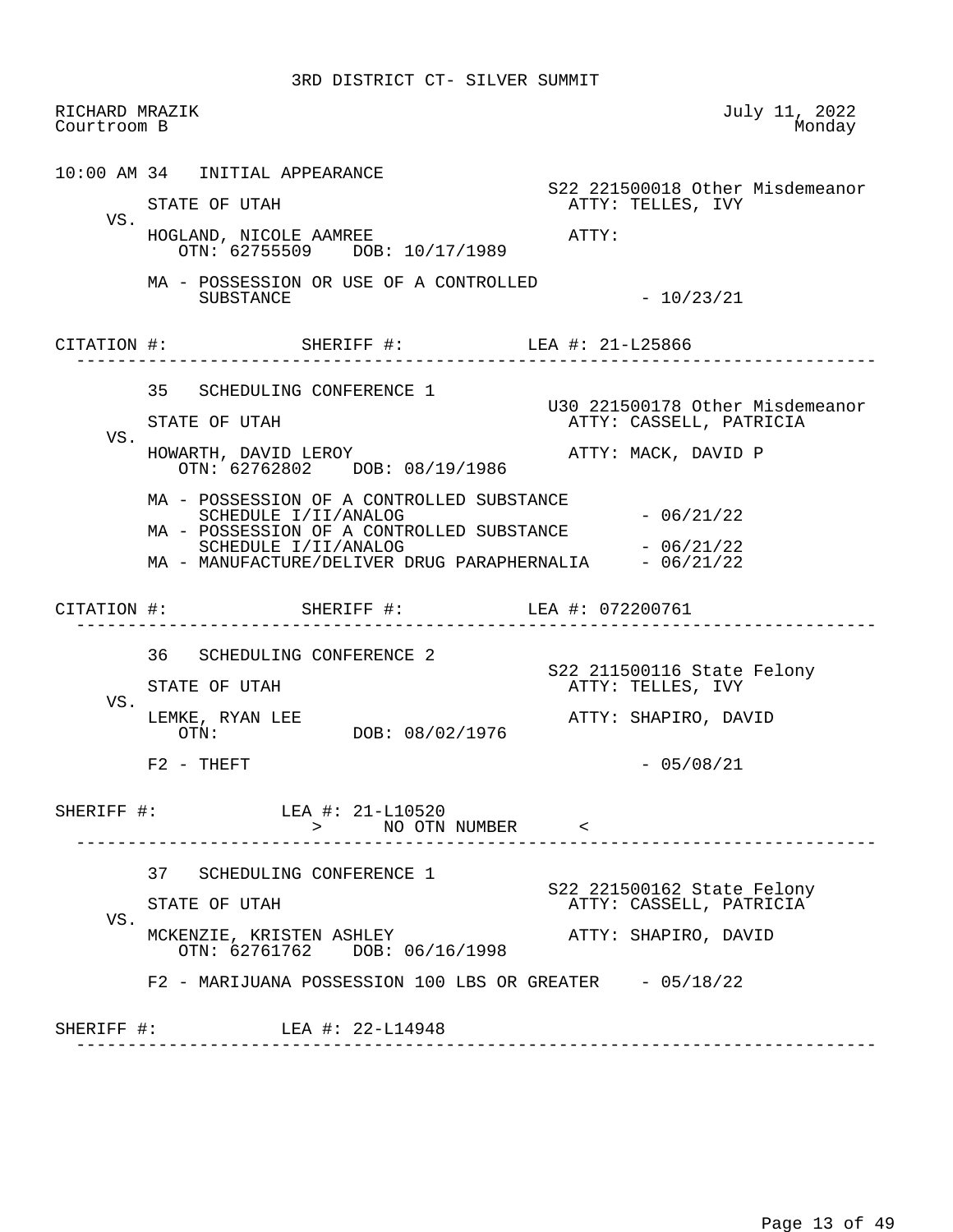RICHARD MRAZIK July 11, 2022<br>Courtroom B Monday Courtroom B 10:00 AM 38 REVIEW HEARING S22 201500146 Other Misdemeanor ATTY: HILL, JOSEPH VS. MEIER, MICHAEL ROBERT ATTY: SHAPIRO, DAVID OTN: 55272199 DOB: 03/24/1972 MA - VIOLATION OF A PROTECTIVE ORDER - 05/08/20  $MA - VIOLATION OF PROTECTIVE ORDER - 05/09/20  
\n $MA - VIOLATION OF PROTECTIVE ORDER - 05/10/20$$ MA - VIOLATION OF PROTECTIVE ORDER CITATION #: SHERIFF #: LEA #: 20-L13337 ------------------------------------------------------------------------------ 39 SCHEDULING CONFERENCE 1 PAR 221500146 State Felony<br>FTATE OF UTAH TELL STATE ASSELL, PATRICIA ATTY: CASSELL, PATRICIA VS.<br>OTTERBEIN, KEVIN ATTY: MACK, DAVID P OTN: 62761259 DOB: 06/28/2001  $F2 - THEFT$  - 04/22/22 SHERIFF #: LEA #: 22-06490 ------------------------------------------------------------------------------ 40 SCHEDULING CONFERENCE 1 S22 221500176 Other Misdemeanor ATTY: TELLES, IVY VS. PENTZ, OAKLEY CLARK ATTY: MACK, DAVID P OTN: 62762661 DOB: 09/09/1982 MA - FAIL TO STOP AT COMMAND OF LAW ENFORCEME - 06/15/22<br>MB - THREAT OF VIOLENCE  $MB$  - THREAT OF VIOLENCE<br>  $IN$  - DISORDERLY CONDUCT - 06/15/22 IN - DISORDERLY CONDUCT IN - PROHIBITED ACTIVITIES BY PEDESTRIAN USING  $-06/15/22$  CITATION #: SHERIFF #: LEA #: 22-L17820 ------------------------------------------------------------------------------ 41 SCHEDULING CONFERENCE 3 PAR 221500118 Other Misdemeanor<br>ATTY: CASSELL, PATRICIA ATTY: CASSELL, PATRICIA VS. QUICK, SHYANNE MARIE ATTY: MACK, DAVID P OTN: 62760228 DOB: 12/09/1999  $\text{MA}$  - BURGLARY OF A VEHICLE  $\text{MA}$  - 03/25/22<br> $\text{MA}$  - BURGLARY OF A VEHICLE  $MA - BURGLARY OF A VEHICLE -  $03/25/22$$ MA - THEFT BY RECEIVING STOLEN PROPERTY - 03/25/22 MB - USE OR POSSESSION OF DRUG PARAPHERNALIA - 03/25/22 CITATION #: SHERIFF #: LEA #: 22-04853 ------------------------------------------------------------------------------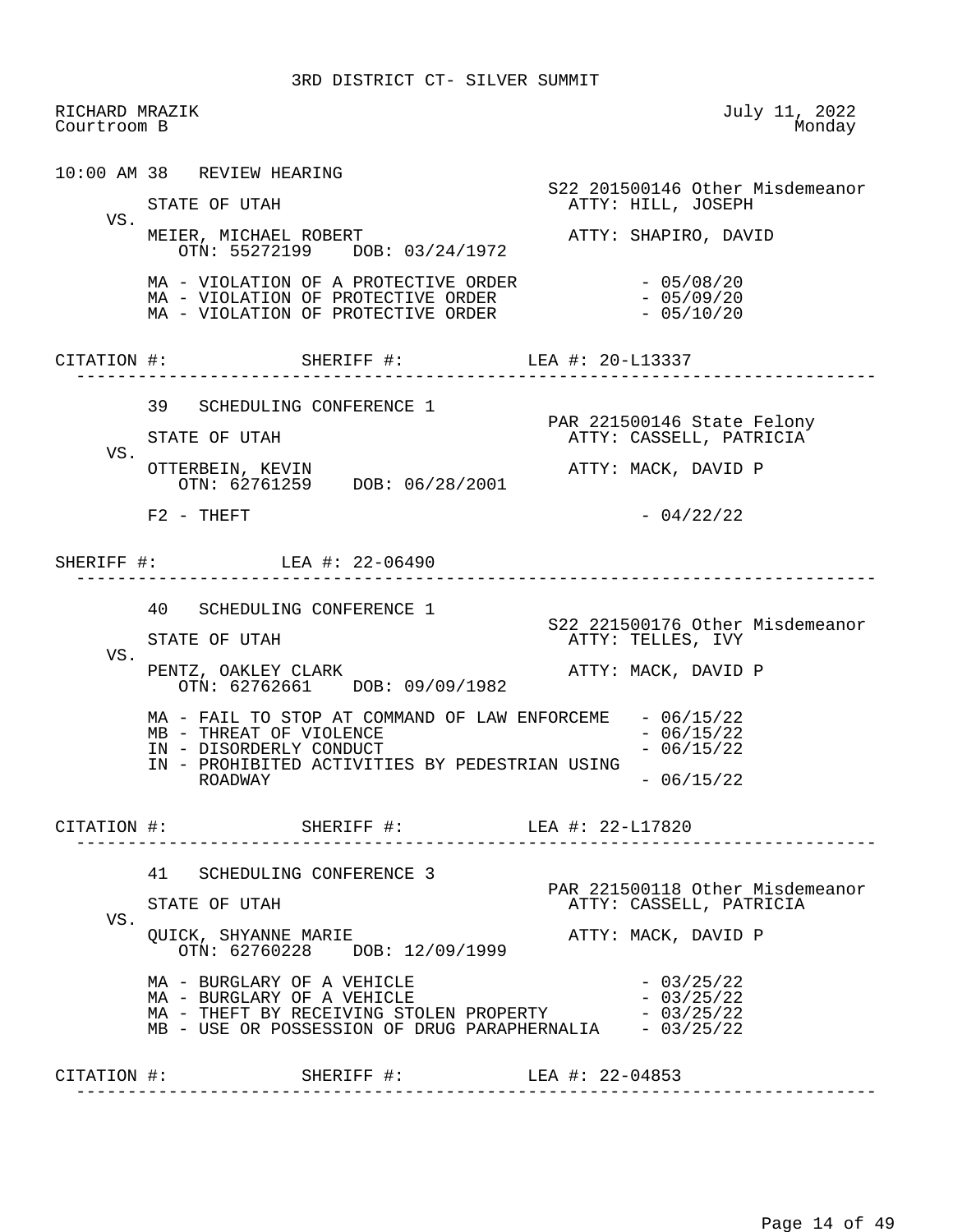RICHARD MRAZIK July 11, 2022<br>Courtroom B Monday Courtroom B 10:00 AM 42 PRETRIAL CONFERENCE 2 S22 211500236 State Felony ATTY: CASSELL, PATRICIA HILL, JOSEPH VS. RAMSDELL, JAMES KIP **ATTY: MACK, DAVID P**  OTN: 62755103 DOB: 08/07/1963  $F1 - MURDER$  - 10/07/21 SHERIFF #: LEA #: 21-L24425 ------------------------------------------------------------------------------ 43 ORDER TO SHOW CAUSE PAR 211500043 State Felony<br>PAR 211500043 State Felony<br>ATTY: CASSELL, PATRICIA ATTY: CASSELL, PATRICIA VS. RODRIGUEZ-VENEGAS, HUMBERTO ATTY: SHAPIRO, DAVID OTN: 62752035 DOB: 10/11/1999 MA - ATTEMPTED FAILURE TO RESPOND TO OFFICERS  $SIGNAL$  TO  $STOP$  - 01/29/21 SHERIFF #: LEA #: 21-02147 ------------------------------------------------------------------------------ 44 CHANGE OF PLEA PAR 211500153 State Felony ATTY: CASSELL, PATRICIA VS. RODRIGUEZ-VENEGAS, HUMBERTO ATTY: SHAPIRO, DAVID OTN: 62751938 DOB: 10/11/1999 F3 - FAILURE TO RESPOND TO OFFICERS SIGNAL TO  $-07/04/21$  $MA - OBSTRUCTION OF JUSTICE$   $- 07/04/21$ MC - FAILURE TO INSTALL IGNITION INTERLOCK<br>DEVICE  $-07/04/21$  MB - DRIVE ON SUSP / REVOKED / DENIED W/ PRIOR  $-07/04/21$  SHERIFF #: LEA #: 21-11707 ------------------------------------------------------------------------------ 45 SCHEDULING CONFERENCE 2 ATG 221500133 State Felony<br>ATTY: SCOTT, MICHAEL STATE OF UTAH ATTORNEY GENERAL VS.<br>SMITH, KYLE ATTY: SHAPIRO, DAVID OTN: 62761606 DOB: 04/19/1974  $F3$  - FALSE OR FRAUDULENT INSURANCE CLAIM  $-11/01/21$  PROSECUTING AGENCY NUMBER: 2022-00011-C ------------------------------------------------------------------------------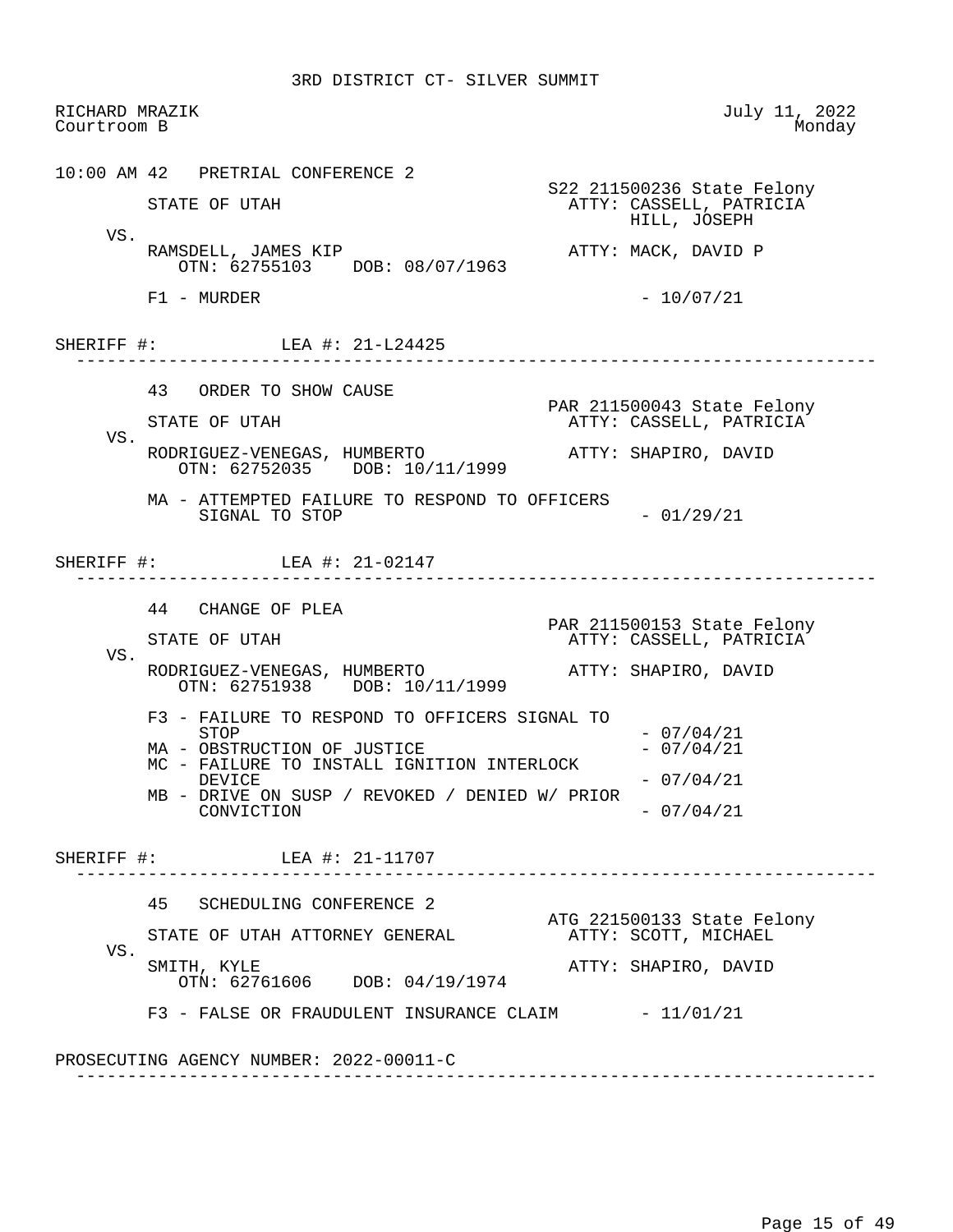| RICHARD MRAZIK<br>Courtroom B |                                                                                                  | July 11, 2022<br>Monday                          |
|-------------------------------|--------------------------------------------------------------------------------------------------|--------------------------------------------------|
|                               | 10:00 AM 46 ORDER TO SHOW CAUSE                                                                  | U30 211500121 State Felony                       |
|                               | STATE OF UTAH                                                                                    | ATTY: CASSELL, PATRICIA                          |
| VS.                           | URCINO-CATALAN, HUGO DANIEL<br>OTN: 62750815 DOB: 05/04/2001                                     | ATTY: SHAPIRO, DAVID                             |
|                               | MA - ATTEMPTED POSSESSION OF A DNGR WEAP BY<br>RESTRICTED<br>MB - DRIVING UNDER THE INFLUENCE OF | $-05/22/21$                                      |
|                               | ALCOHOL/DRUGS                                                                                    | $-05/22/21$                                      |
|                               | SHERIFF #: 429266 LEA #: 072100561                                                               | ______________________________                   |
|                               | 11:00 AM 47 SENTENCING                                                                           |                                                  |
| VS.                           | STATE OF UTAH                                                                                    | PAR 221500087 State Felony<br>ATTY: TELLES, IVY  |
|                               | KILPACK, ANTHONY SCOTT<br>OTN: 62760459 DOB: 07/30/1980                                          | ATTY: MACK, DAVID P                              |
|                               | $F2 - THEFT$                                                                                     | $-08/24/21$                                      |
|                               | SHERIFF #: LEA #: 21-18410<br>48 RESTITUTION HEARING                                             | U02 225500004 Misdemeanor DUI                    |
| VS.                           | STATE OF UTAH                                                                                    | ATTY: ELLEDGE, JANET                             |
|                               | KLEIN, DAVID KEVIN<br>OTN: 55276653 DOB: 03/03/1972                                              | ATTY: WORMDAHL, PHILIP                           |
|                               | MB - DRIVING UNDER THE INFLUENCE OF<br>ALCOHOL/DRUGS                                             | $-11/17/20$                                      |
| CITATION #:                   | SHERIFF #: LEA #: 072001298                                                                      |                                                  |
|                               | 49<br>SENTENCING                                                                                 |                                                  |
|                               | STATE OF UTAH                                                                                    | PAR 211500222 State Felony<br>ATTY: HILL, JOSEPH |
| VS.                           | KUSHNER, DIANE ALONZO                                                                            | ATTY: SKORDAS, GREGORY<br>PETERSON, JESSICA      |
|                               | OTN: 62755335 DOB: 08/04/1967                                                                    |                                                  |
|                               | MA - ATTEMPTED AGGRAVATED ASSAULT                                                                | $-09/18/21$                                      |
|                               | MA - ATTEMPTED AGGRAVATED ASSAULT<br>CASE INVOLVES DOMESTIC VIOLENCE<br>$\geq$                   | $-09/18/21$<br>$\prec$                           |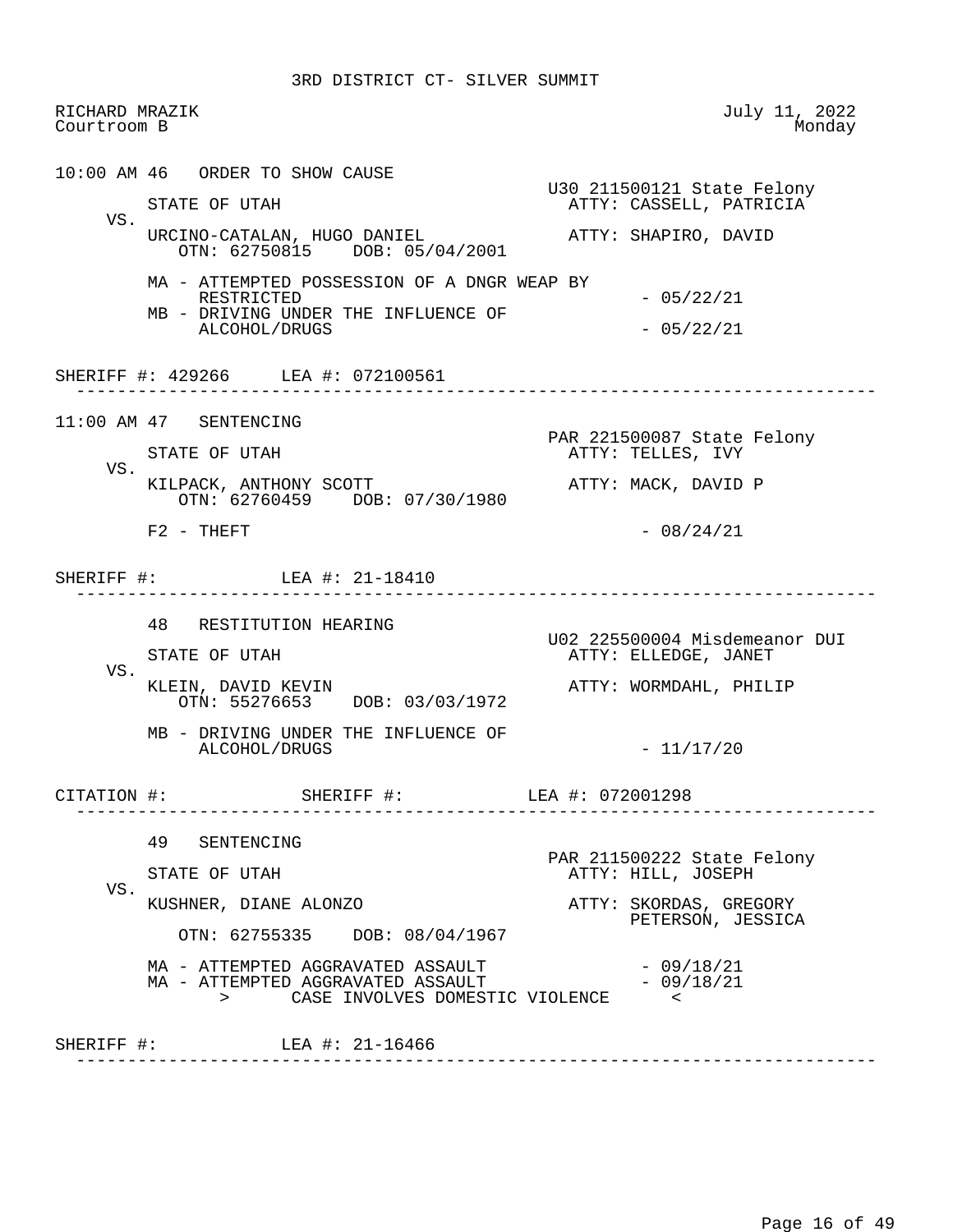RICHARD MRAZIK July 11, 2022<br>Courtroom B Monday Courtroom B 11:00 AM 50 SENTENCING PAR 211500306 State Felony<br>
PAR 211500306 State Felony<br>
ATTY: HILL, JOSEPH ATTY: HILL, JOSEPH VS.<br>KUSHNER, DIANE ALONZO KUSHNER, DIANE ALONZO **ATTY: SKORDAS, GREGORY**  PETERSON, JESSICA OTN: 62757570 DOB: 08/04/1967 MA - STALKING - 11/01/21 MA - VIOLATION OF PROTECTIVE ORDER  $-11/01/21$  > CASE INVOLVES DOMESTIC VIOLENCE < SHERIFF #: LEA #: 21-20163 ------------------------------------------------------------------------------ 51 SENTENCING S22 221500065 Other Misdemeanor ATTY: TELLES, IVY VS. NESBITT, PATRICK JOSEPH ATTY: MACK, DAVID P OTN: 62759378 DOB: 01/09/1967 MA - POSSESSION OR USE OF A CONTROLLED SUBSTANCE - 02/27/22<br>THEFT - 02/27/22  $MA$  - THEFT CITATION #: SHERIFF #: LEA #: 22-L05769 ------------------------------------------------------------------------------ 52 PRETRIAL CONFERENCE S22 221500074 State Felony ATTY: CASSELL, PATRICIA VS.<br>PACKARD, MICHAEL M ATTY: PETERSON, JESSICA OTN: 62759618 DOB: 08/25/1964 MA - OBSTRUCTING JUSTICE<br>
MB - INTERFERENCE WITH ARRESTING OFFICER - 03/05/22 MB - INTERFERENCE WITH ARRESTING OFFICER  $- 03/05/22$ <br>MC - INTOXICATION MC - INTOXICATION SHERIFF #: LEA #: 22-L06599 ------------------------------------------------------------------------------ 01:00 PM 53 PRELIMINARY HEARING S22 201500289 Other Misdemeanor ATTY: TELLES, IVY VS.<br>AUBEL, JOLENE ATTY: KLEKAS, COURTNEY OTN: 55279616 DOB: 07/28/1963 MA - DEFRAUDING CREDITORS - 07/29/20 CITATION #: SHERIFF #: LEA #: 20-L19269 ------------------------------------------------------------------------------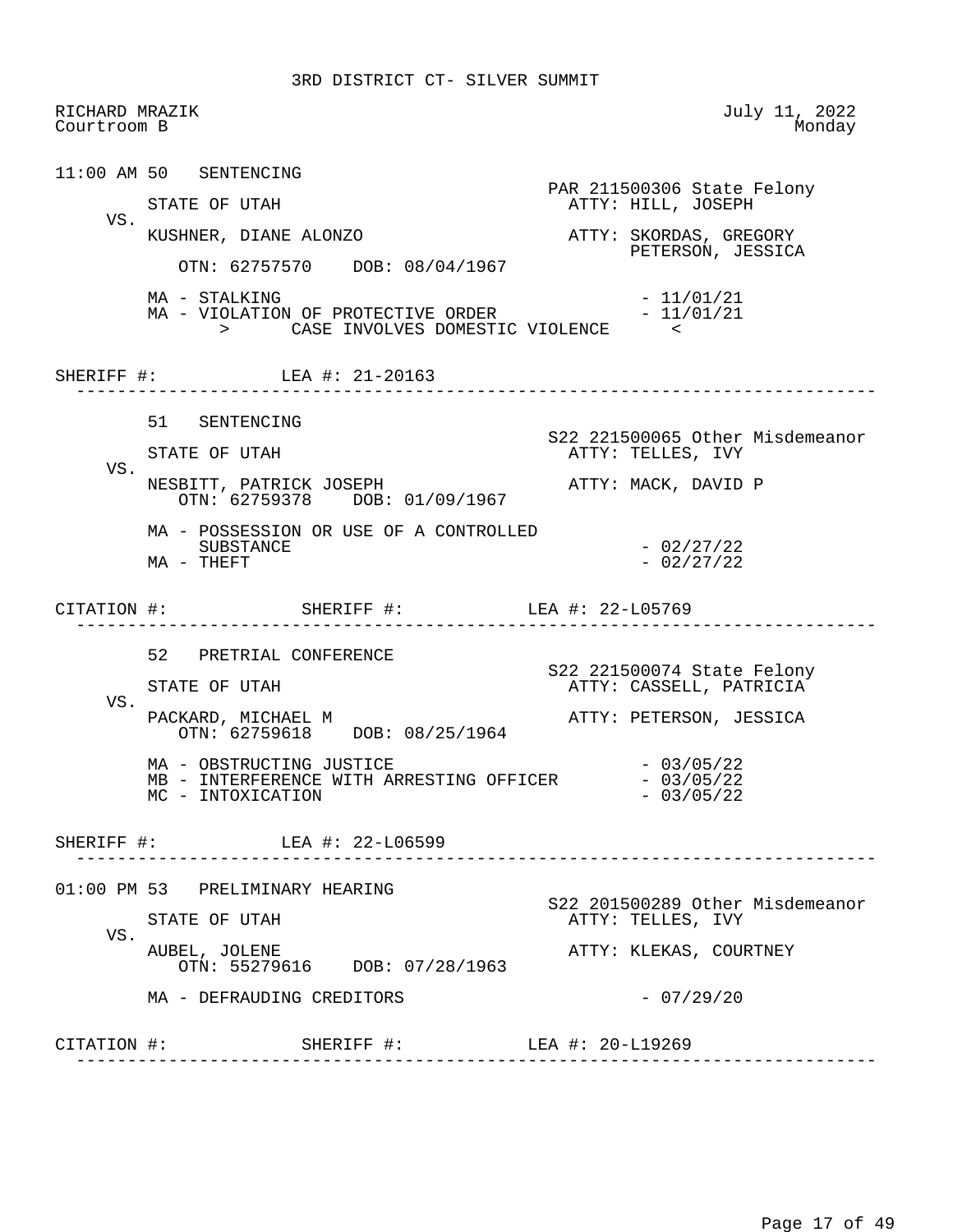RICHARD MRAZIK July 11, 2022<br>Courtroom B Monday Courtroom B 01:00 PM 54 PRELIMINARY HEARING S22 221500135 State Felony ATTY: CASSELL, PATRICIA VS. CRAWFORTH, KENNETH D **ATTY: MACK, DAVID P**  OTN: 62760673 DOB: 01/12/1961  $F2$  - BURGLARY OF A DWELLING  $-04/06/22$ <br>MB - THEFT  $MB - THEFT$ SHERIFF #: LEA #: 22-L09821 ------------------------------------------------------------------------------ 55 PRELIMINARY HEARING STATE OF UTAH STATE SERVICES STATE OF UTAH STATE STATE OF UTAH ATTY: TELLES, IVY VS. GUNDERSEN, THOROLF LARS **ATTY: SHAPIRO, DAVID**  OTN: 62756457 DOB: 05/04/1984  $F2 - THEFT$  - 08/27/21  $F2 - COMMUNICATIONS FRAUD - 08/27/21$  F2 - UNLAWFUL DEALING WITH PROPERTY BY  $FIDUCIARY$  - 08/27/21 MA - FAILURE TO OBTAIN REQUIRED REAL ESTATE  $-08/27/21$  SHERIFF #: LEA #: 21-L20799 ------------------------------------------------------------------------------ 56 PRELIMINARY HEARING PAR 221500069 Other Misdemeanor<br>
PAR 221500069 Other Misdemeanor<br>
ATTY: HILL, JOSEPH ATTY: HILL, JOSEPH VS.<br>VOLPI, MATTEO ATTY: BROWN, MARK OTN: 62757588 DOB: 10/18/1968 MA - CHILD ABUSE INVOLVE PHYSICAL INJURY - 12/21/21 CITATION #: SHERIFF #: LEA #: 21-21230 ------------------------------------------------------------------------------ 04:00 PM 57 DRUG COURT REVIEW PAR 221500003 State Felony<br>FTATE OF UTAH TELL STATE ATTY: CASSELL, PATRICIA ATTY: CASSELL, PATRICIA VS. ACOSTA, RAFAEL PENA ATTY: SHAPIRO, DAVID OTN: 62757752 DOB: 09/14/1984  $F3 - ASSAULT BY PRISONER$  -  $12/31/21$  SHERIFF #: LEA #: 21-21868 ------------------------------------------------------------------------------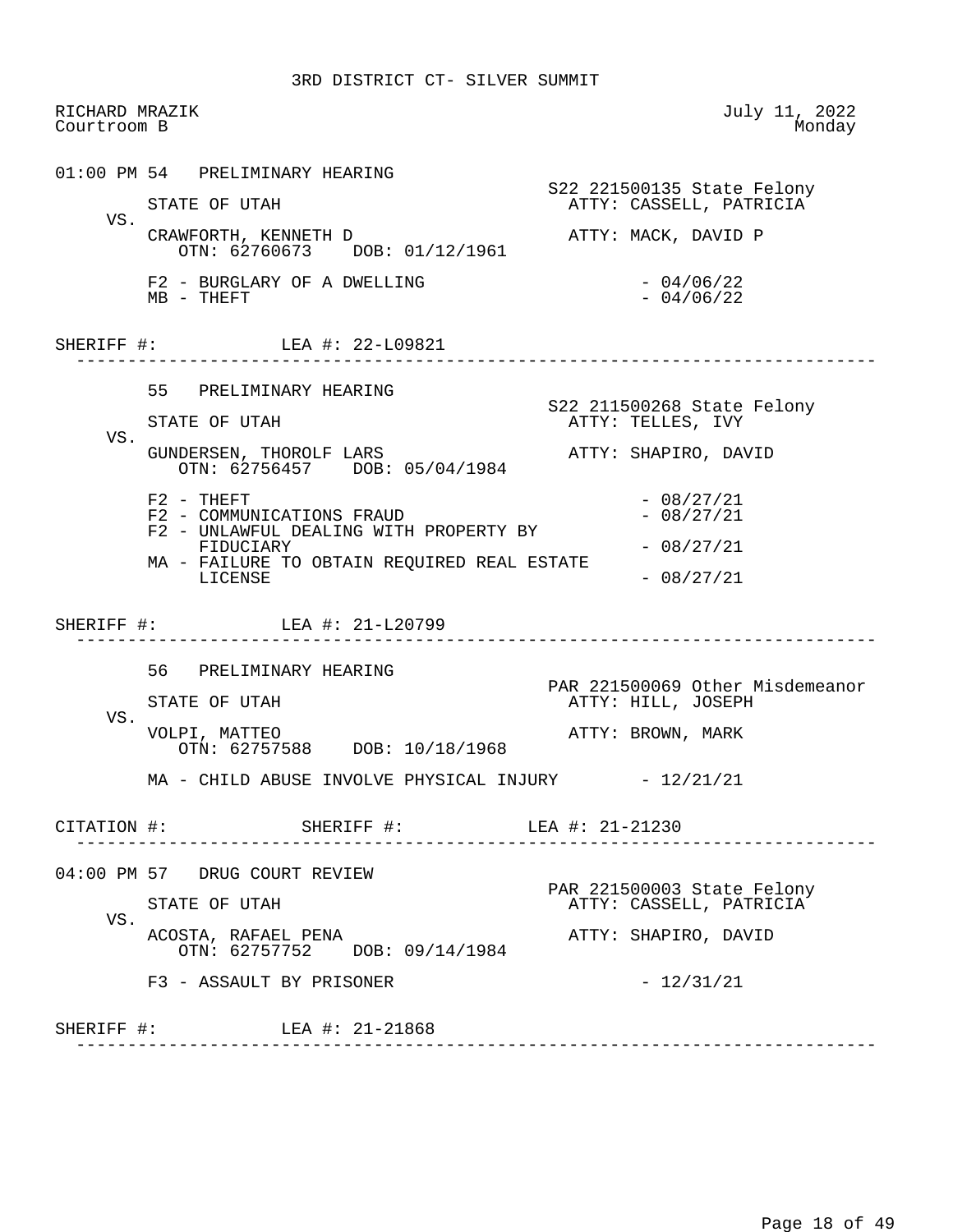| RICHARD MRAZIK<br>Courtroom B |                                                                                         | July 11, 2022<br>Monday                                  |
|-------------------------------|-----------------------------------------------------------------------------------------|----------------------------------------------------------|
|                               | 04:00 PM 58 DRUG COURT REVIEW                                                           | S22 211500038 State Felony                               |
| VS.                           | STATE OF UTAH                                                                           | ATTY: TELLES, IVY                                        |
|                               | BONNETT, STEVEN JOSEPH<br>OTN: 55278592 DOB: 01/17/1990                                 | ATTY: SHAPIRO, DAVID                                     |
|                               | F3 - FAILURE TO RESPOND TO OFFICERS SIGNAL TO<br>STOP                                   | $-02/13/21$                                              |
|                               | F3 - DRIVING UNDER THE INFLUENCE OF<br>ALCOHOL/DRUGS                                    | $-02/13/21$                                              |
|                               | SHERIFF #: LEA #: 21-L03241                                                             | ________________________________                         |
|                               | 59 DRUG COURT REVIEW                                                                    |                                                          |
| VS.                           | STATE OF UTAH                                                                           | S22 211500139 State Felony<br>ATTY: TELLES, IVY          |
|                               | COLENDA, JACOB DENIS<br>OTN: 62750922 DOB: 04/03/1990                                   | ATTY: SHAPIRO, DAVID                                     |
|                               | F3 - DRIVING UNDER THE INFLUENCE OF<br>ALCOHOL/DRUGS                                    | $-05/28/21$                                              |
|                               | SHERIFF #: LEA #: 21-L12099                                                             |                                                          |
|                               | 60 REVIEW HEARING                                                                       |                                                          |
|                               | STATE OF UTAH                                                                           | U30 221500043 State Felony<br>ATTY: TELLES, IVY          |
| VS.                           | DUFFETT, EMILY JOY                                                                      | ATTY: STRAUSS, SUSAN<br>ROSENBLOOM, DAVID                |
|                               | OTN: 62757216 DOB: 10/27/1995                                                           |                                                          |
|                               | F3 - DRIVING UNDER THE INFLUENCE OF<br>ALCOHOL/DRUGS<br>MB - ALCOHOL RESTRICTED DRIVERS | $-12/14/21$<br>$-12/14/21$                               |
|                               | IN - FAILURE TO STAY IN ONE LANE                                                        | $-12/14/21$                                              |
|                               | SHERIFF #: LEA #: 072101563                                                             |                                                          |
|                               | 61 DRUG COURT REVIEW                                                                    |                                                          |
|                               | STATE OF UTAH                                                                           | S22 215500008 Misdemeanor DUI<br>ATTY: TELLES, IVY       |
| VS.                           | KENCE, OZLEM NURAN                                                                      | ATTY: YENGICH, RONALD<br>MACK, DAVID P<br>SHAPIRO, DAVID |
|                               | OTN: 62750344 DOB: 08/21/1971                                                           |                                                          |
|                               | MA - DUI AT AGE 21 OR OLDER WITH PASSENGER                                              |                                                          |
|                               | UNDER 18 YEARS OLD                                                                      | $-04/28/21$                                              |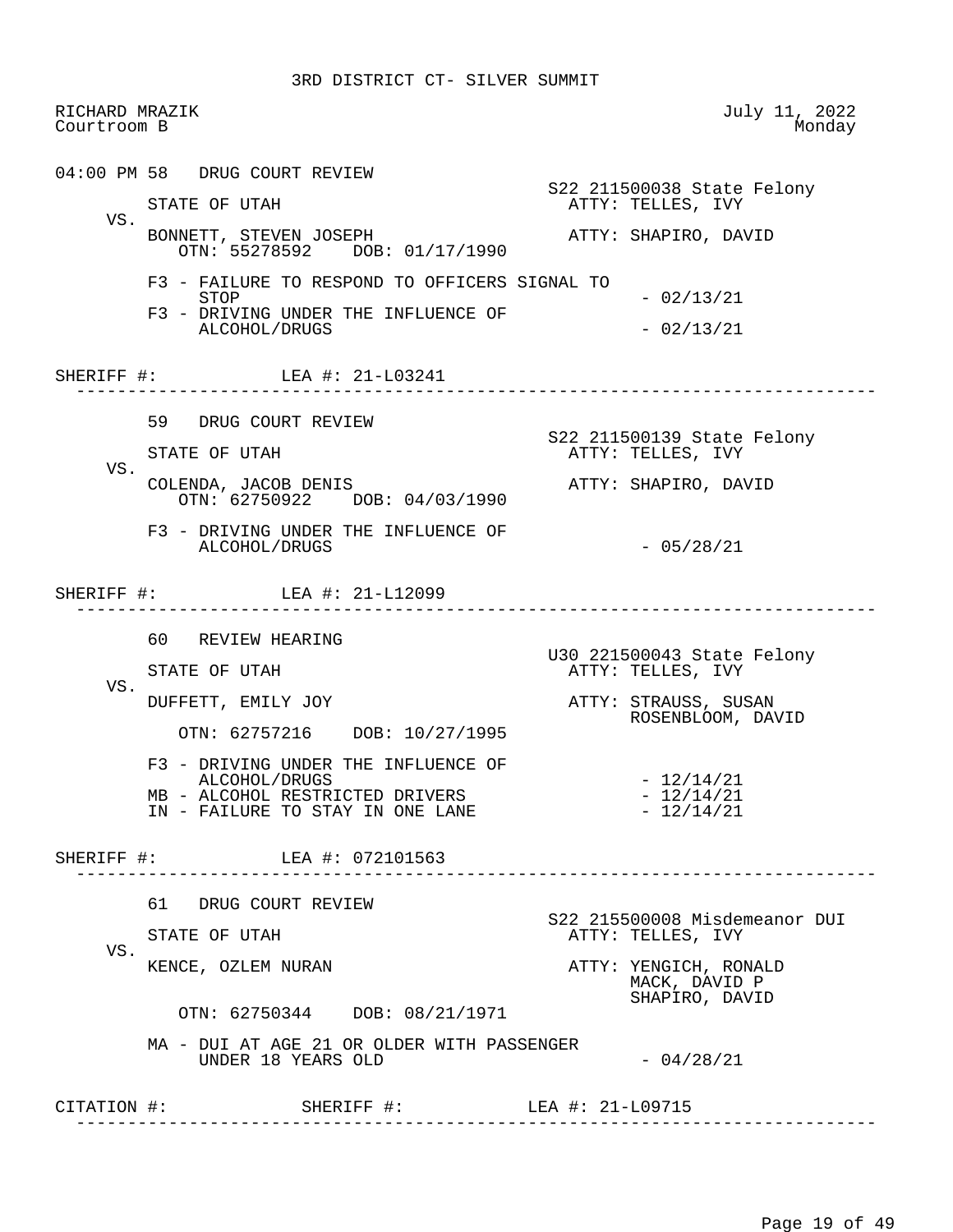| RICHARD MRAZIK<br>Courtroom B |                                                                | July 11, 2022<br>Monday                                  |
|-------------------------------|----------------------------------------------------------------|----------------------------------------------------------|
|                               | 04:00 PM 62 DRUG COURT REVIEW                                  |                                                          |
|                               | STATE OF UTAH                                                  | PAR 211500189 State Felony<br>ATTY: HILL, JOSEPH         |
| VS.                           | KRAUS, CAMERON ALLAN<br>OTN: 62753397 DOB: 02/21/1995          | ATTY: SHAPIRO, DAVID                                     |
|                               | F3 - AGGRAVATED ASSAULT<br>> CASE INVOLVES DOMESTIC VIOLENCE < | - 08/15/21                                               |
|                               | SHERIFF #: LEA #: 21-14312                                     |                                                          |
|                               | 63 DRUG COURT REVIEW                                           |                                                          |
|                               | STATE OF UTAH                                                  | S22 211500199 State Felony<br>ATTY: TELLES, IVY          |
| VS.                           | MCANDREW, JULIE MARY                                           | ATTY: GUSTIN, SUSANNE<br>MACK, DAVID P<br>SHAPIRO, DAVID |
|                               | OTN: 62753785 DOB: 05/29/1958                                  |                                                          |
|                               | F3 - DRIVING UNDER THE INFLUENCE OF<br>ALCOHOL/DRUGS           | $-08/26/21$                                              |
|                               | SHERIFF #: LEA #: 21-L20735                                    |                                                          |
|                               | 64 DRUG COURT REVIEW                                           |                                                          |
|                               | STATE OF UTAH                                                  | KAM 211500037 State Felony<br>ATTY: TELLES, IVY          |
| VS.                           | MOON, CLINTON JOHN                                             | ATTY: HAYNES, TARA<br>MACK, DAVID P<br>SHAPIRO, DAVID    |
|                               | OTN: 55278634 DOB: 11/02/1976                                  |                                                          |
|                               | F3 - DRIVING UNDER THE INFLUENCE OF<br>ALCOHOL/DRUGS           | - 02/14/21                                               |
|                               | SHERIFF #: LEA #: 21-K00235                                    |                                                          |
|                               | 65 DRUG COURT REVIEW                                           |                                                          |
|                               | STATE OF UTAH                                                  | S22 201500305 State Felony<br>ATTY: CASSELL, PATRICIA    |
| VS.                           | OLIVER, BRITTNEY LYNN<br>OTN: 55276976 DOB: 10/24/1981         | ATTY: SHAPIRO, DAVID                                     |
|                               | F3 - BURGLARY<br>$MB - THEFT$                                  | $-09/23/20$<br>$-09/23/20$                               |
|                               | SHERIFF #: LEA #: 20-L24349                                    |                                                          |
|                               |                                                                |                                                          |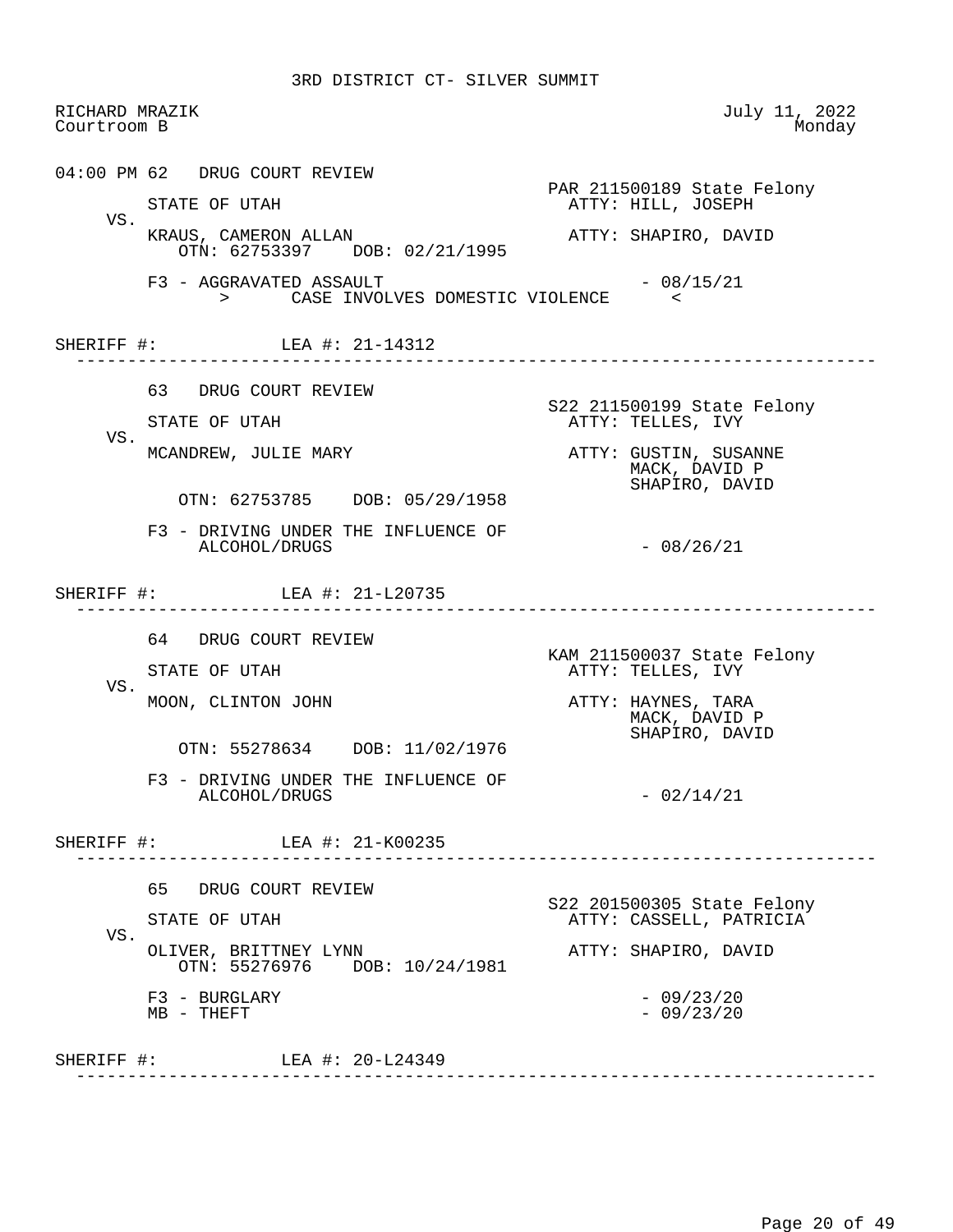RICHARD MRAZIK July 11, 2022<br>Courtroom B Monday Courtroom B 04:00 PM 66 DRUG COURT REVIEW S22 201500200 State Felony<br>STATE OF UTAH TERM STATE ASSELL, PATRICIA ATTY: CASSELL, PATRICIA VS. ROBINSON, CODY MARSHALL **ATTY: SKORDAS, GREGORY**  MACK, DAVID P SHAPIRO, DAVID OTN: 55274013 DOB: 01/10/1991  $F2$  - POSS W/ INTENT TO DIST C/SUBSTANCE  $-08/04/20$  MA - POSSESSION OR USE OF A CONTROLLED  $-08/04/20$  MA - POSSESSION OR USE OF A CONTROLLED SUBSTANCE - 08/04/20<br>USE OR POSSESSION OF DRUG PARAPHERNALIA - 08/04/20 MB - USE OR POSSESSION OF DRUG PARAPHERNALIA SHERIFF #: LEA #: 20-L19798 ------------------------------------------------------------------------------ 67 DRUG COURT REVIEW STATE OF UTAH STATE SAME SERIES STATE OF UTAH ATTY: TELLES, IVY VS. ROMERO, CAMERON LOUIS **ATTY: SHAPIRO, DAVID**  OTN: 62758966 DOB: 09/03/1967 F3 - DRIVING UNDER THE INFLUENCE OF  $ALCOHOL/DRUGS$   $-02/11/22$ SHERIFF #: LEA #: 22-L04001 ------------------------------------------------------------------------------ 68 DRUG COURT REVIEW S22 211500285 State Felony ATTY: TELLES, IVY VS. TAYLOR, AMY MELISSA ATTY: MACK, DAVID P OTN: 62755905 DOB: 10/03/1975 F3 - UNLAW ACQUISITION/POSSESS/TRANSFER  $FINANCIAL CARD$  - 10/02/21 SHERIFF #: LEA #: 21-L24165 ------------------------------------------------------------------------------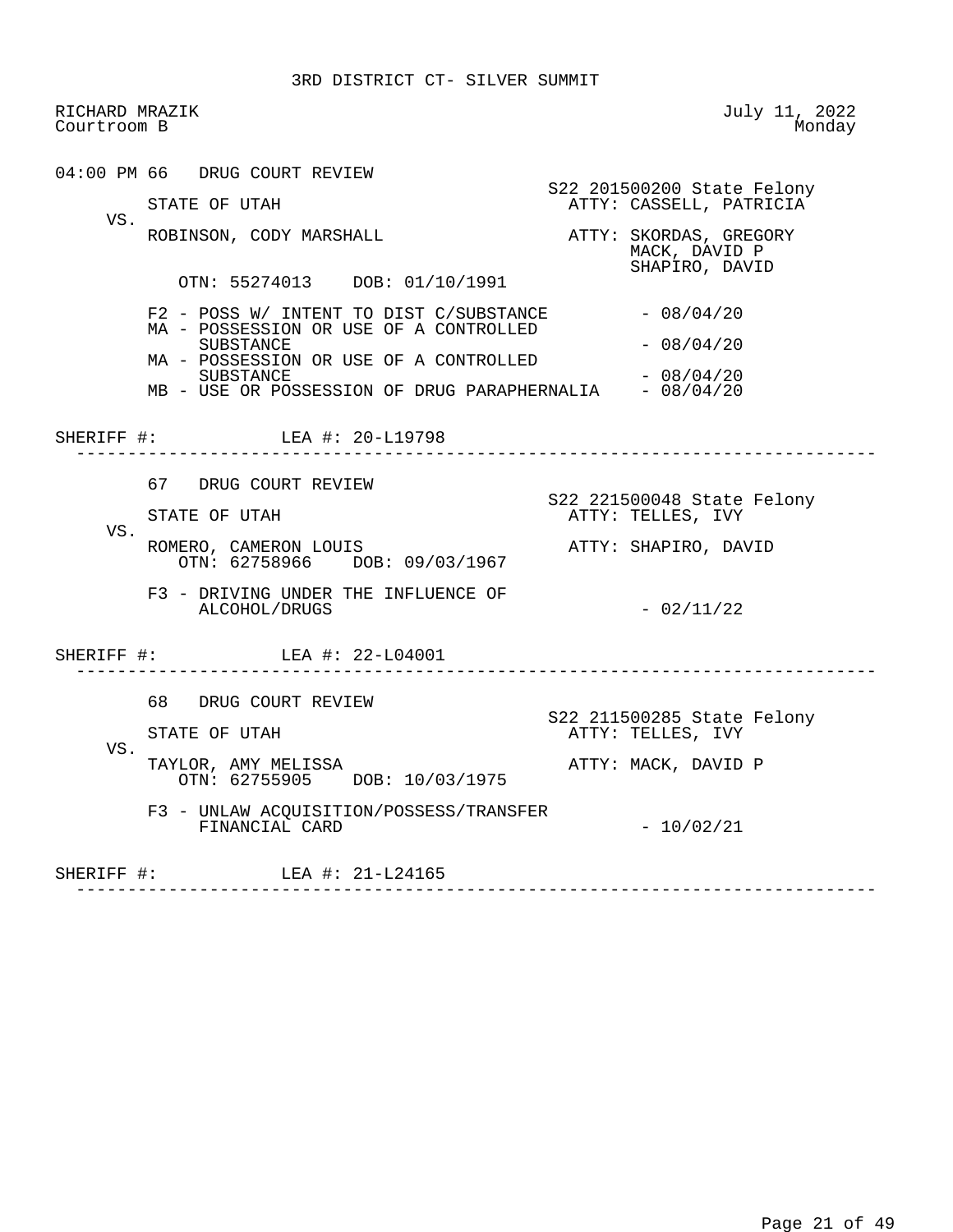| RICHARD MRAZIK<br>Courtroom B |                                                                                                            | July 11, 2022<br>Monday                                |
|-------------------------------|------------------------------------------------------------------------------------------------------------|--------------------------------------------------------|
| VS.                           | 04:00 PM 69 DRUG COURT REVIEW<br>STATE OF UTAH                                                             | U30 201500256 State Felony<br>ATTY: TELLES, IVY        |
|                               | TUTTLE, REBECCA RHEAD                                                                                      | ATTY: STONE, EDWARD<br>MACK, DAVID P<br>SHAPIRO, DAVID |
|                               | OTN: 55271738 DOB: 11/14/1975<br>MA - DRIVING UNDER THE INFLUENCE OF                                       |                                                        |
|                               | ALCOHOL/DRUGS                                                                                              | $-03/27/20$                                            |
|                               | SHERIFF #: LEA #: 072000369                                                                                |                                                        |
|                               | 70 DRUG COURT REVIEW                                                                                       |                                                        |
|                               |                                                                                                            | S22 201500294 State Felony                             |
|                               | STATE OF UTAH                                                                                              | ATTY: CASSELL, PATRICIA                                |
| VS.                           | WETZEL, SIERRA JO<br>OTN: 55276687 DOB: 12/08/1996                                                         | ATTY: MACK, DAVID P                                    |
|                               | F3 - POSSESSION OF CONTROLLED SUBSTANCE<br>MARIJUANA/SPICE<br>MB - USE OR POSSESSION OF DRUG PARAPHERNALIA | $-11/19/20$<br>$-11/19/20$                             |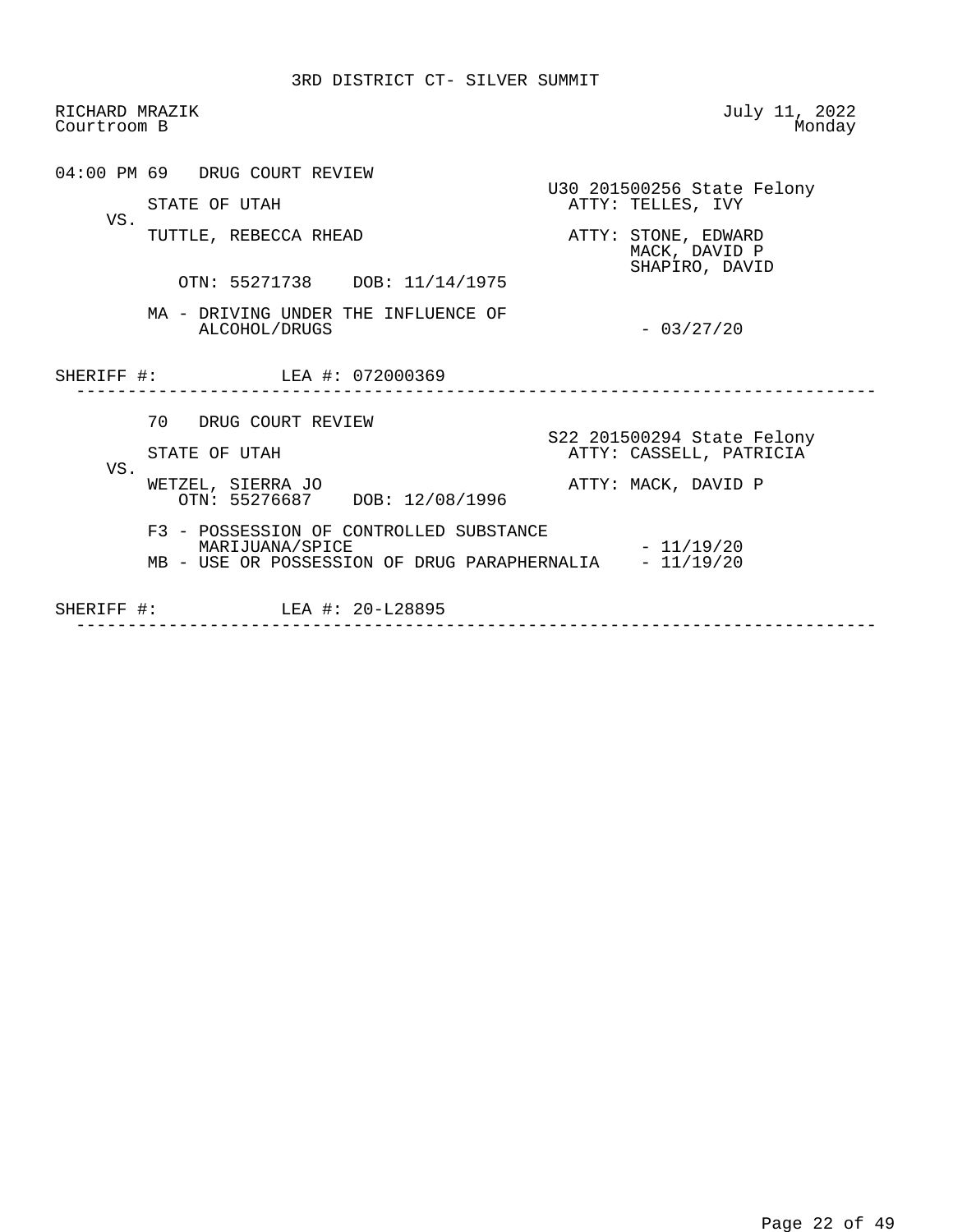| KENT HOLMBERG<br>Courtroom A |                                      | July 12, 2022<br>Tuesday                              |  |
|------------------------------|--------------------------------------|-------------------------------------------------------|--|
|                              | 09:00 AM 1 TELEPHONE SCHEDULING CONF | 214500006 Divorce/Annulment                           |  |
|                              | BROTHERSON, KEVIN V                  | ATTY: RAWLINGS, ANDREW                                |  |
| VS.                          | BROTHERSON, KIRSTEN                  | ATTY: SCHMIDT, STACEY                                 |  |
|                              | 10:00 AM 2 WRONGFUL LIEN HEARING     | 220500127 Wrongful Lien                               |  |
| VS.                          | BAILEY, CHESTER IV                   | ATTY: ANDERSON, MICHAEL                               |  |
|                              | JAMIESON, GARY<br>JAMIESON, GAIL     | ATTY:                                                 |  |
|                              | 01:30 PM 3 MOTIONS IN LIMINE         |                                                       |  |
|                              | AAA RENTAL LLC                       | 150500407 Property Damage<br>ATTY: CLINE, RUSSELL     |  |
|                              | KCLARK INVESTMENTS LLC               | WRIGHT, DAVID                                         |  |
| VS.                          | WELLER, RICHARD                      | ATTY: PREECE, CLAYTON<br>SMITH, J CRAIG<br>PECK, EARL |  |
|                              | WELLER, PAUL                         | SNOW, RICHARD                                         |  |
|                              | CLARK, KELLY TPD<br>TPD              | ATTY: CLINE, RUSSELL<br>ATTY: WRIGHT, DAVID           |  |
|                              |                                      |                                                       |  |
|                              |                                      |                                                       |  |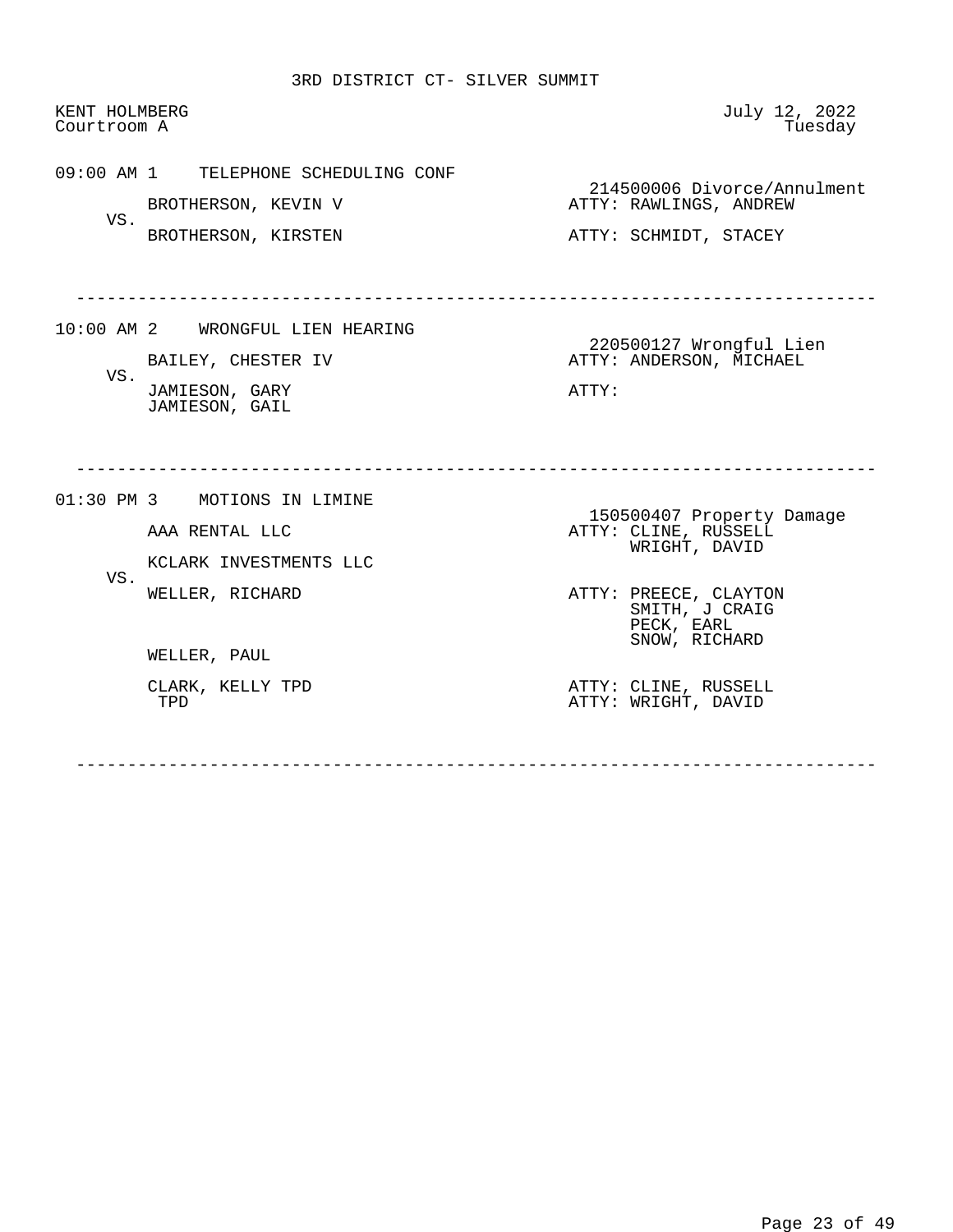KENT HOLMBERG July 12, 2022 Courtroom B

 09:30 AM 4 PETITION FOR APPOINTMENT 223500043 Guardian-Adult IN THE MATTER OF THE GUARDIANSHIP OF SAMUEL JOHN STEPPAN: STEPPAN, LISA K ATP: STEPPAN, JAMES J STEPPAN, JULIA K Use this link to join the hearing: https://utcourts.webex.com/meet/kholmberg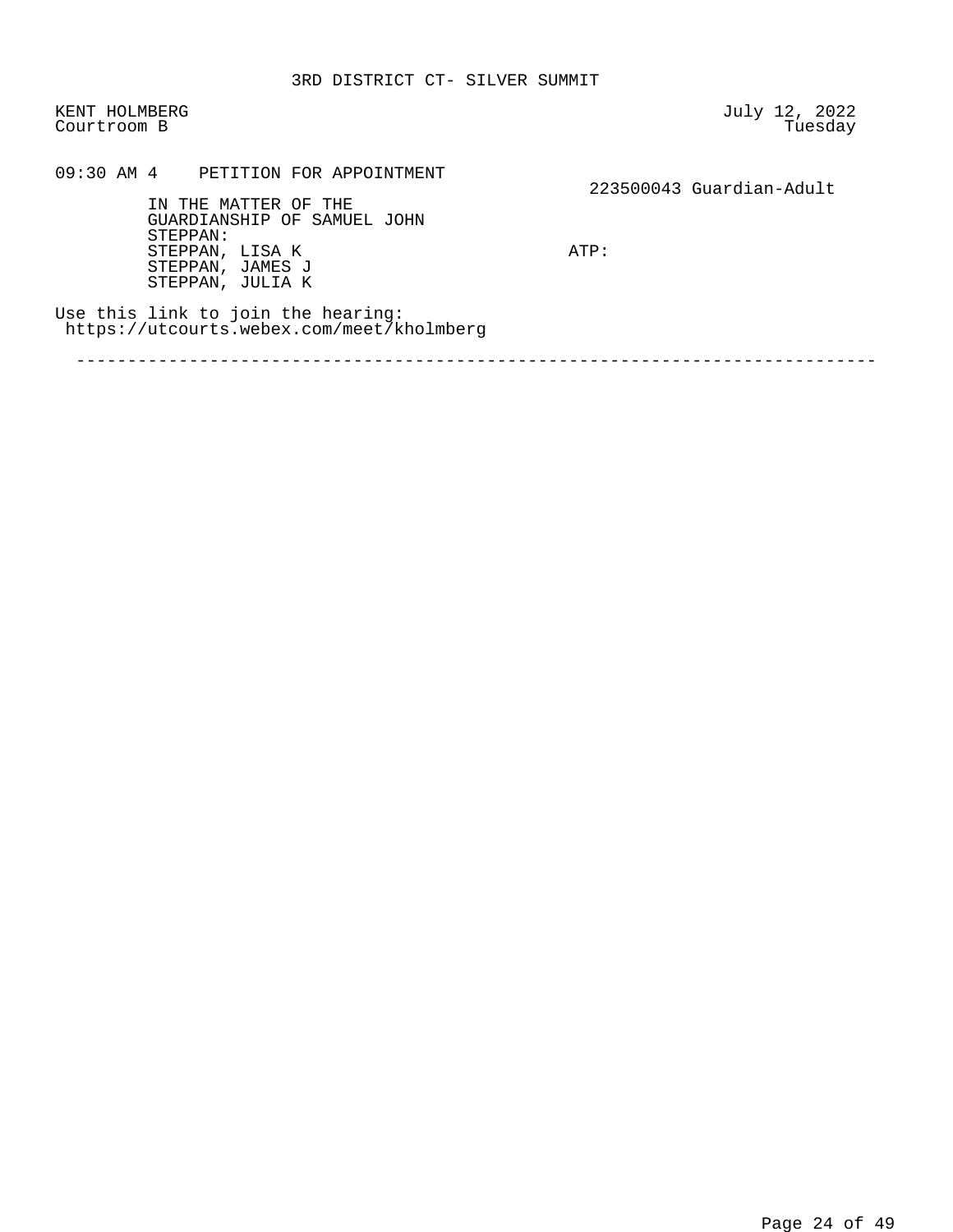RICHARD MRAZIK July 12, 2022 Courtroom B 08:30 AM 5 PETITION FOR APPOINTMENT 223500044 Guardian-Adult IN THE MATTER OF THE GUARDIANSHIP OF R.T.: ATP: ROSEN COHEN, DARA Use this link to join the hearing: https://utcourts.webex.com/meet/mrazik ------------------------------------------------------------------------------ 09:00 AM 6 PETITION FOR APPOINTMENT 223500042 Guardian-Adult Child IN THE MATTER OF THE GUARDIANSHIP OF D.O.: ATP: THORNTON, LISA OTTO, GERALD JOSEPH WALTERS, SCOTT LOUIS WALTERS, BRYAN LOUIS Use this link to join the hearing: https://utcourts.webex.com/meet/mrazik ------------------------------------------------------------------------------ 09:30 AM 7 CIVIL STALKING INJUNCTION 220500112 Civil Stalking RODRIGUEZ, CAMILA VS. MOLINA, JUAN NICOLAS ATTY: ------------------------------------------------------------------------------ 12:30 PM 8 SCHEDULING CONFERENCE 200500243 Contracts ATTY: WEILER, TODD VS. BEAR RIVER MUTUAL INSURANCE CO ATTY: GLAUSER, RICHARD WRIGHT, MICHAEL ------------------------------------------------------------------------------ 01:30 PM 9 PETITION FOR APPOINTMENT 223500040 Estate Personal Rep IN THE MATTER OF THE ESTATE OF WILLIAM PATRICK LUNDBERG: LUNDBERG, JENNIFER ATP: HUNTER, JASON Use this link to join the hearing: https://utcourts.webex.com/meet/mrazik ------------------------------------------------------------------------------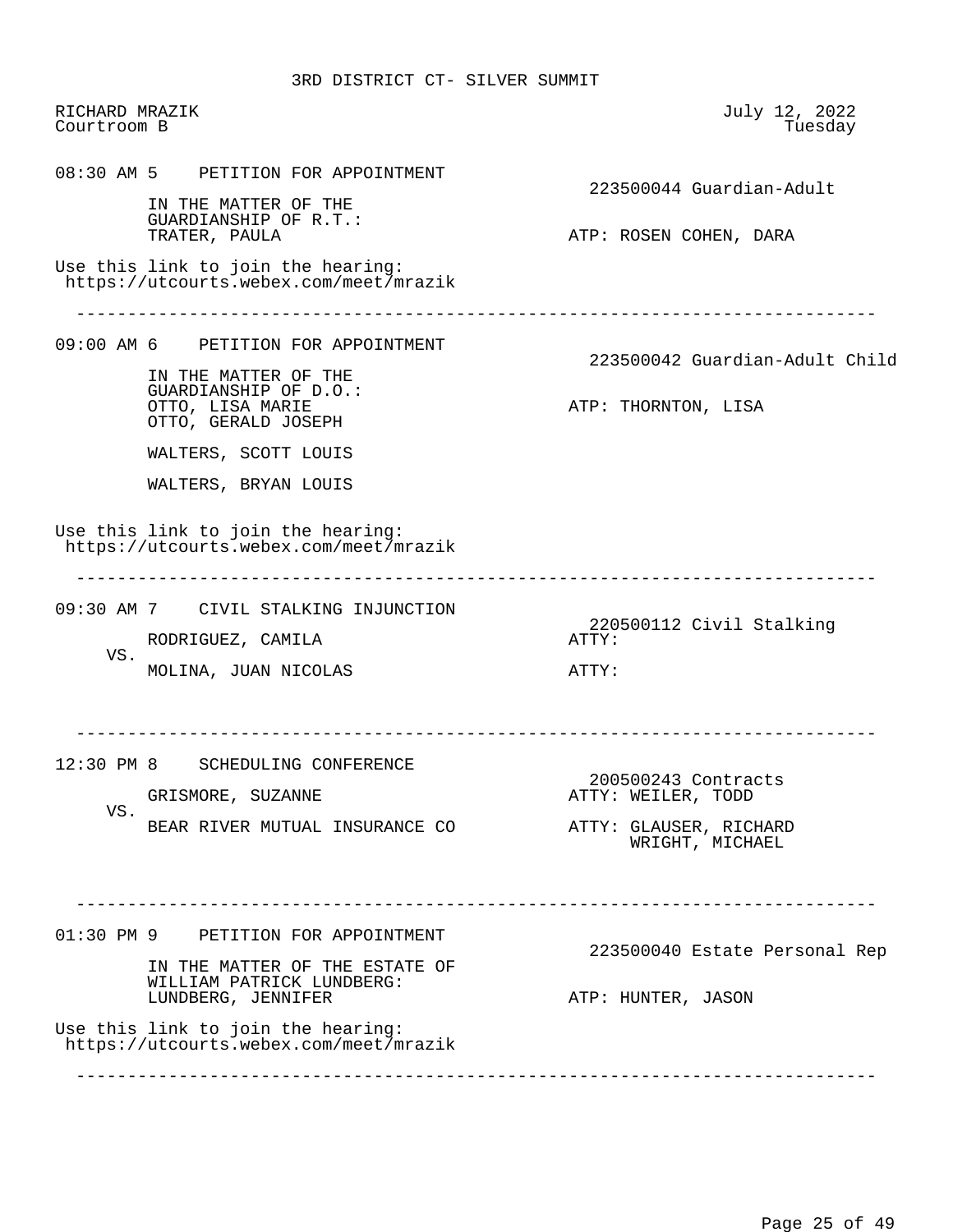RICHARD MRAZIK July 12, 2022 Courtroom B 01:30 PM 10 PETITION FOR MINOR SETTLEMENT 223500053 Guardian-Minor IN THE MATTER OF THE GUARDIANSHIP OF BRYANT CHRISTENSEN:<br>CHRISTENSEN, LARRY ATP: MILNE, LANCE Use this link to join the hearing: https://utcourts.webex.com/meet/mrazik ------------------------------------------------------------------------------ 02:00 PM 11 PETITION FOR GUARDIAN 223500037 Guardian-Adult Child IN THE MATTER OF THE GUARDIANSHIP OF FERNANDO SUCHIL JR:<br>VILLARREAL, LISA M ATP: ANDREASEN, DEAN BYLE, STEVEN M Use this link to join the hearing: https://utcourts.webex.com/meet/mrazik ------------------------------------------------------------------------------ 02:30 PM 12 PETITION FOR APPROVAL 213500047 Estate Personal Rep IN THE MATTER OF THE ESTATE OF CARRIE J WOODARD: ATP: BROWN-ROBERTS, KATHIE<br>BARGER, ALLISON OVERMOEN, JAY DEAN<br>OVERMOEN, JAY DEAN Use this link to join the hearing: https://utcourts.webex.com/meet/mrazik ------------------------------------------------------------------------------ 03:00 PM 13 TRIAL DE NOVO U00 225500012 Traffic Court Case ATTY: ELLEDGE, JANET VS.<br>TRISTAN, CLAUDIA ATTY: WEBER, THOMAS OTN: DOB: 12/28/1987 QUINN, JOHN DOB: 12/28/1987 IN - FAIL TO OBSERVE NO PASSING ZONE  $-11/24/21$ CITATION #: SHERIFF #: LEA #: 072101457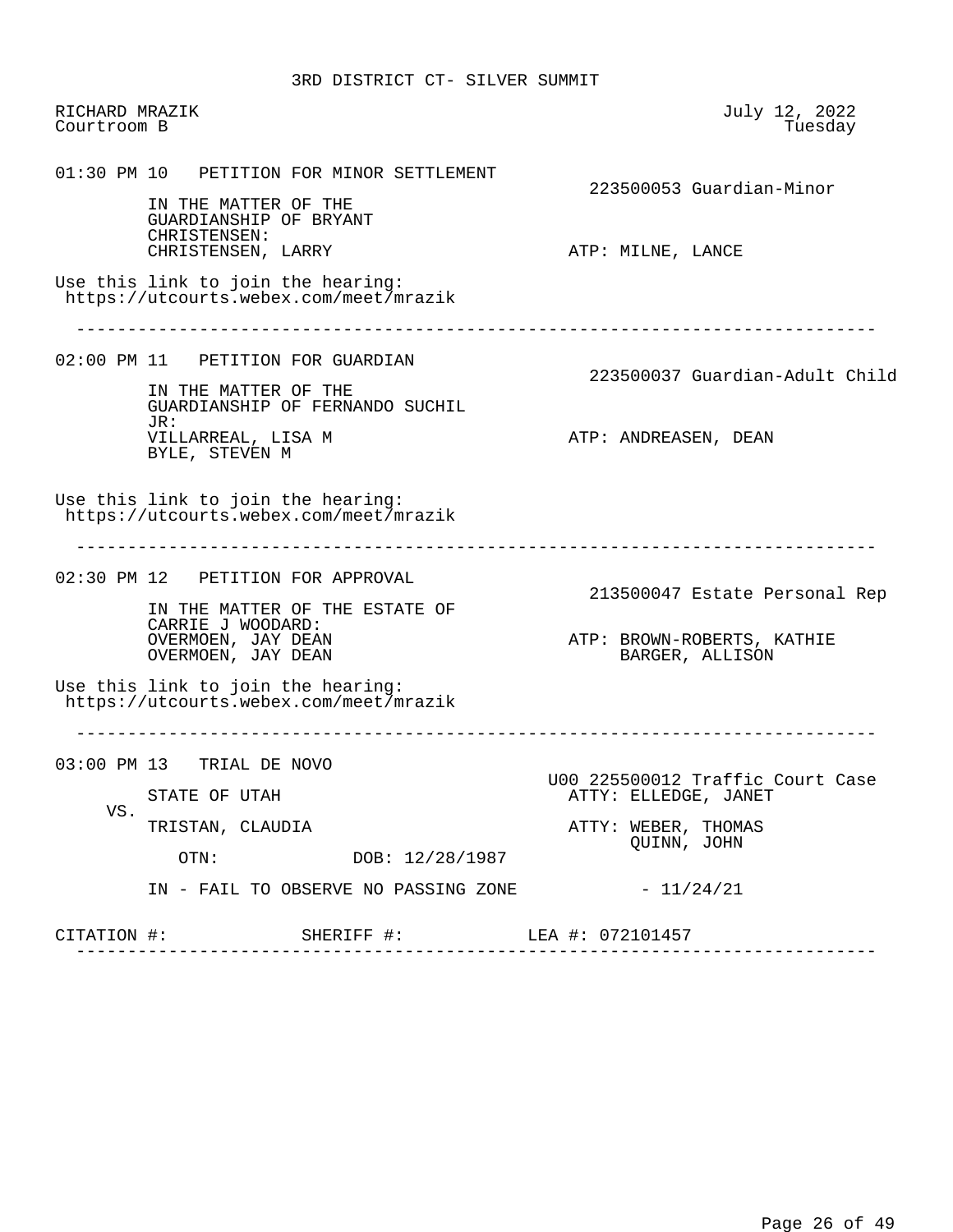| RICHARD MRAZIK<br>Courtroom B                         | July 12, 2022<br>Tuesday                                 |
|-------------------------------------------------------|----------------------------------------------------------|
| $04:00$ PM $14$ TRIAL DE NOVO<br>STATE OF UTAH        | U00 215500020 Traffic Court Case<br>ATTY: ELLEDGE, JANET |
| VS.<br>BLOXHAM, NATHAN BEN<br>DOB: 09/25/1962<br>OTN: | ATTY:                                                    |
| $IN - SPEEDING - 80/65$                               | $-04/09/21$                                              |
| CITATION $\#$ : C173073271 SHERIFF $\#$ :             | $LEA$ #:                                                 |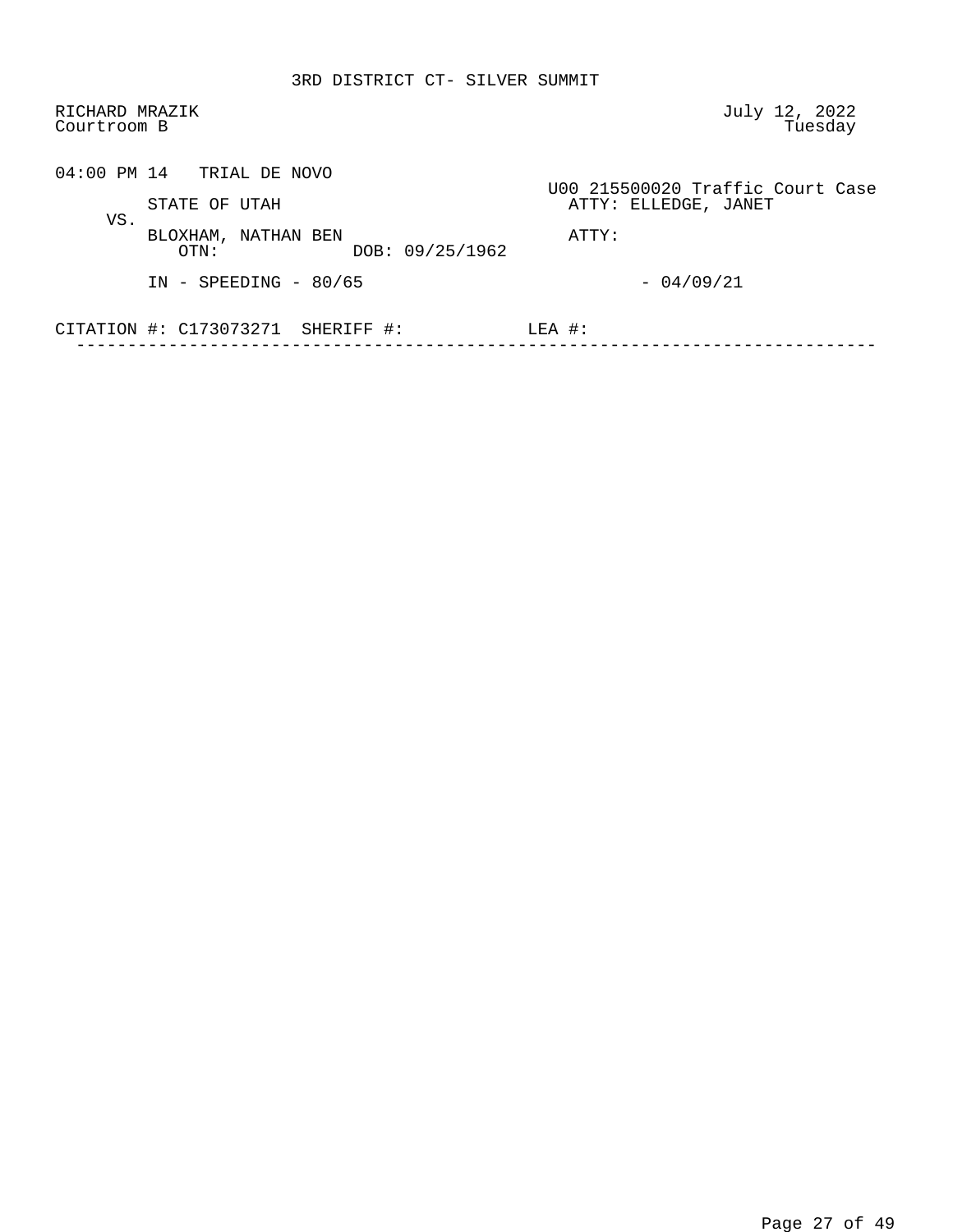| KIM M LUHN<br>Courtroom A |                                                                                                                                        | July 13, 2022<br>Wednesday                                                                       |
|---------------------------|----------------------------------------------------------------------------------------------------------------------------------------|--------------------------------------------------------------------------------------------------|
| VS.                       | 09:00 AM 1 MOTION RE COVID VACCINE<br>DAVIS, JONATHAN PHILLIP<br>DAVIS, KARIN L                                                        | 134500211 Divorce/Annulment<br>ATTY: MILLER, CHRISTINA<br>ATTY: FALK, JENNIFER                   |
| VS.                       | $2^{\circ}$<br>ADJUST SUPPORT; ENFORCE<br>CARRERA FLORES, MARIA DEL CARMEN<br>MIANO, RICARDO BRAVO<br>INT: OFFICE OF RECOVERY SERVICES | 164500062 Divorce/Annulment<br>ATTY: STOLZ, MARTIN<br>ATTY: POSTON, SCOTT<br>ATTY: LEBLANC, TONY |
| VS.                       | 10:00 AM 3 TEMP ORDERS; OCCUP ASSESSMENT<br>GRIFFITH-LESLIE, JEANNE E<br>LESLIE, LEONARD                                               | 204500125 Divorce/Annulment<br>ATTY: PETERSON, ROBERT<br>ATTY: KAWAGUCHI, ADAM                   |
| VS.                       | 11:00 AM 4 MOTION TO ENFORCE<br>SMAHA, LORIN<br>SMAHA, BENJAMIN                                                                        | 214500072 Divorce/Annulment<br>ATTY: WILKINSON, RONALD<br>ATTY: MILLER, CHRISTINA                |
| $02:00$ PM 5<br>VS.       | MOTION FOR TEMPORARY ORDERS<br>BENITEZ, MIGUEL ANGEL<br>NAVA, KARLA OSIRIS                                                             | 224500009 Divorce/Annulment<br>ATTY: GODFREY, TED<br>ATTY: STACEY, RICHARD                       |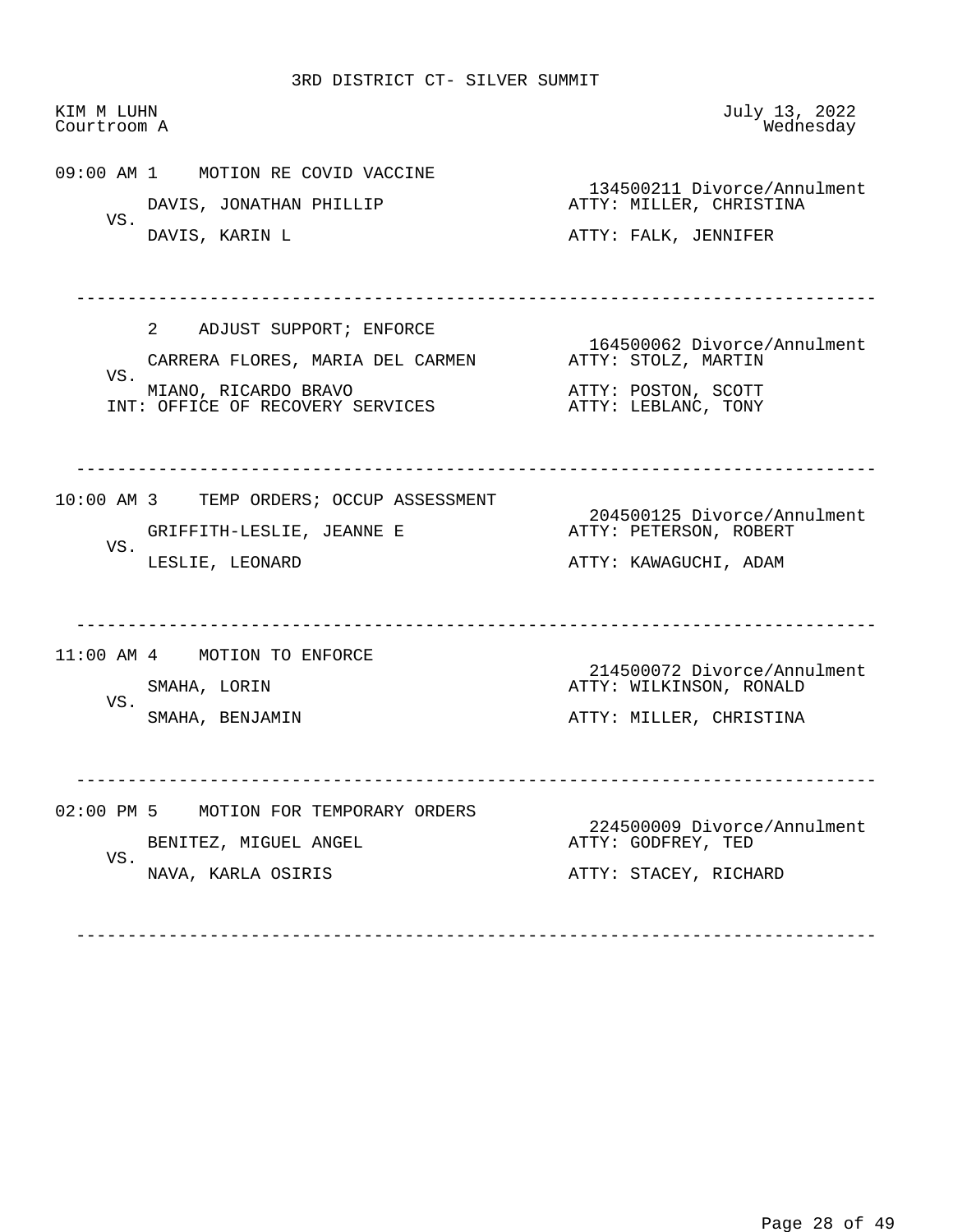| RICHARD MRAZIK<br>Courtroom B |                                                                                                                                                                                                                                                                                                 | July 13, 2022<br>Wednesday                                             |
|-------------------------------|-------------------------------------------------------------------------------------------------------------------------------------------------------------------------------------------------------------------------------------------------------------------------------------------------|------------------------------------------------------------------------|
| VS.                           | 09:30 AM 6 INFORMAL TRIAL<br>SWINNEY, CARA J<br>SWINNEY, BRIAN P                                                                                                                                                                                                                                | 174500065 Divorce/Annulment<br>ATTY:<br>ATTY:                          |
|                               | 01:00 PM 7 PETITION FOR NAME CHANGE<br>IN THE MATTER OF THE NAME CHANGE                                                                                                                                                                                                                         | 223500021 Name Change                                                  |
|                               | OF:<br>PROWS, PARKER DANIEL<br>Use this link to join the hearing:                                                                                                                                                                                                                               | ATP:                                                                   |
|                               | https://utcourts.webex.com/meet/mrazik<br>01:30 PM 8 COMM RECOMMENDATION REV                                                                                                                                                                                                                    |                                                                        |
| VS.                           | WILSON, LISA A                                                                                                                                                                                                                                                                                  | 184500216 Divorce/Annulment<br>ATTY: BRADSHAW, ALAN<br>BRENNAN, JEANNE |
|                               | WILSON, BRAD J                                                                                                                                                                                                                                                                                  | ATTY: BLAKELOCK, ROSEMOND<br>HARRIS, AARON                             |
|                               | Use this link to join the hearing:<br>This hearing will be held via Webex videoconferencing at the following link:<br>https://utcourts.webex.com/meet/mrazik. If you are unable to join by entering the link<br>please call (408) 418-9388. The meeting number and access code are 963 924 258. |                                                                        |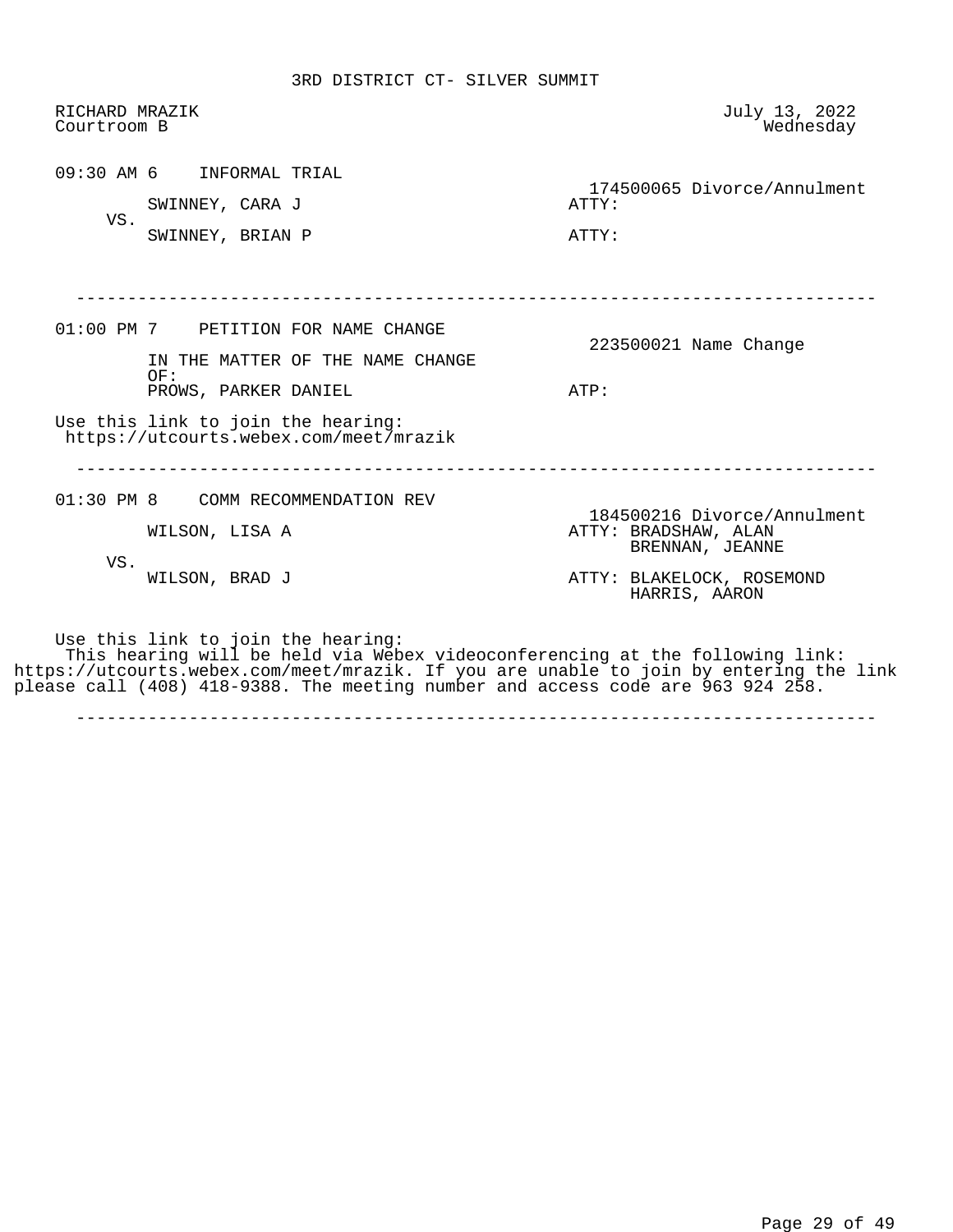KENT HOLMBERG July 14, 2022 Courtroom A

 10:30 AM 1 PRETRIAL CONFERENCE 200500375 Contracts<br>ATTY: HOWELL, MATTHEW CAROTHERS, ANNE **ATTY: HOWELL, MATTHEW**  WOODWARD, WHITNEY VS.<br>KAMDELL LLC ATTY: GARRETT, SCOTT PATTISON, BRYAN SATZ, RYAN TPD ATTY: PUGH, MATTHEW STEIN, DUSTIN TPD ATTY: KAMDELL LLC TPC Use this link to join the hearing: https://utcourts.webex.com/meet/kholmberg ------------------------------------------------------------------------------ 01:00 PM 2 PLTFS MOTION TO CONSOLIDATE 220500096 Miscellaneous<br>ATTY: FARR, STEPHEN ESTATE OF COREY SCHNEIDER BURRIDGE, T CHRISTIAN VS. WHITING, BRIDGET NICOLE **ATTY: YOUNG, R SCOTT**  MILKOVICH, BARRY NEWMAN, HOWARD M JANICKI, ROBERT ALLDRIDGE, THOMAS MITCHELL BEEM, STEPHEN JONES, MATTHEW LIPKE, SUSAN K<br>STEVENS, RYAN GLAUSER, RICHARD HILL, MARSHALL 1-10, DOES Use this link to join the hearing: https://utcourts.webex.com/meet/kholmberg ------------------------------------------------------------------------------ 02:30 PM 3 PRETRIAL CONFERENCE 200500347 Contracts<br>ATTY: BYERS, JORDAN COPPER CANYON FINANCIAL INC VS.<br>AUBEL, JOLENE ATTY: LARSEN, SARAH SHURTLEFF, MARK JOLENE S AUBEL LIVING TRUST PARK CITY MARKETING GROUP LLC ------------------------------------------------------------------------------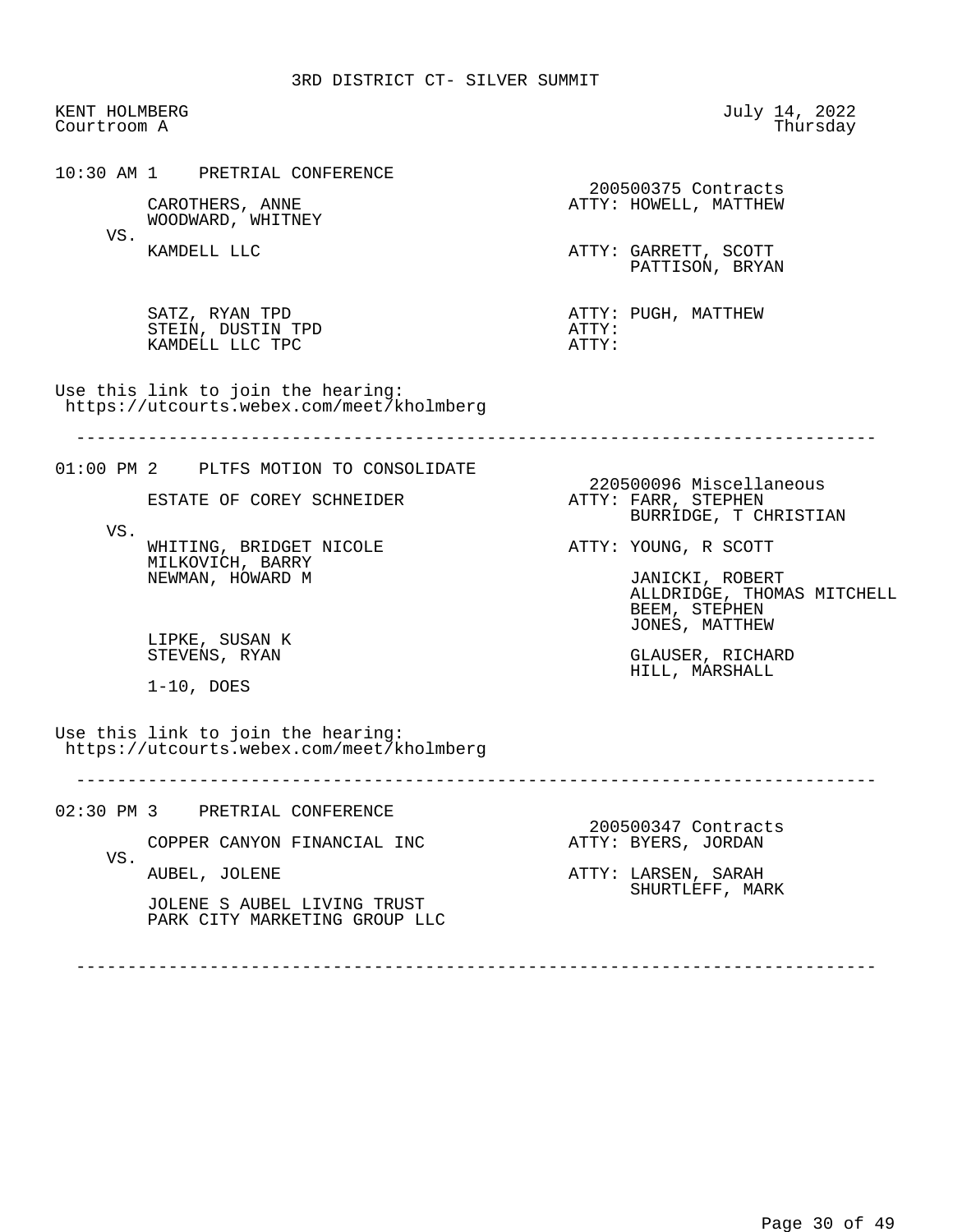KENT HOLMBERG GERALD STREET STREET AND THE STREET STREET AND JULY 14, 2022 Courtroom A Thursday

03:30 PM 4 EVIDENTIARY HEARING

MINTZ, RAYNA ELIZABETH

VS.<br>MINTZ, GLEN RYAN

 174500034 Divorce/Annulment ATTY: NELSON, JULIE<br>MCCONKIE, BRYANT

MINTZ, GLEN RYAN **ATTY: BURNS, THOMAS** HARRIS, AARON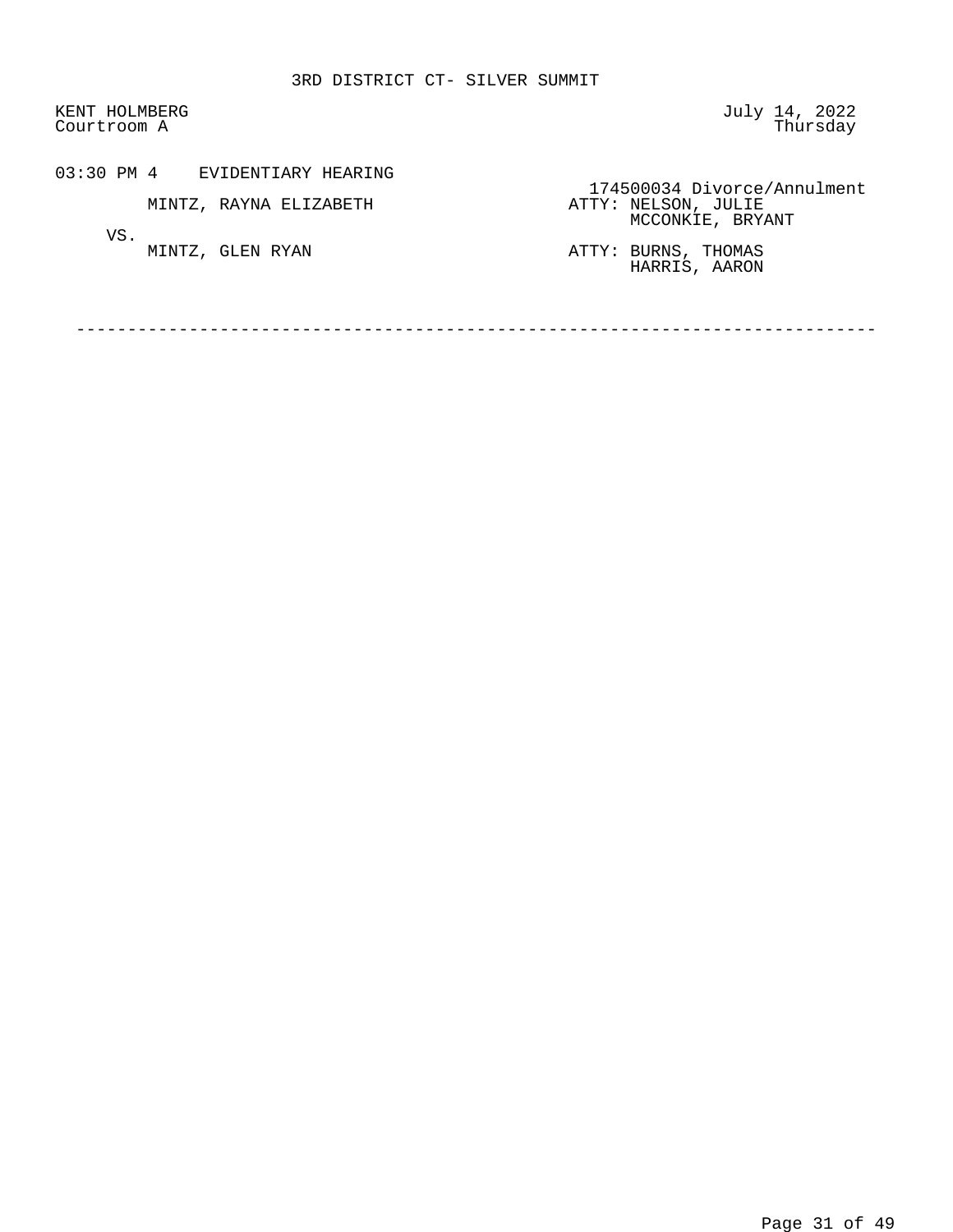RICHARD MRAZIK July 14, 2022 Courtroom B 08:30 AM 5 FINAL PRETRIAL CONFERENCE 170500079 Miscellaneous ATTY: SPJUTE, ROBERT FLINDERS, CONNOR BALLARD, LESA THE LAZY B LIVING TRUST VS.<br>VINCENT, AMY ATTY: JOYCE, JOSEPH HALLOCK, BLAKE STODDARD, BRYAN VINCENT, BRYCEN THE PERSONAL REPRESENTATIVE OF PIOTROWSKI, CODY SMITH, DOUGLAS HILL, MARSHALL PIOTROWSKI, JOHN PARENTLG OF CODY PIOTROSKI WANSHIP COTTAGE WATER COMPANY GEARY, DEANN DOES 1-100, JOHN PIOTROWSKI, GABI BELFOR SUBCONTRACTORS KATUS, TIFFANY ------------------------------------------------------------------------------ 09:30 AM 6 TRIAL-BENCH EXAYTEE DESIGN NET RELEASE STATE OF STATE SERVICE STATES OF STATES DESIGN NET RELEASE ATTY: KNUDSON, TYLER ATTY: KNUDSON, TYLER VS. WATERS, VANEESA ATTY: DBA SUMMIT KEY PROPERTIES ------------------------------------------------------------------------------ 12:00 PM 7 MOTION HEARING 210500342 Miscellaneous<br>ATTY: DUBOIS, SCOTT PAUL S ARONZON AS TRUSTEE OF T VS.<br>SMITH, BEAVEN ATTY: GORDON, CORBIN JEWKES, JOSHUA SMITH, MARYWALKER MOUNTAIN WEST BUILDERS LLC KEYS, JUSTIN STEPHENS, TIMOTHY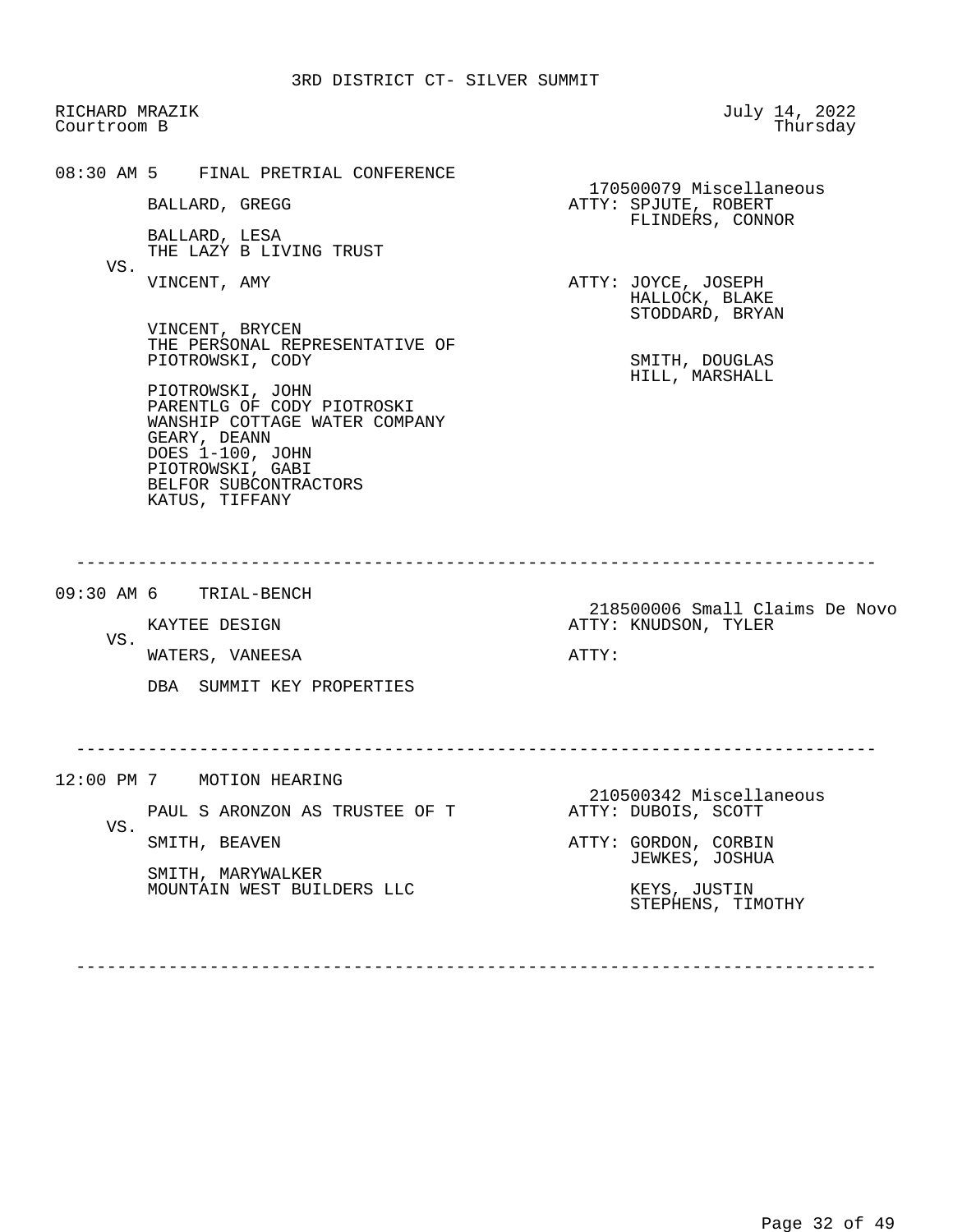| KENT HOLMBERG<br>Courtroom B |                                                          | July 18, 2022<br>Monday                              |
|------------------------------|----------------------------------------------------------|------------------------------------------------------|
|                              | 08:30 AM 1 JURY SELECTION<br>STATE OF UTAH               | S22 211500223 Other Misdemeanor<br>ATTY: TELLES, IVY |
| VS.                          | LONG, WILLIAM NATHANIEL<br>OTN: 55277982 DOB: 03/08/1957 | ATTY: PETERSON, JESSICA                              |
|                              | MB - ASSAULT<br>MB - CHILD ABUSE INJURY/RECKLESS         | $-03/19/20$<br>$-03/19/20$                           |
| CITATION #:                  | SHERIFF #:                                               | LEA #: $20 - 108430$                                 |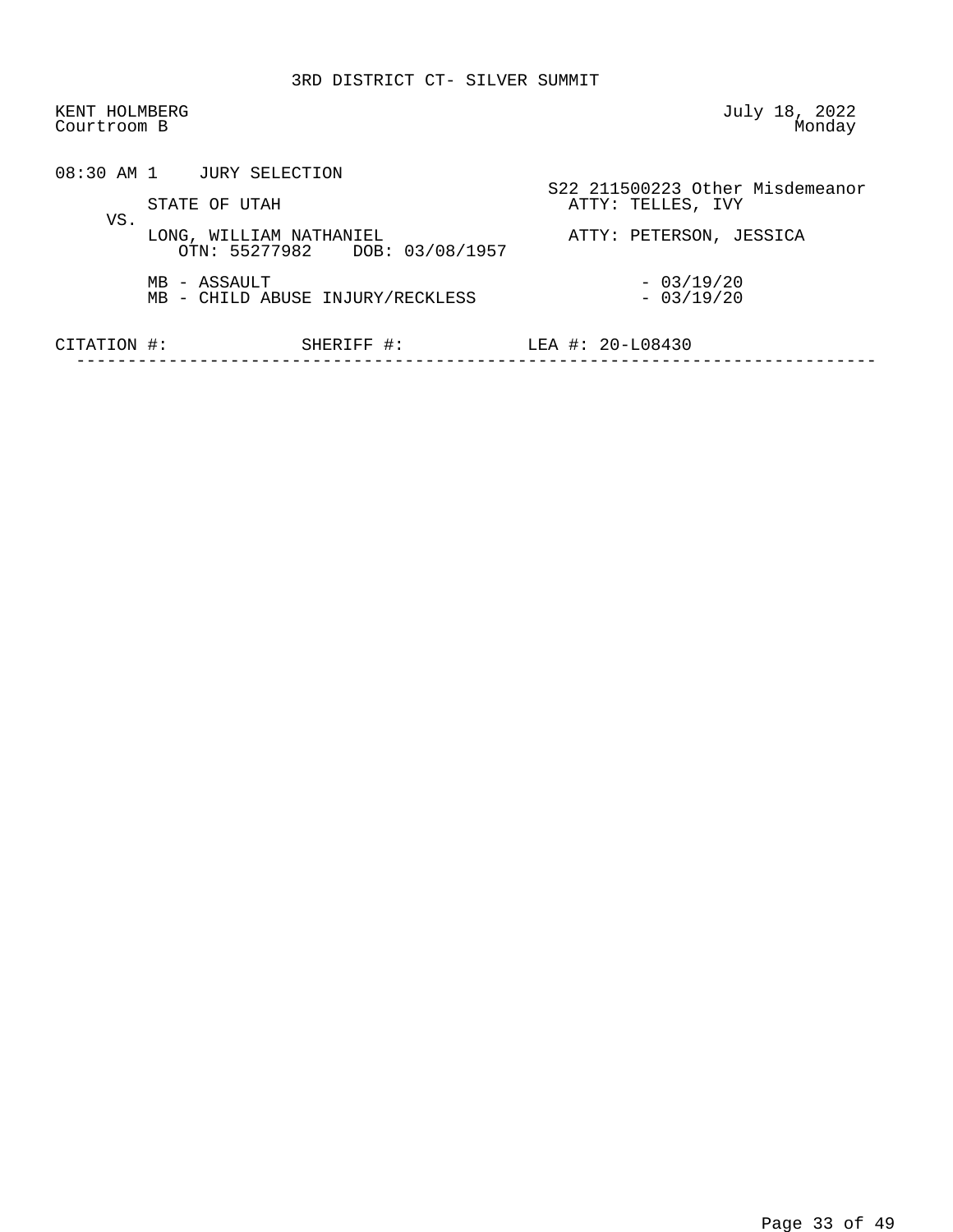RICHARD MRAZIK July 18, 2022 Courtroom B 08:59 AM 2 INITIAL APPEARANCE S22 225500020 Misdemeanor DUI<br>STATE OF UTAH TELLES, IVY ATTY: TELLES, IVY VS.<br>PALMER, RYAN ATTY: EGAN, JOSHUA OTN: 62761218 DOB: 05/06/1988 MA - DRIVING UNDER THE INFLUENCE OF ALCOHOL/DRUGS - 04/24/22 MA - POSSESSION OF A CONTROLLED SUBSTANCE SCHEDULE  $I/I I/ANALOG$   $-04/24/22$  CITATION #: SHERIFF #: LEA #: 22-L11537 ------------------------------------------------------------------------------ 09:00 AM 3 SCHEDULING CONFERENCE 1 U30 225500016 Misdemeanor DUI ATTY: TELLES, IVY VS. CAMPOS-SANCHEZ, CHARLEY ATTY: SCHATZ, JASON OTN: 62762554 DOB: 05/26/2003 MA - DRIVING UNDER THE INFLUENCE OF ALCOHOL AND/OR DRUGS - 04/03/22<br>ALCOHOL RESTRICTED DRIVERS - 04/03/22 MB - ALCOHOL RESTRICTED DRIVERS MB - PURCHASE, POSSESS, CONSUME BY MINOR -  $MEASURABLE AMOUNTS$   $-04/03/22$ MC - OPEN CONTAINER/DRINKING ALCOHOL IN A VEHICLE  $-04/03/22$ <br> $-04/03/22$ IN - PUBLIC URINATION CITATION #: SHERIFF #: LEA #: 072200418 ------------------------------------------------------------------------------ 4 SCHEDULING CONFERENCE 2 PAR 221500109 State Felony ATTY: CASSELL, PATRICIA VS. DOUGHERTY, WILLIAM **ATTY: LASER, GAIL**  OTN: 62760178 DOB: 01/30/1986 F3 - PURCH, TRANS, POSSESS, USE OF A FIREARM BY RESTRICTED PERSON  $-03/22/22$  MA - ASSAULT AGAINST A POLICE OFFICER/MILITARY SERVICE MEMBER  $- 03/22/22$  MB - DRIVING UNDER THE INFLUENCE OF ALCOHOL/DRUGS - 03/22/22 MB - POSSESSION OF CONTROLLED SUBSTANCE MARIJUANA/SPICE - 03/22/22<br>USE OR POSSESSION OF DRUG PARAPHERNALIA - 03/22/22 MB - USE OR POSSESSION OF DRUG PARAPHERNALIA  $-0.3/22/22$ <br>MB - FAILURE TO DISCLOSE IDENTITY  $-0.3/22/22$ MB - FAILURE TO DISCLOSE IDENTITY  $-03/22/22$ <br>IN - DISORDERLY CONDUCT IN - DISORDERLY CONDUCT<br>IN - FOLLOWING ANOTHER VEHICLE TOO CLOSE - 03/22/22 IN - FOLLOWING ANOTHER VEHICLE TOO CLOSE SHERIFF #: LEA #: 22-04734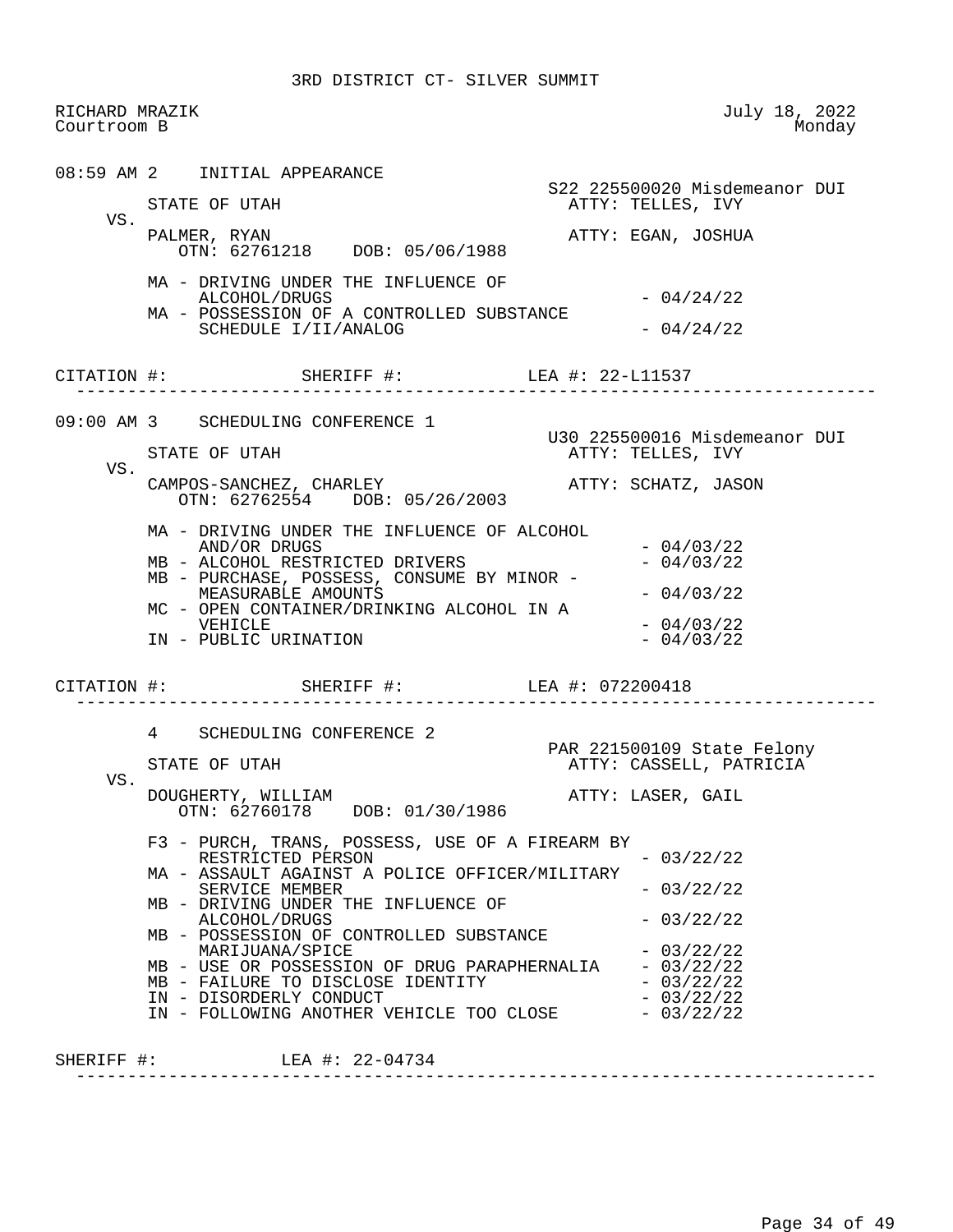RICHARD MRAZIK July 18, 2022 Courtroom B 09:00 AM 5 PRETRIAL CONFERENCE 4 DNR 211500182 State Felony ATTY: CASSELL, PATRICIA VS.<br>GOURDIN, ELI LEON ATTY: STONE, EDWARD OTN: 62754767 DOB: 07/17/1973  $F2 - COMMUNICATIONS FRAUD - 05/01/19$ F3 - WANTON DESTRUCTION OF PROTECTED WILDLIFE - 09/23/17<br>MA - OBSTRUCTION OF JUSTICE - 09/23/17 MA - OBSTRUCTION OF JUSTICE MB - UNLAWFUL TAKING OF PROTECTED WILDLIFE WHILE TRESPASSING  $- 09/02/19$  SHERIFF #: LEA #: 2019-000923 ------------------------------------------------------------------------------ 6 PRETRIAL CONFERENCE 4 DNR 211500183 State Felony<br>BTATE OF UTAH THE STATE ASSELL, PATRICIA ATTY: CASSELL, PATRICIA VS. GOURDIN, JACOB LEON **ATTY: STONE, EDWARD**  OTN: 62754775 DOB: 08/10/1994 F3 - WANTON DESTRUCTION OF PROTECTED WILDLIFE - 10/12/18 F3 - WANTON DESTRUCTION OF PROTECTED WILDLIFE - 08/17/19<br>MA - OBSTRUCTION OF JUSTICE - 08/17/19 MA - OBSTRUCTION OF JUSTICE SHERIFF #: LEA #: 2019-000923 ------------------------------------------------------------------------------ 7 SCHEDULING CONFERENCE 1 U30 221500017 State Felony ATTY: TELLES, IVY VS. GRAHAM, BRYDON CHRISTOPHER ATTY: HUFF, BRENT OTN: 62755913 DOB: 02/28/1984 F3 - DRIVING UNDER THE INFLUENCE OF ALCOHOL/DRUGS - 11/06/21 MB - ALCOHOL RESTRICTED DRIVERS - 11/06/21 MB - INTERLOCK RESTRICTED DRIVER OPERATING VEHICLE W/O IL SYSTEM - 11/06/21 MB - DRIVE ON SUSPENDED OR REVOKE LICENSE MC - OPEN CONTAINER/DRINKING ALCOHOL IN A  $-11/06/21$ 

 SHERIFF #: LEA #: 072101352 ------------------------------------------------------------------------------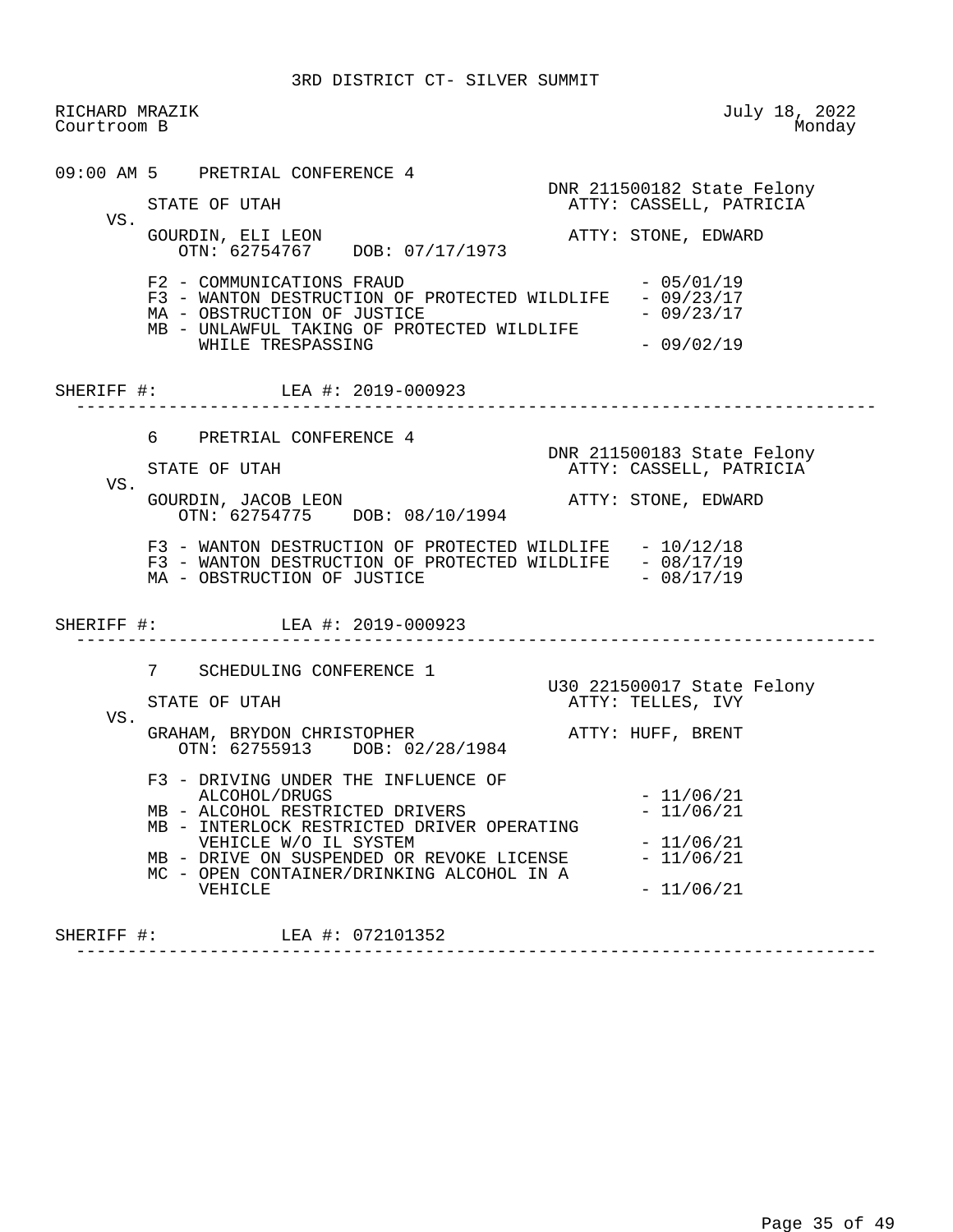| Courtroom B | RICHARD MRAZIK                                                                  | July 18, 2022<br>Monday                                   |
|-------------|---------------------------------------------------------------------------------|-----------------------------------------------------------|
|             | 09:00 AM 8 SCHEDULING CONFERENCE 1                                              | S22 221500113 Other Misdemeanor                           |
|             | STATE OF UTAH                                                                   | ATTY: HILL, JOSEPH                                        |
| VS.         | MCCORMICK, TOM RYAN<br>DOB: 06/02/1974<br>OTN:                                  | ATTY: LASER, GAIL                                         |
|             | MA - VIOLATION OF PROTECTIVE ORDER                                              | $-03/07/22$                                               |
|             | CITATION #: SHERIFF #: LEA #: 22-L06740                                         |                                                           |
|             | 9 PRETRIAL CONFERENCE                                                           |                                                           |
| VS.         | PARK CITY                                                                       | PAR 225500019 Misdemeanor DUI<br>ATTY: LAKE, TRICIA       |
|             | NELSON, MATTHEW J<br>OTN: 62754262 DOB: 09/22/1980                              | ATTY: CONYERS, KATHERINE<br>NIX, JESSE                    |
|             | MB - DRIVING UNDER THE INFLUENCE OF<br>ALCOHOL/DRUGS                            | $-09/09/21$                                               |
|             | CITATION #: SHERIFF #: LEA #: 21-15879<br>. <u>.</u>                            |                                                           |
|             | 10 SCHEDULING CONFERENCE 2                                                      |                                                           |
|             |                                                                                 |                                                           |
|             | STATE OF UTAH                                                                   | ATTY: TELLES, IVY                                         |
| VS.         | PASENELLI, DAVID<br>OTN: 62761432 DOB: 05/11/1963                               | S22 221500152 Other Misdemeanor<br>ATTY: SPENCER, STEPHEN |
|             | MA - POSSESSION OF A CONTROLLED SUBSTANCE                                       |                                                           |
|             | SCHEDULE I/II/ANALOG<br>MB - USE OR POSSESSION OF DRUG PARAPHERNALIA - 05/03/22 | $-05/03/22$                                               |
| CITATION #: | SHERIFF #:                                                                      | LEA #: 22-L12404                                          |
|             | 11<br>PRETRIAL CONFERENCE                                                       |                                                           |
|             | STATE OF UTAH                                                                   | KAM 221500169 Other Misdemeanor<br>ATTY: ELLEDGE, JANET   |
| VS.         | RAMIREZ, MELQUIADEZ<br>OTN: 62757828 DOB: 08/10/1969                            | ATTY:                                                     |
|             | MB - ASSAULT<br>MC - CRIMINAL TRESPASS KNOWING UNLAWFUL                         | $-09/10/21$                                               |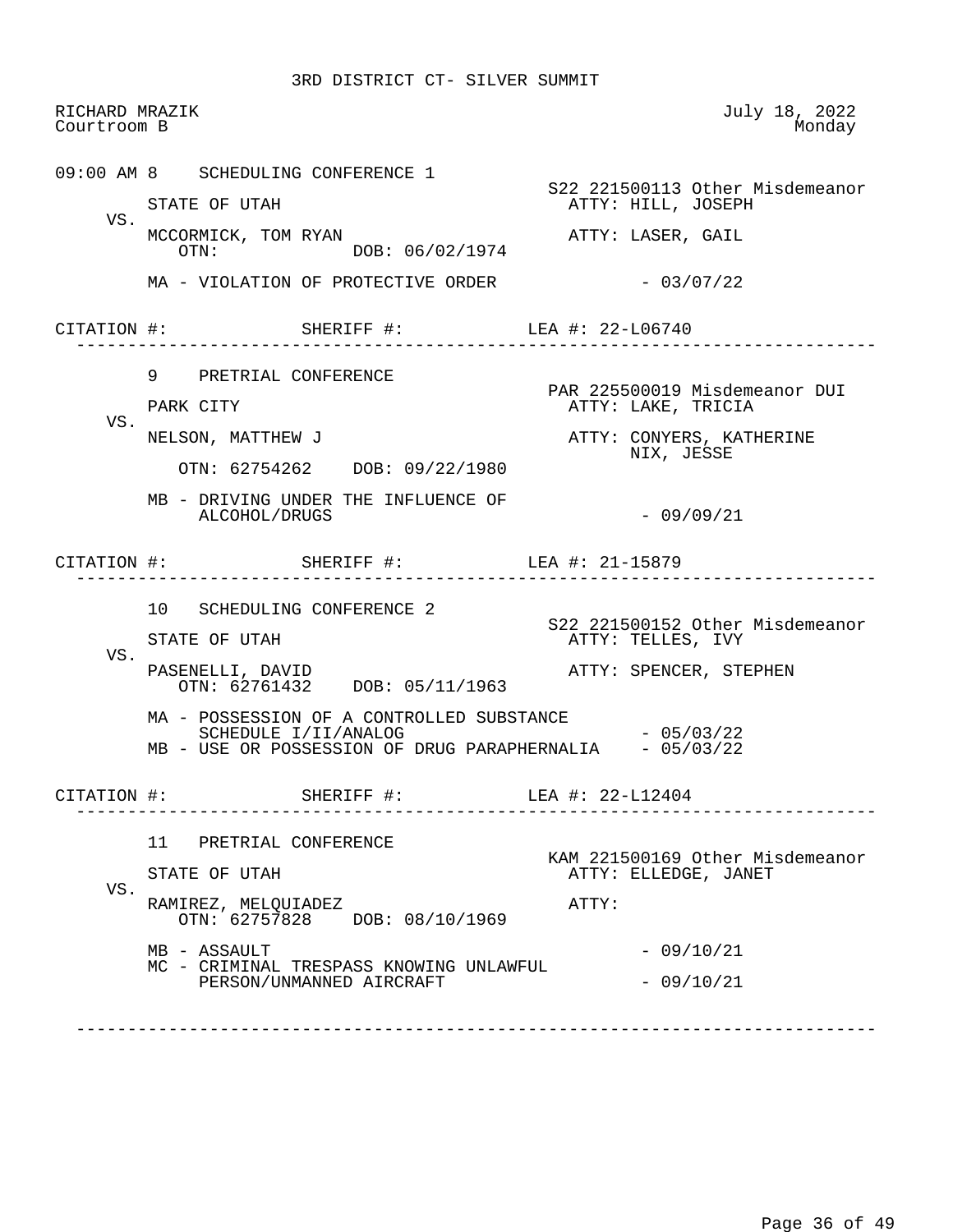| RICHARD MRAZIK<br>Courtroom B |                                                                                                                                                                                                                                                                                                            | July 18, 2022<br>Monday                                                                                                              |
|-------------------------------|------------------------------------------------------------------------------------------------------------------------------------------------------------------------------------------------------------------------------------------------------------------------------------------------------------|--------------------------------------------------------------------------------------------------------------------------------------|
| VS.                           | 09:00 AM 12 ORDER TO SHOW CAUSE<br>STATE OF UTAH<br>WALKER, COLTON CHASE<br>OTN: 62750583 DOB: 09/24/1996<br>MA - AGGRAVATED ASSAULT<br>> CASE INVOLVES DOMESTIC VIOLENCE <                                                                                                                                | S22 211500109 State Felony<br>ATTY: HILL, JOSEPH<br>ATTY: SCHOFIELD, BRADLEY<br>- 05/08/21                                           |
|                               | SHERIFF #: LEA #: 21-L10519                                                                                                                                                                                                                                                                                |                                                                                                                                      |
| VS.                           | 10:00 AM 13 SCHEDULING CONFERENCE 3<br>STATE OF UTAH<br>BARNETT, MICHAEL DEAN<br>OTN: 62761580 DOB: 07/08/1949<br>F2 - BURGLARY OF A DWELLING<br>MA - VIOLATION OF PROTECTIVE ORDER<br>$MB - THEFT$<br>MB - CRIMINAL MISCHIEF - INTENTIONAL DAMAGE,<br>DEFACE, DESTROY PROP<br>SHERIFF #: LEA #: 17-L18732 | S22 181500263 State Felony<br>ATTY: HILL, JOSEPH<br>ATTY: SHAPIRO, DAVID<br>$-07/22/17$<br>$-07/22/17$<br>$-07/22/17$<br>$-07/22/17$ |
|                               | PROSECUTING AGENCY NUMBER: 17107143<br>14 SCHEDULING CONFERENCE 6                                                                                                                                                                                                                                          | A22 201500297 State Felony                                                                                                           |
| VS.                           | STATE OF UTAH<br>BRYAN, CHRISTIAN WAYLON<br>OTN: DOB: 08/11/1978                                                                                                                                                                                                                                           | ATTY: TELLES, IVY<br>ATTY: MACK, DAVID P                                                                                             |
|                               | F3 - DRIVING UNDER THE INFLUENCE OF<br>ALCOHOL/DRUGS<br>MC - OPEN CONTAINER/DRINKING ALCOHOL IN A<br>VEHICLE<br>IN - NO VALID LICENSE - EXPIRED                                                                                                                                                            | $-05/22/20$<br>$-05/22/20$<br>$-05/22/20$                                                                                            |
|                               | > NO OTN NUMBER <                                                                                                                                                                                                                                                                                          |                                                                                                                                      |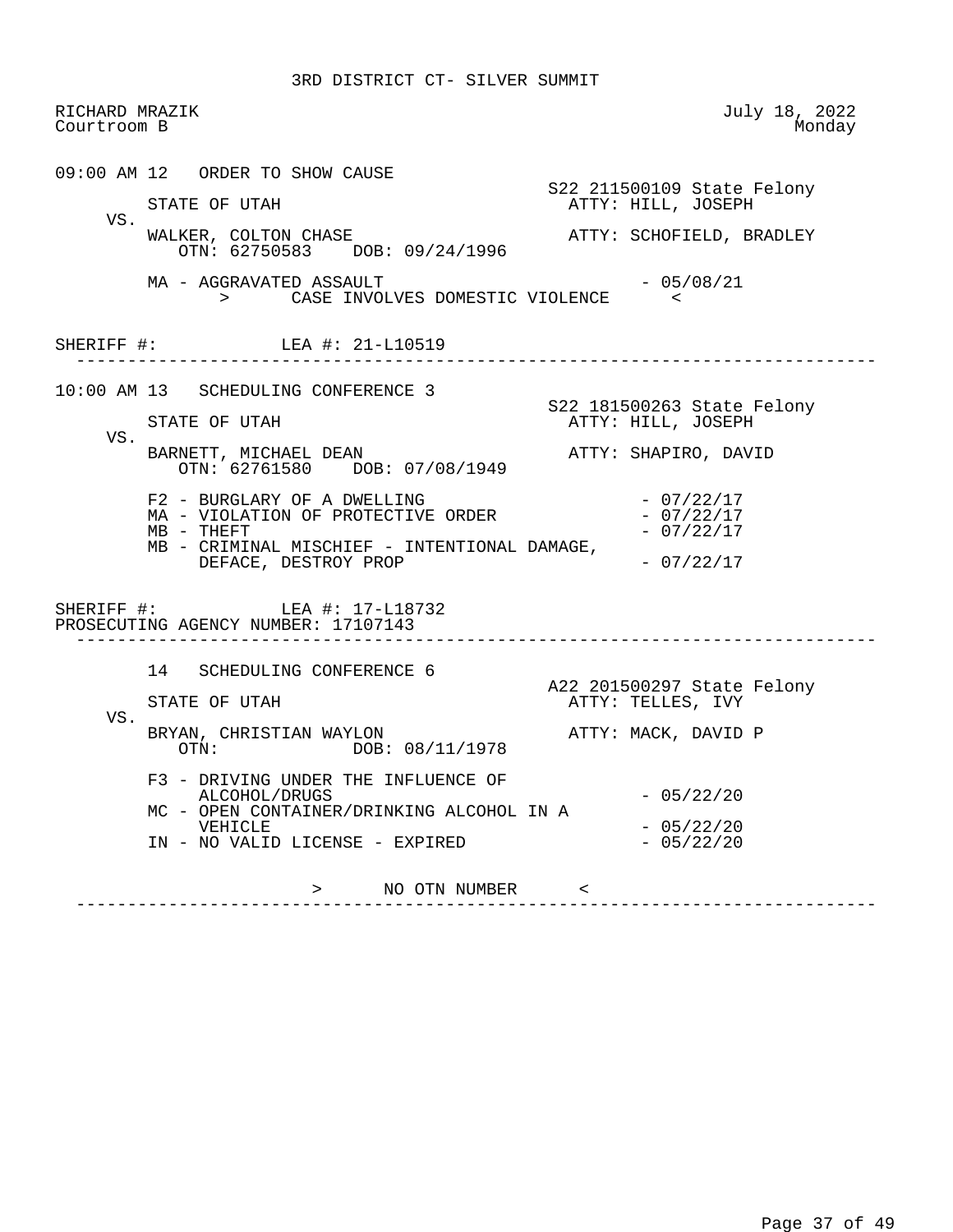RICHARD MRAZIK July 18, 2022 Courtroom B 10:00 AM 15 SCHEDULING CONFERENCE 3 S22 221500056 State Felony ATTY: CASSELL, PATRICIA VS. CORNWELL, REX CARTER **ATTY: SHAPIRO, DAVID**  OTN: 62759162 DOB: 08/24/1980 F3 - FAILURE TO RESPOND TO OFFICERS SIGNAL TO  $-02/18/22$  MB - DUTY OF OPERATOR AFTER LEAVING SCENE - W/ KNOWLEDGE OF ACCID  $-02/18/22$  IN - FAILURE TO REGISTER OR EXPIRED VEHICLE REGISTRATION - 02/18/22<br>NO PROOF OF INSURANCE - 22/18/22 IN - NO PROOF OF INSURANCE SHERIFF #: LEA #: 22-L04887 ------------------------------------------------------------------------------ 16 SCHEDULING CONFERENCE 1 S22 221500115 Other Misdemeanor ATTY: HILL, JOSEPH VS.<br>CORNWELL, REX CARTER RNWELL, REX CARTER (READ THE PORE DOR: 08/24/1980) ATTY: SHAPIRO, DAVID OTN: DOB: 08/24/1980 MA - VIOLATION OF STALKING INJUNCTION - 03/13/22 MA - VIOLATION OF STALKING INJUNCTION CITATION #: SHERIFF #: LEA #: 22-L09065 > NO OTN NUMBER < ------------------------------------------------------------------------------ 17 SCHEDULING CONFERENCE 1 S22 221500123 Other Misdemeanor ATTY: HILL, JOSEPH VS. CORNWELL, REX CARTER **ATTY: SHAPIRO, DAVID**  OTN: 62760624 DOB: 08/24/1980  $MA - VIOLATION OF STALKING INJUNCTION -  $04/03/22$$  CITATION #: SHERIFF #: LEA #: 22-L09675 ------------------------------------------------------------------------------ 18 SCHEDULING CONFERENCE 1 U30 221500060 Other Misdemeanor ATTY: CASSELL, PATRICIA VS. ESPINOZA-GARCIA, MARCO ANTONIO ATTY: SHAPIRO, DAVID OTN: 62757901 DOB: 11/19/1989 MA - POSSESSION OF A CONTROLLED SUBSTANCE  $SCHEDULE I/II/ANALOG$   $- 01/06/22$ MB - USE OR POSSESSION OF DRUG PARAPHERNALIA - 01/06/22<br>IN - WINDOW TINT VIOLATION - 01/06/22 IN - WINDOW TINT VIOLATION CITATION #: SHERIFF #: LEA #: 072200052 ------------------------------------------------------------------------------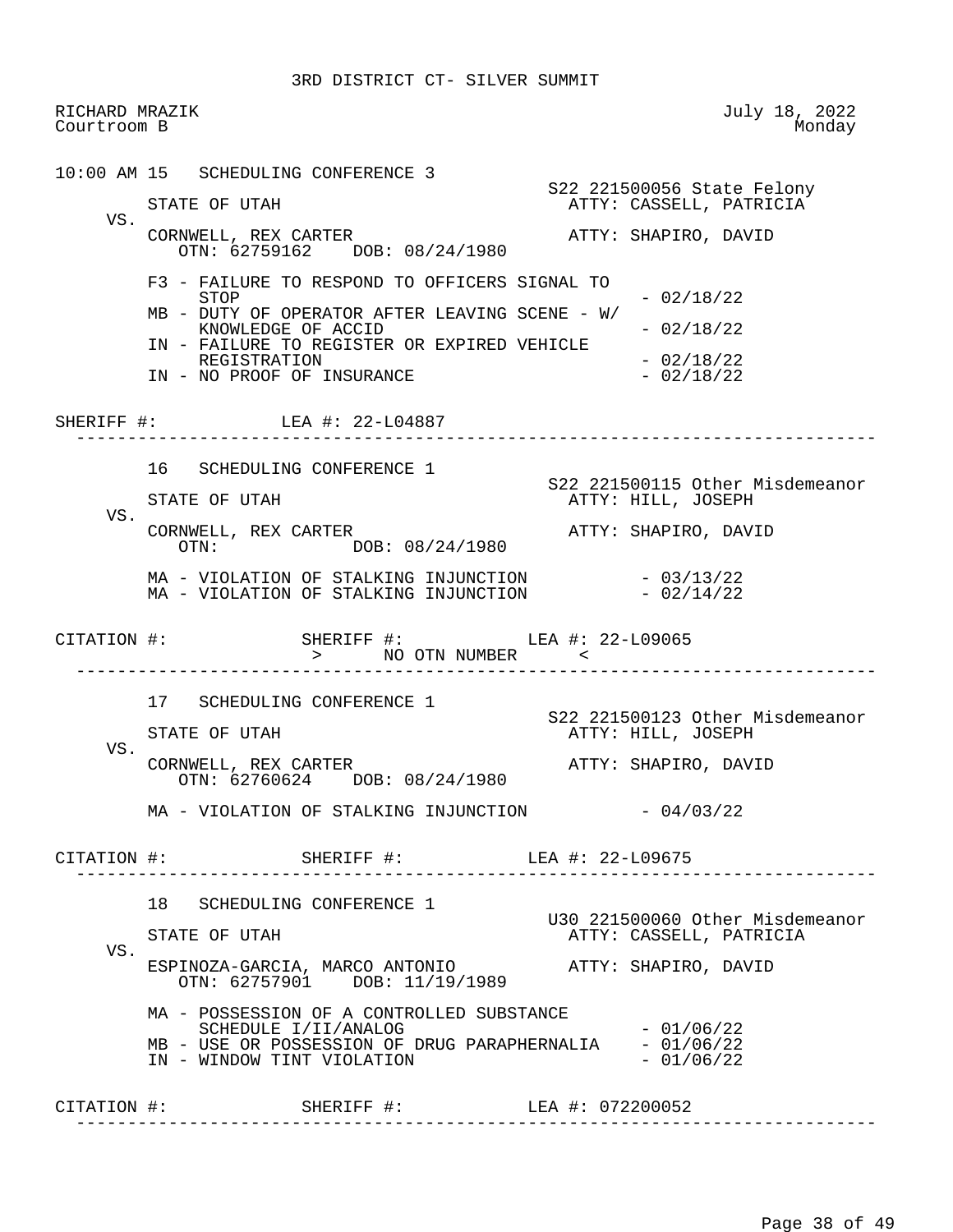RICHARD MRAZIK July 18, 2022 Courtroom B 10:00 AM 19 SCHEDULING CONFERENCE 7 U30 205500026 Misdemeanor DUI ATTY: TELLES, IVY VS. FIGUEROA, ASHLEY ERIKA ATTY: MACK, DAVID P OTN: 55276984 DOB: 12/15/1991 MA - DRIVE UNDER INFLUENCE W/MINOR IN VEHICLE - 12/04/20 MA - POSSESSION OR USE OF A CONTROLLED  $SUBSTATE$   $- 12/04/20$  MB - POSSESSION OF CONTROLLED SUBSTANCE MARIJUANA/SPICE  $- 12/04/20$ MB - USE OR POSSESSION OF DRUG PARAPHERNALIA - 12/04/20 MC - DRIVE ON SUSPENDED OR REVOKE LICENSE  $-12/04/20$  CITATION #: SHERIFF #: LEA #: 072001371 > WARRANT ISSUED < ------------------------------------------------------------------------------ 20 SCHEDULING CONFERENCE 4 S22 221500097 Other Misdemeanor ATTY: CASSELL, PATRICIA VS. FLETCHER, ADELA RAE **ATTY: MACK, DAVID P**  OTN: 62760079 DOB: 08/02/1986  $MA - RETAIL THEFT (SHOPLIFTING)$  - 03/18/22 CITATION #: SHERIFF #: LEA #: 22-L07975 ------------------------------------------------------------------------------ 21 SCHEDULING CONFERENCE 2 A22 221500076 Other Misdemeanor<br>ATTY: TELLES, IVY ATTY: TELLES, IVY VS. GREEN, MCKAYLA ASHLIE ATTY: MACK, DAVID P OTN: 62759634 DOB: 09/21/1997  $MA - THEFT$  - 03/06/22 ------------------------------------------------------------------------------ 22 SCHEDULING CONFERENCE 6 PRK 225500010 Misdemeanor DUI<br>PRK 225500010 Misdemeanor DUI<br>ATTY: TELLES, IVY ATTY: TELLES, IVY VS. HILDRETH, EVE ATTY: MACK, DAVID P OTN: 62759600 DOB: 08/01/1981 MA - POSSESSION OF A CONTROLLED SUBSTANCE SCHEDULE I/II/ANALOG - 03/05/22 MB - DRIVING WITH MEASURABLE CONTROLLED SUBSTANCE - 03/05/22 MB - POSSESSION OF CONTROLLED SUBSTANCE  $MARIJUANA/SPICE$   $-03/05/22$  MB - VIOLATION OF LABELING / PACKAGING  $CONTROLLED$  SUBSTANCE  $-03/05/22$ MB - USE OR POSSESSION OF DRUG PARAPHERNALIA - 03/05/22 CITATION #: SHERIFF #: LEA #: 2022-000362 > WARRANT ISSUED <

Page 39 of 49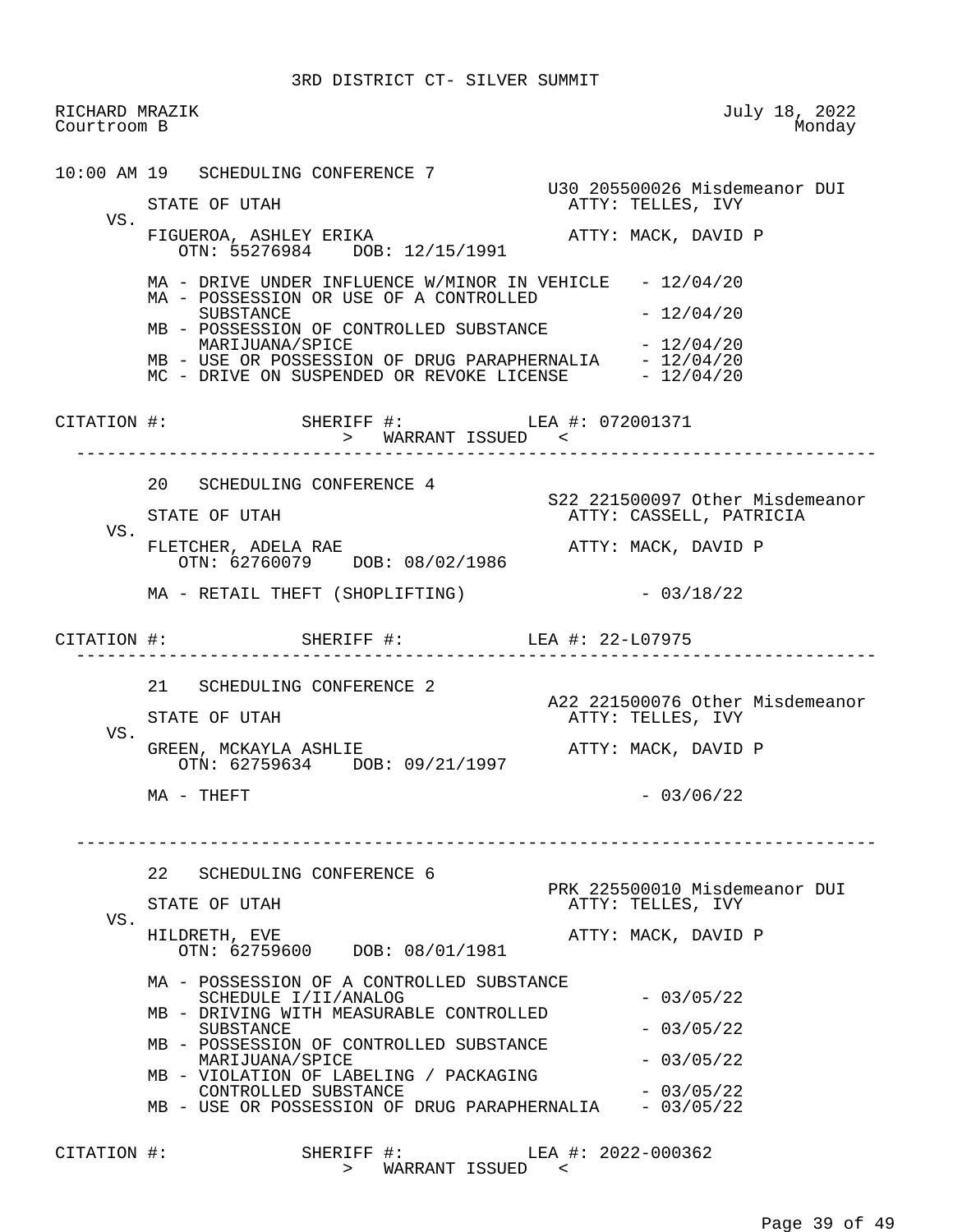RICHARD MRAZIK July 18, 2022 Courtroom B ------------------------------------------------------------------------------ 23 DISPOSITION HEARING A22 221500112 State Felony ATTY: TELLES, IVY VS. KELLER, VICTOR SOLOMKA ATTY: MACK, DAVID P OTN: 62751771 DOB: 01/12/1998  $F3 - THEFT$  - 01/18/21 ------------------------------------------------------------------------------ 24 DISPOSITION HEARING 4 S22 221500131 State Felony ATTY: CASSELL, PATRICIA VS. MARTINEZ, ALICIA LINDA (ATTY: SHAPIRO, DAVID OTN: 62760814 DOB: 08/23/1998 F3 - FAILURE TO RESPOND TO OFFICERS SIGNAL TO<br>STOP  $-04/13/22$ <br> $-04/13/22$ MC - DRIVING ON DENIED SHERIFF #: LEA #: 22-L10568 ------------------------------------------------------------------------------ 25 SCHEDULING CONFERENCE 8 S22 211500108 State Felony ATTY: CASSELL, PATRICIA VS. MENDOZA, GABRIEL MARIO **ATTY: SHAPIRO, DAVID**  OTN: 62750567 DOB: 11/07/1995  $F2$  - RECEIVE OR TRANSFER STOLEN VEHICLE  $-05/08/21$  F3 - UNLAW ACQUISITION/POSSESS/TRANSFER FINANCIAL CARD - 05/08/21  $F3$  - MAIL THEFT  $- 05/08/21$ <br> $F3$  - OBSTRUCTION OF JUSTICE  $- 05/08/21$ F3 - OBSTRUCTION OF JUSTICE SHERIFF #: LEA #: 21-L10514 ------------------------------------------------------------------------------ 26 SCHEDULING CONFERENCE 1 S22 211500144 State Felony ATTY: CASSELL, PATRICIA VS. SHEARER, WESLIE EDWARD **ATTY: MACK, DAVID P**  OTN: 62762695 DOB: 08/23/1991  $F2 - THEFT OF RENTAL VEHICLE$  - 03/03/21 SHERIFF #: LEA #: 21-L06364 ------------------------------------------------------------------------------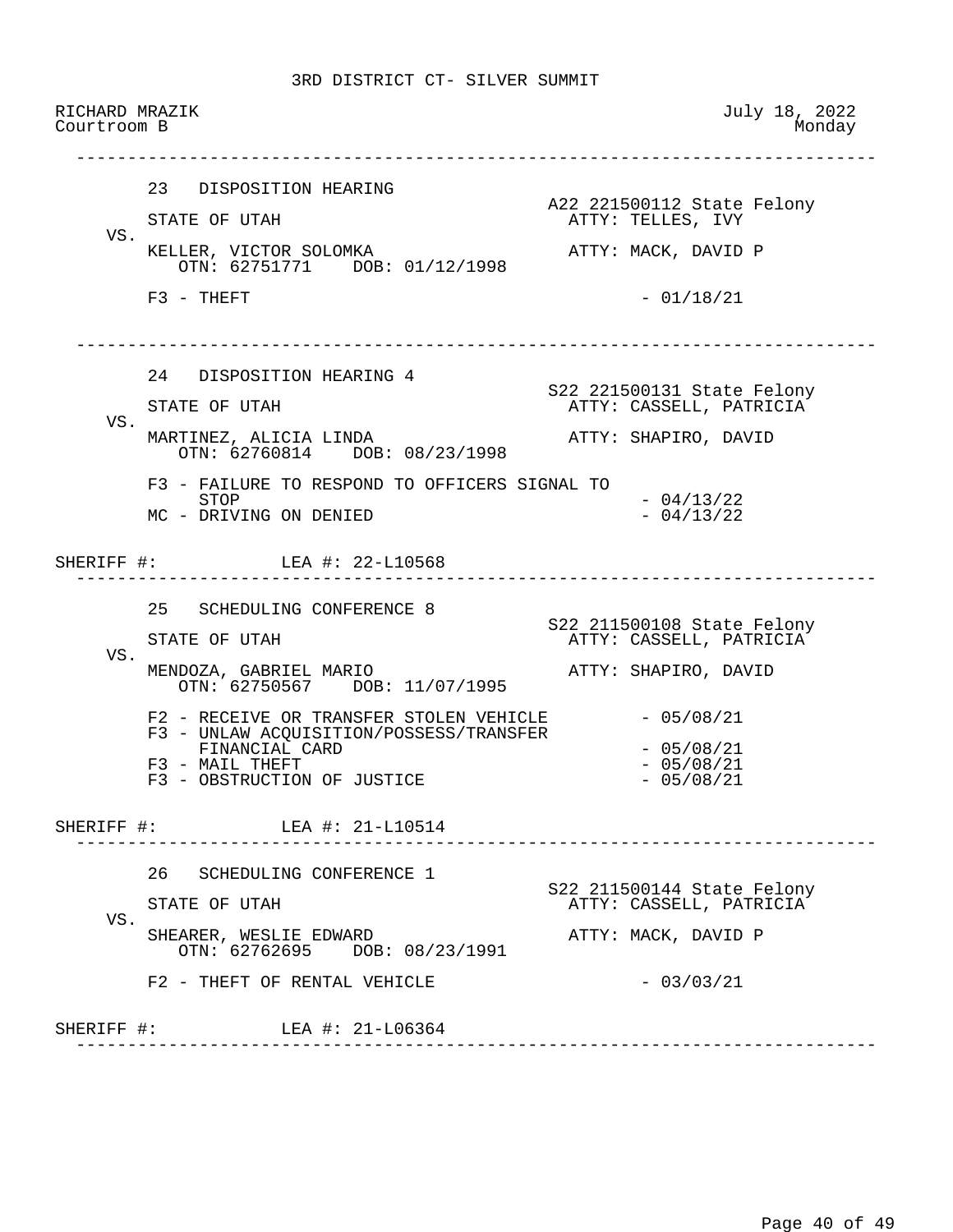| RICHARD MRAZIK<br>Courtroom B |                                                                                                                                                                                                                                                                                                                                            | July 18, 2022<br>Monday                                                      |
|-------------------------------|--------------------------------------------------------------------------------------------------------------------------------------------------------------------------------------------------------------------------------------------------------------------------------------------------------------------------------------------|------------------------------------------------------------------------------|
| VS.                           | 10:00 AM 27 DISPOSITION HEARING 2<br>STATE OF UTAH<br>STUBBS, CHANDLER SCOTT                                                                                                                                                                                                                                                               | PAR 221500134 State Felony<br>ATTY: CASSELL, PATRICIA<br>ATTY: MACK, DAVID P |
|                               | OTN: 62760434 DOB: 10/17/2001<br>F3 - CRIMINAL MISCHIEF - INTENTIONAL DAMAGE,<br>DEFACE, DESTROY PROP<br>IN - DISORDERLY CONDUCT<br>MC - INTOXICATION                                                                                                                                                                                      | $-03/30/22$<br>$-03/30/22$<br>$-03/30/22$                                    |
|                               | SHERIFF #: LEA #: 22-05180                                                                                                                                                                                                                                                                                                                 | ---------------------------------                                            |
| VS.                           | 28 SCHEDULING CONFERENCE 4<br>STATE OF UTAH<br>WARD, ELIZABETHANN                                                                                                                                                                                                                                                                          | KAM 221500081 State Felony<br>ATTY: TELLES, IVY<br>ATTY: MACK, DAVID P       |
|                               | OTN: 62670988 DOB: 10/19/1984<br>F3 - CAUSE/PERMIT CHILD OR VULNER ADULT TO BE<br>EXPOSED CONT SUBST<br>MA - POSSESSION OR USE OF A CONTROLLED<br>SUBSTANCE<br>MB - POSSESSION OF CONTROLLED SUBSTANCE<br>MARIJUANA/SPICE<br>MB - USE OR POSSESSION OF DRUG PARAPHERNALIA - 03/02/22<br>MB - MANUFACTURE/POSSESS BURGLARY TOOLS - 03/02/22 | $-03/02/22$<br>$-03/02/22$<br>$-03/02/22$                                    |
|                               | SHERIFF #: LEA #: 22-K00185                                                                                                                                                                                                                                                                                                                |                                                                              |
| VS.                           | 11:00 AM 29 RESTITUTION HEARING<br>STATE OF UTAH<br>FELIX-MCVAY, KRISTINA KHIAN                                                                                                                                                                                                                                                            | S22 201500258 State Felony<br>ATTY: HILL, JOSEPH<br>ATTY: SHAPIRO, DAVID     |
|                               | OTN: 55275358 DOB: 08/10/1995<br>MA - ATTEMPTED THEFT BY DECEPTION<br>MA - ATTEMPTED UNLAWFUL USE OF A FINANCIAL<br>TRANSACTION CARD                                                                                                                                                                                                       | $-09/01/20$<br>$-09/01/20$                                                   |
|                               | SHERIFF #: LEA #: 20-L24353                                                                                                                                                                                                                                                                                                                |                                                                              |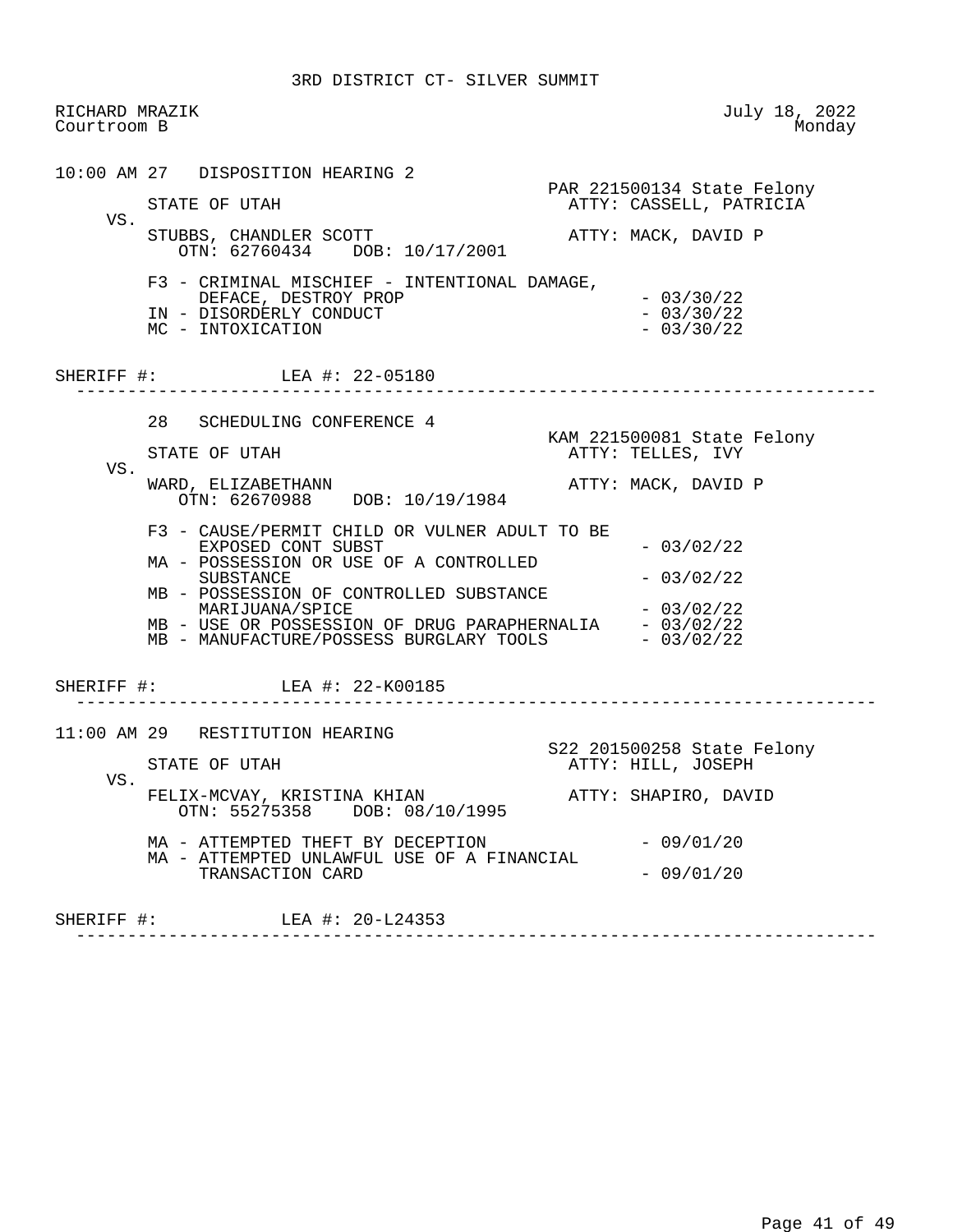RICHARD MRAZIK July 18, 2022 Courtroom B 11:00 AM 30 SENTENCING PAR 221500039 State Felony<br>
PAR 221500039 State Felony<br>
ATTY: HILL, JOSEPH ATTY: HILL, JOSEPH VS. PORFIRIO-MANZANAREZ, MARCOS ANTONIO ATTY: BURDSAL, NATHAN AVERY, ROBERT OTN: 62758743 DOB: 12/28/1999  $F3 - AGGRAVATED ASSAULT$  - 02/04/22 F3 - DOMESTIC VIOLENCE IN THE PRESENCE OF A<br>CHILD  $-02/04/22$  > CASE INVOLVES DOMESTIC VIOLENCE < SHERIFF #: LEA #: 22-02165 ------------------------------------------------------------------------------ 31 RESTITUTION HEARING PAR 221500062 Other Misdemeanor ATTY: HILL, JOSEPH VS. RAMIREZ-DIRCIO, PEDRO ATTY: SHAPIRO, DAVID OTN: 62760210 DOB: 08/01/1987 MA - CRIMINAL MISCHIEF - INTENTIONAL DAMAGE, DEFACE, DESTROY PROP - 01/26/22<br>> CASE INVOLVES DOMESTIC VIOLENCE CASE INVOLVES DOMESTIC VIOLENCE CITATION #: SHERIFF #: LEA #: 22-02732 ------------------------------------------------------------------------------ 01:00 PM 32 PRELIMINARY HEARING PAR 221500094 State Felony<br>PAR 221500094 State Felony<br>ATTY: CASSELL, PATRICIA ATTY: CASSELL, PATRICIA VS. ACOSTA, ALFRED PENA **ATTY: MACK, DAVID P**  OTN: 62759808 DOB: 03/17/1982 F3 - CRIMINAL MISCHIEF - INTENTIONAL DAMAGE, DEFACE, DESTROY PROP  $-03/10/22$ SHERIFF #: LEA #: 22-04158 ------------------------------------------------------------------------------ 33 ORDER TO SHOW CAUSE PAR 201500127 State Felony ATTY: CASSELL, PATRICIA VS. ACOSTA, ALFREDO PENA ATTY: MACK, DAVID P OTN: 55272009 DOB: 03/17/1982  $F3 - BURGLARY - 04/27/20$ SHERIFF #: LEA #: 20-07169 ------------------------------------------------------------------------------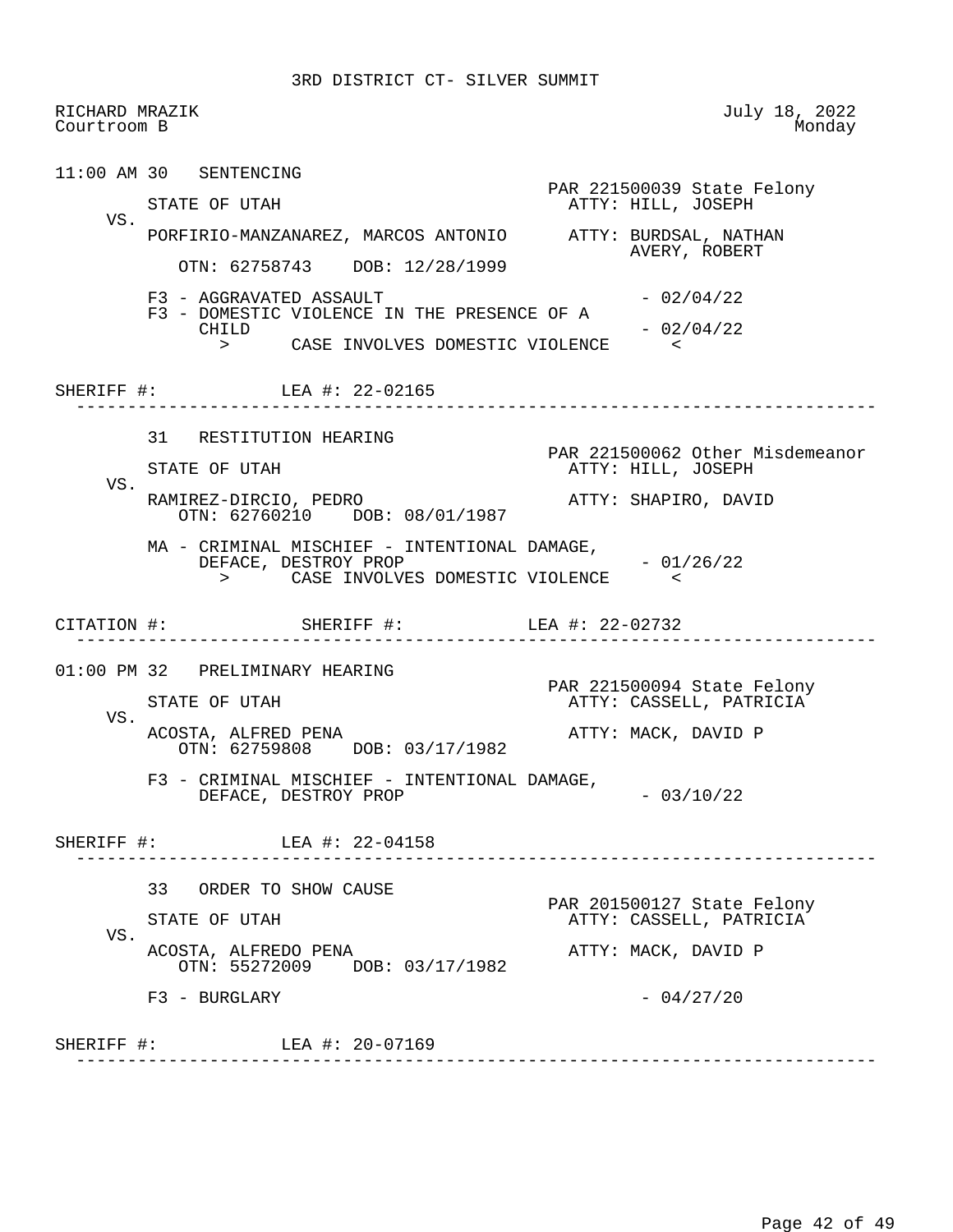| Courtroom B | RICHARD MRAZIK                                                                                      | July 18, 2022<br>Monday                               |
|-------------|-----------------------------------------------------------------------------------------------------|-------------------------------------------------------|
|             | 01:00 PM 34 PRELIMINARY HEARING<br>STATE OF UTAH                                                    | PAR 221500093 State Felony<br>ATTY: HILL, JOSEPH      |
| VS.         | ALMAGUER-RODRIGUEZ, ROSA ELENA<br><br><br><br>ATTY: MILLER, STEVEN<br>OTN: 62759840 DOB: 10/12/2001 |                                                       |
|             | F3 - AGGRAVATED ASSAULT<br>> CASE INVOLVES DOMESTIC VIOLENCE                                        | $-03/10/22$                                           |
|             | SHERIFF #: LEA #: 22-04106                                                                          | ---------------------------------                     |
|             | 35 PRELIMINARY HEARING                                                                              | U30 221500160 State Felony                            |
| VS.         | STATE OF UTAH<br>DUKE, SCOTT ALLEN<br>OTN: 62761630 DOB: 03/19/1985                                 | ATTY: CASSELL, PATRICIA<br>ATTY: MACK, DAVID P        |
|             | $F2 - THEFT$<br>MB - RECKLESS DRIVING<br>MC - DRIVE ON SUSPENDED OR REVOKE LICENSE $-05/11/22$      | $-05/11/22$<br>$-05/11/22$                            |
|             |                                                                                                     |                                                       |
|             | SHERIFF #: LEA #: 072200581                                                                         | ______________________________                        |
|             | 36 EVIDENTIARY HEARING/ OSC<br>STATE OF UTAH                                                        | PAR 201500020 Other Misdemeanor<br>ATTY: HILL, JOSEPH |
| VS.         | LEON, MATTHEW JAIME<br>OTN: 55269096 DOB: 04/11/2001                                                | ATTY: MACK, DAVID P                                   |
|             | MA - ASSAULT                                                                                        | $-01/08/20$                                           |
|             | CITATION #: SHERIFF #: LEA #: 20-00488<br>--------------------<br>------------------------          |                                                       |
|             | 37 PRELIMINARY HEARING                                                                              |                                                       |
| VS.         | STATE OF UTAH<br>OLSON, CURTIS RYAN<br>OTN: 62754098 DOB: 02/16/1961                                | ATTY: HILL, JOSEPH<br>ATTY: FORSYTH, LAUREN           |
|             | MA - VIOLATION OF PROTECTIVE ORDER                                                                  | S22 211500205 Other Misdemeanor<br>$-09/04/21$        |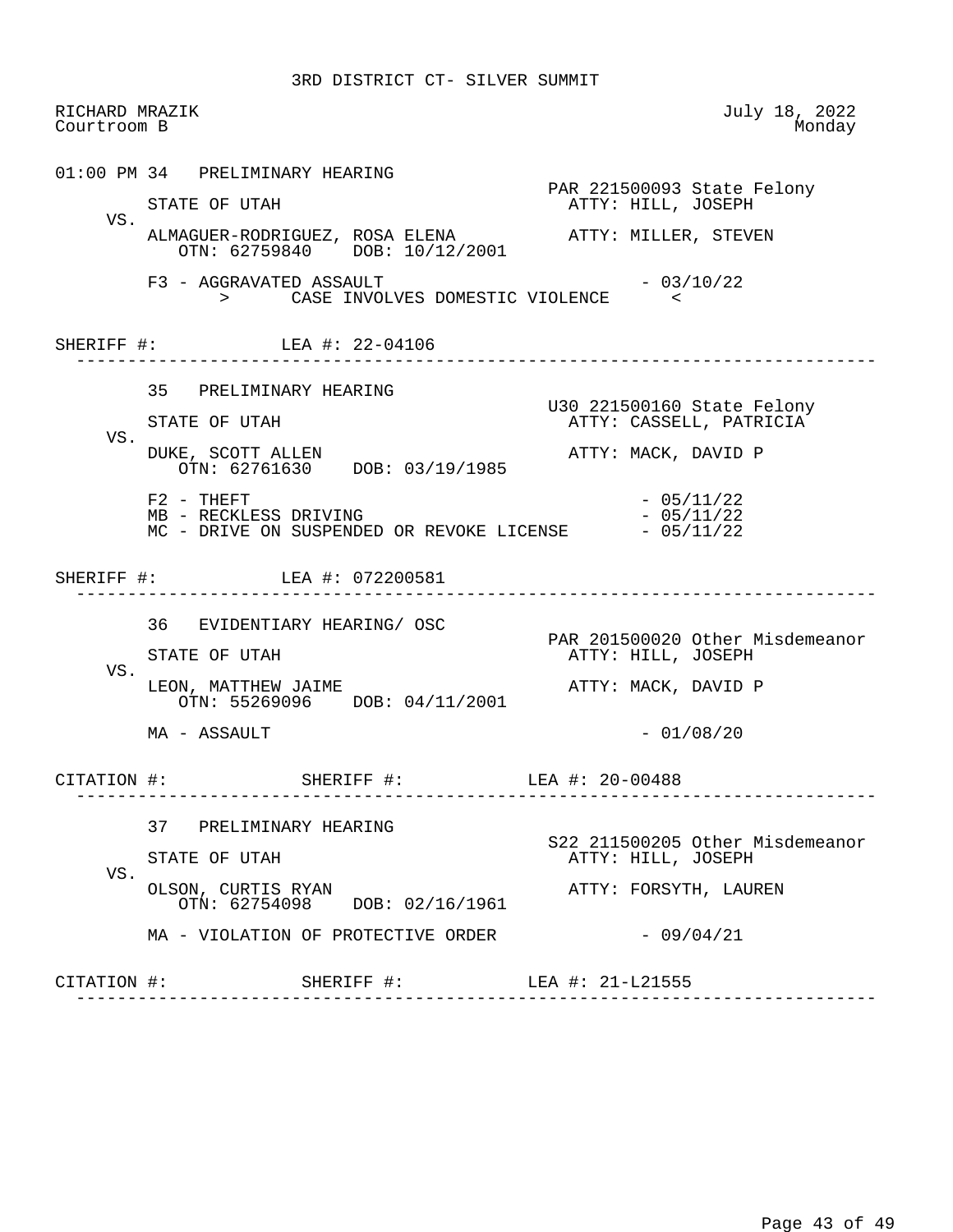| RICHARD MRAZIK<br>Courtroom B |                                                            | July 18, 2022<br>Monday         |
|-------------------------------|------------------------------------------------------------|---------------------------------|
|                               | 01:00 PM 38 RESTITUTION HEARING                            | PAR 221500004 Other Misdemeanor |
| VS.                           | STATE OF UTAH                                              | ATTY: HILL, JOSEPH              |
|                               | RAMIREZ-DIRCIO, PEDRO<br>OTN: 62756010 DOB: 08/01/1987     | ATTY: SHAPIRO, DAVID            |
|                               | MA - ASSAULT<br>> CASE INVOLVES DOMESTIC VIOLENCE          | - 12/22/21                      |
|                               | CITATION #: SHERIFF #: LEA #: 21-21266                     |                                 |
|                               | 39 ORDER TO SHOW CAUSE                                     | U30 205500024 Misdemeanor DUI   |
|                               | STATE OF UTAH                                              | ATTY: TELLES, IVY               |
| VS.                           | ROBERTS, BRAXTON JOSEPH<br>OTN: 55275507 DOB: 10/29/1991   | ATTY: MILLER, STEVEN            |
|                               | MA - POSSESSION OR USE OF A CONTROLLED<br><b>SUBSTANCE</b> | $-09/26/20$                     |
|                               | MB - DRIVING UNDER THE INFLUENCE OF<br>ALCOHOL/DRUGS       | $-09/26/20$                     |
|                               |                                                            |                                 |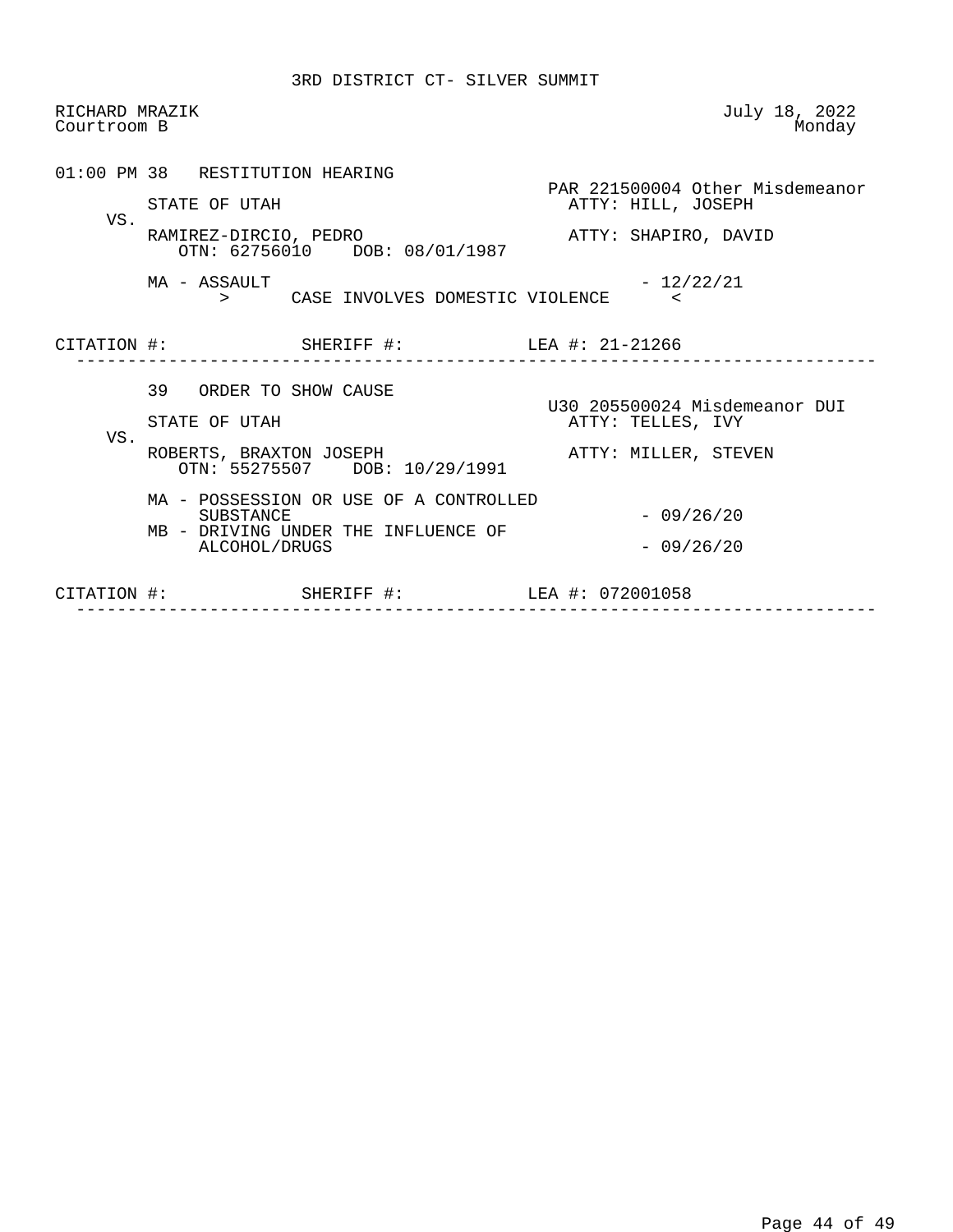| KENT HOLMBERG<br>Courtroom B |                                                          | July 19, 2022<br>Tuesday                             |
|------------------------------|----------------------------------------------------------|------------------------------------------------------|
|                              | $08:30$ AM 1 2 DAY TRIAL-JURY<br>STATE OF UTAH           | S22 211500223 Other Misdemeanor<br>ATTY: TELLES, IVY |
| VS.                          | LONG, WILLIAM NATHANIEL<br>OTN: 55277982 DOB: 03/08/1957 | ATTY: PETERSON, JESSICA                              |
|                              | MB - ASSAULT<br>MB - CHILD ABUSE INJURY/RECKLESS         | $-03/19/20$<br>$-03/19/20$                           |
| CITATION #:                  | SHERIFF #:                                               | LEA #: $20 - 108430$                                 |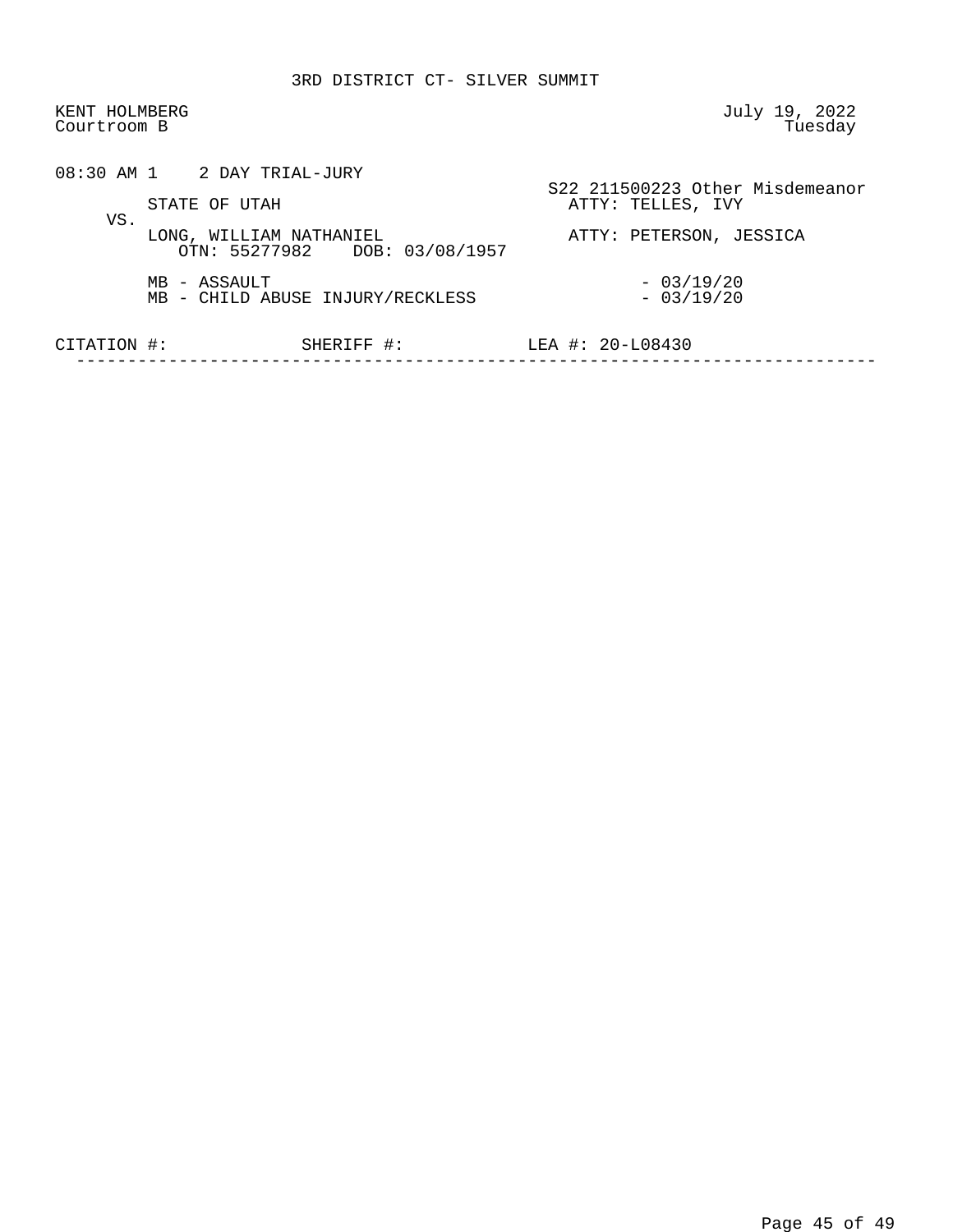RICHARD MRAZIK July 19, 2022 Courtroom B

| 12:00 PM 2<br>2 DAY TRIAL-BENCH (WEBEX) |                             |
|-----------------------------------------|-----------------------------|
|                                         | 174500233 Divorce/Annulment |
| BELLEZZI, DESTINY NICOLE                | ATTY: GARRETT, AARON        |

 GARCIA, NATHAN VS. BELLEZZI, MATTHEW ROBERT ATTY: ELMORE, ANGELA GAL: PRIVATE GUARDIAN AD LITEM ATTY: WEST JR, ORSON

Use this link to join the hearing:

 This hearing will be held via Webex videoconferencing at the following link: https://utcourts.webex.com/meet/mrazik. If you are unable to join by entering the link please call (408) 418-9388. The meeting number and access code are 963 924 258.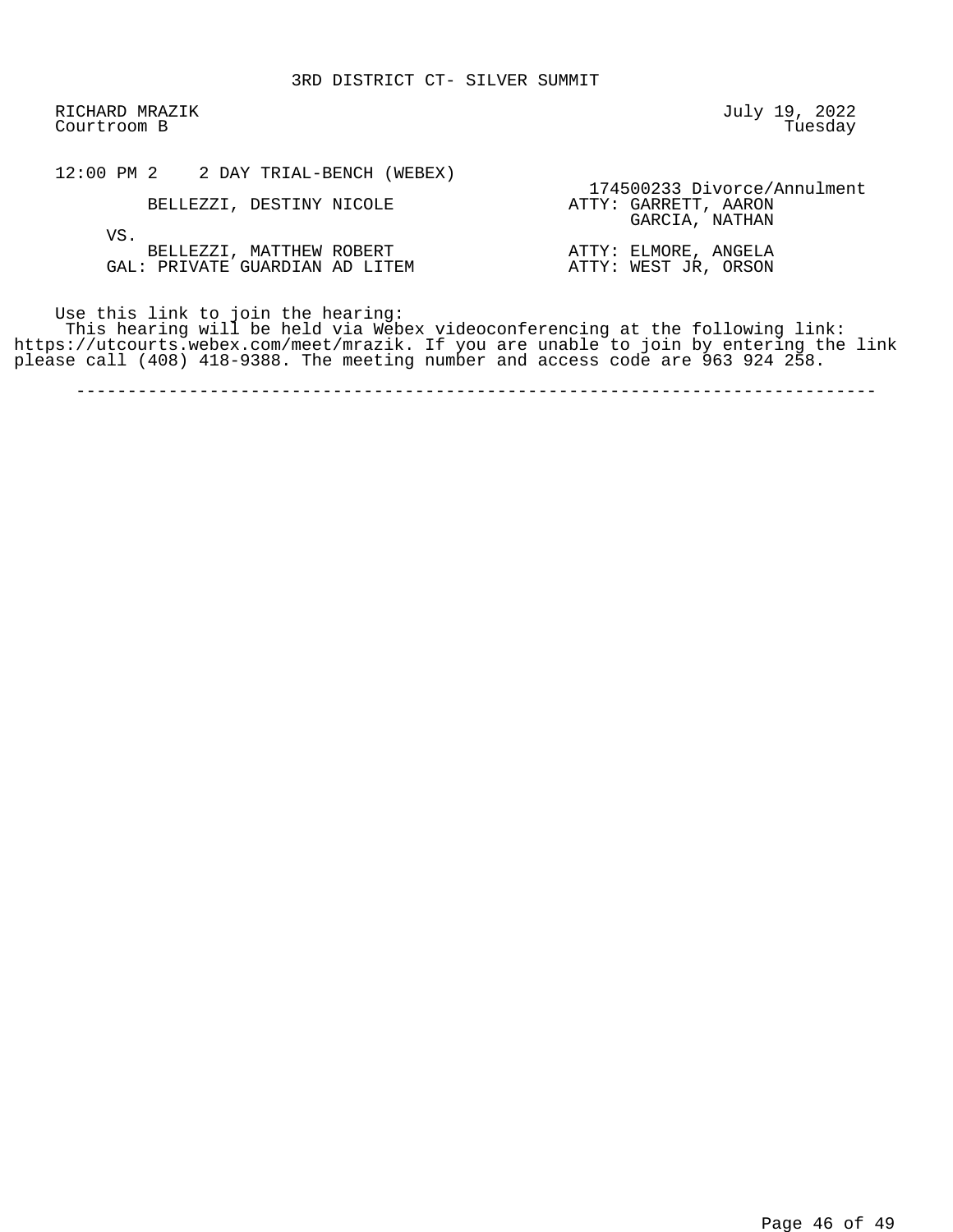| KENT HOLMBERG<br>Courtroom B |                                                          | July 20, 2022<br>Wednesday                           |
|------------------------------|----------------------------------------------------------|------------------------------------------------------|
|                              | 08:30 AM 1 2 DAY TRIAL-JURY<br>STATE OF UTAH             | S22 211500223 Other Misdemeanor<br>ATTY: TELLES, IVY |
| VS.                          | LONG, WILLIAM NATHANIEL<br>OTN: 55277982 DOB: 03/08/1957 | ATTY: PETERSON, JESSICA                              |
|                              | MB - ASSAULT<br>MB - CHILD ABUSE INJURY/RECKLESS         | $-03/19/20$<br>$-03/19/20$                           |
| CITATION #:                  | SHERIFF #:                                               | LEA #: $20 - 108430$                                 |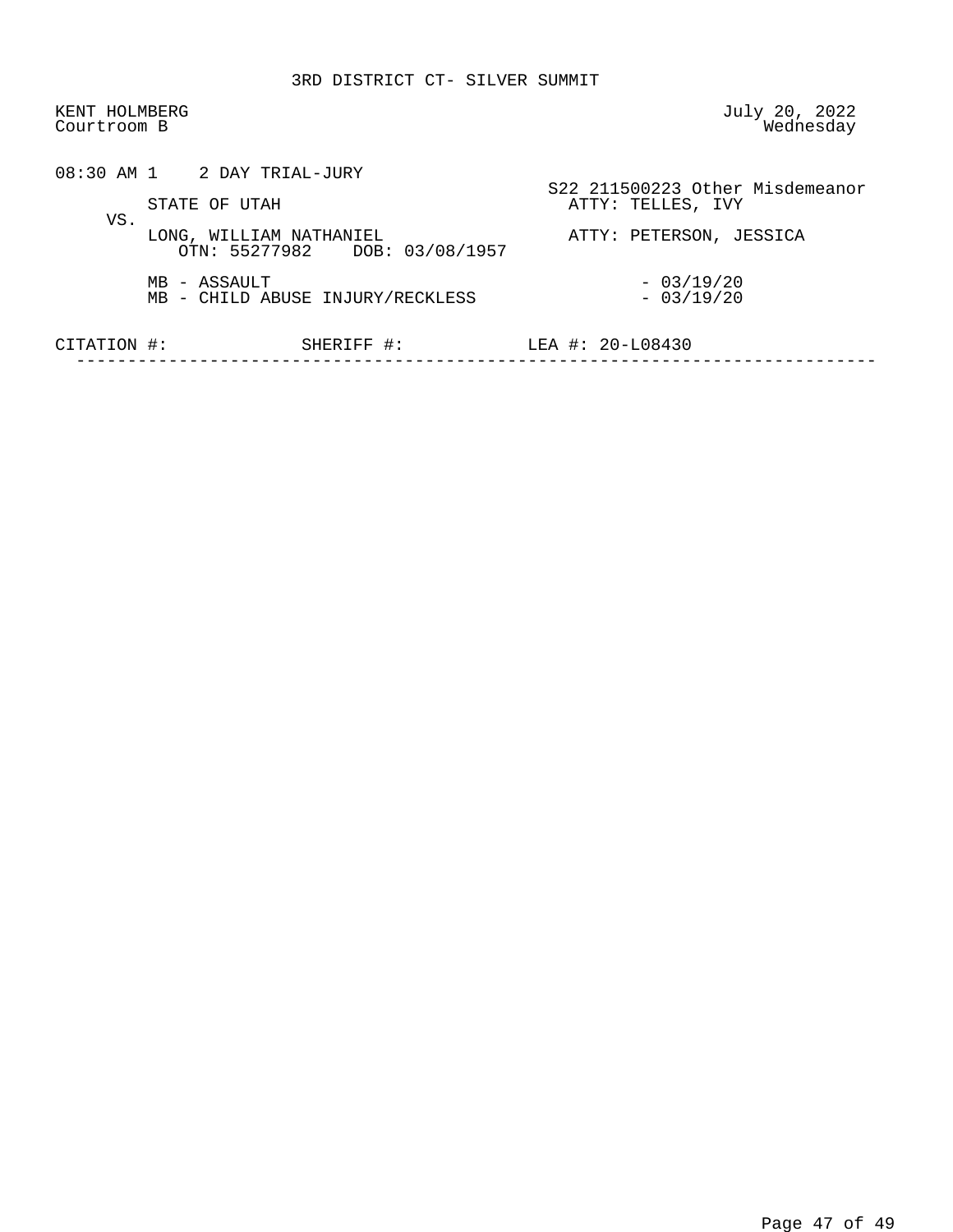RICHARD MRAZIK July 20, 2022 Courtroom B

 09:00 AM 2 DISPOSITIVE MOTION HEARING 210500240 Eviction<br>ATTY: BENARD, BLAINE PC COMMERCIAL RE INVESTMENTS L VS.<br>DRESSED TO CLOSE INC

STONEBURNER, KAY CAROL TPD **ATTY: BENARD, BLAINE**<br>TPD **ATTY: REID, DARREN** 

REID, DARREN

ATTY: FORSYTH, LAUREN

ATTY: REID, DARREN

------------------------------------------------------------------------------

| 12:00 PM 3 2 DAY TRIAL-BENCH (WEBEX) | 174500233 Divorce/Annulment            |
|--------------------------------------|----------------------------------------|
| BELLEZZI, DESTINY NICOLE             | ATTY: GARRETT, AARON<br>GARCIA, NATHAN |
| VS.<br>BELLEZZI, MATTHEW ROBERT      | ATTY: ELMORE, ANGELA                   |
| GAL: PRIVATE GUARDIAN AD LITEM       | ATTY: WEST JR, ORSON                   |
|                                      |                                        |

 Use this link to join the hearing: This hearing will be held via Webex videoconferencing at the following link: https://utcourts.webex.com/meet/mrazik. If you are unable to join by entering the link please call (408) 418-9388. The meeting number and access code are 963 924 258.